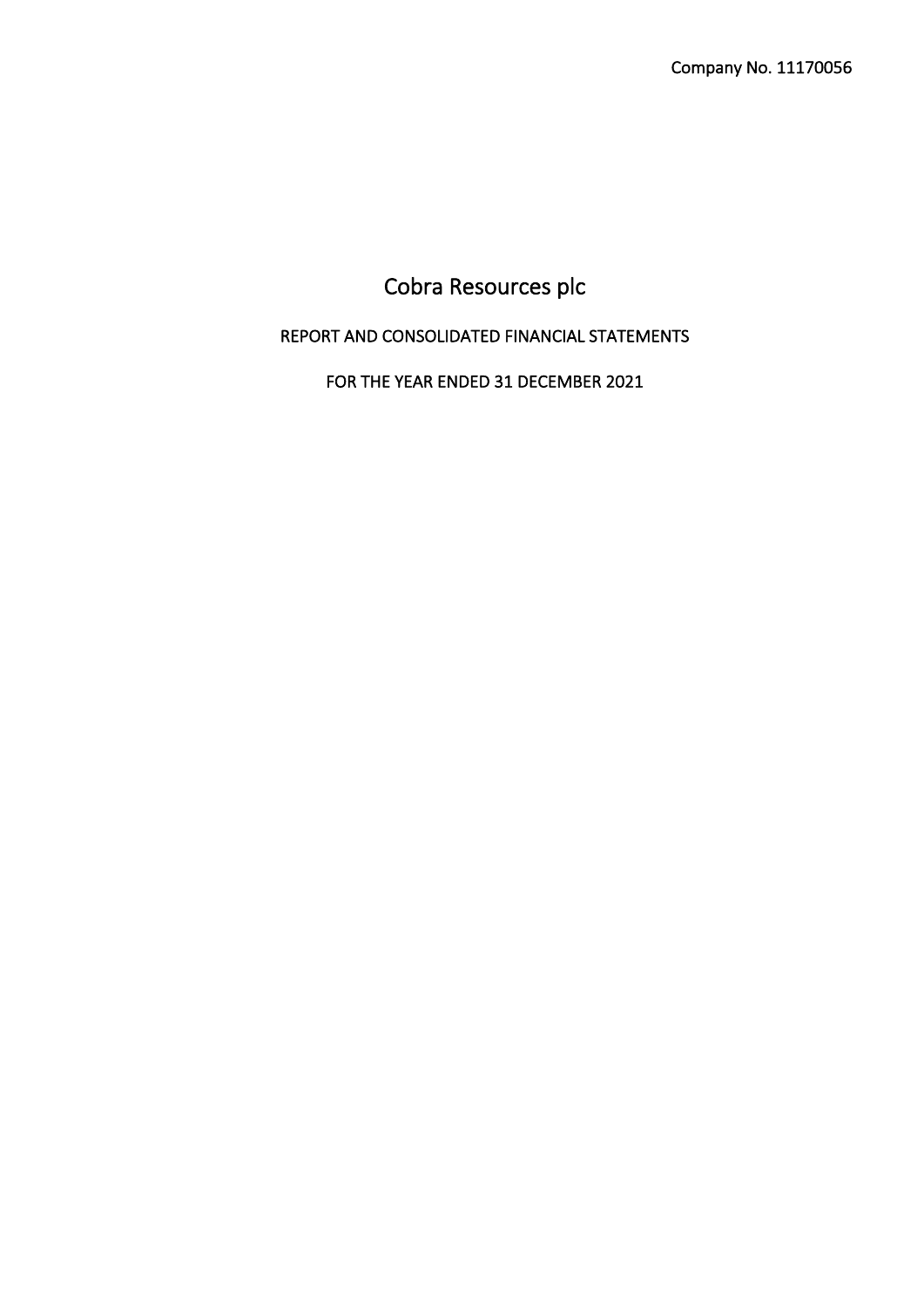## **CONTENTS**

|                                                | Page           |
|------------------------------------------------|----------------|
| Officers and professional advisers             | $\mathbf 1$    |
| <b>Board of Directors</b>                      | $\overline{2}$ |
| Chairman's Statement                           | 3              |
| Strategic Report                               | 7              |
| Directors' Report                              | 14             |
| Statement of Directors' Responsibilities       | 18             |
| Corporate Governance Statement                 | 19             |
| Directors' Remuneration Report                 | 24             |
| Independent Auditor's Report                   | 28             |
| Consolidated Income Statement                  | 34             |
| Consolidated Statement of Comprehensive Income | 35             |
| Consolidated Statement of Financial Position   | 36             |
| Company Statement of Financial Position        | 37             |
| Consolidated Statement of Changes in Equity    | 38             |
| Company Statement of Changes in Equity         | 39             |
| Consolidated Cash Flow Statement               | 40             |
| Company Cash Flow Statement                    | 41             |
| Notes to the Financial Statements              | 42             |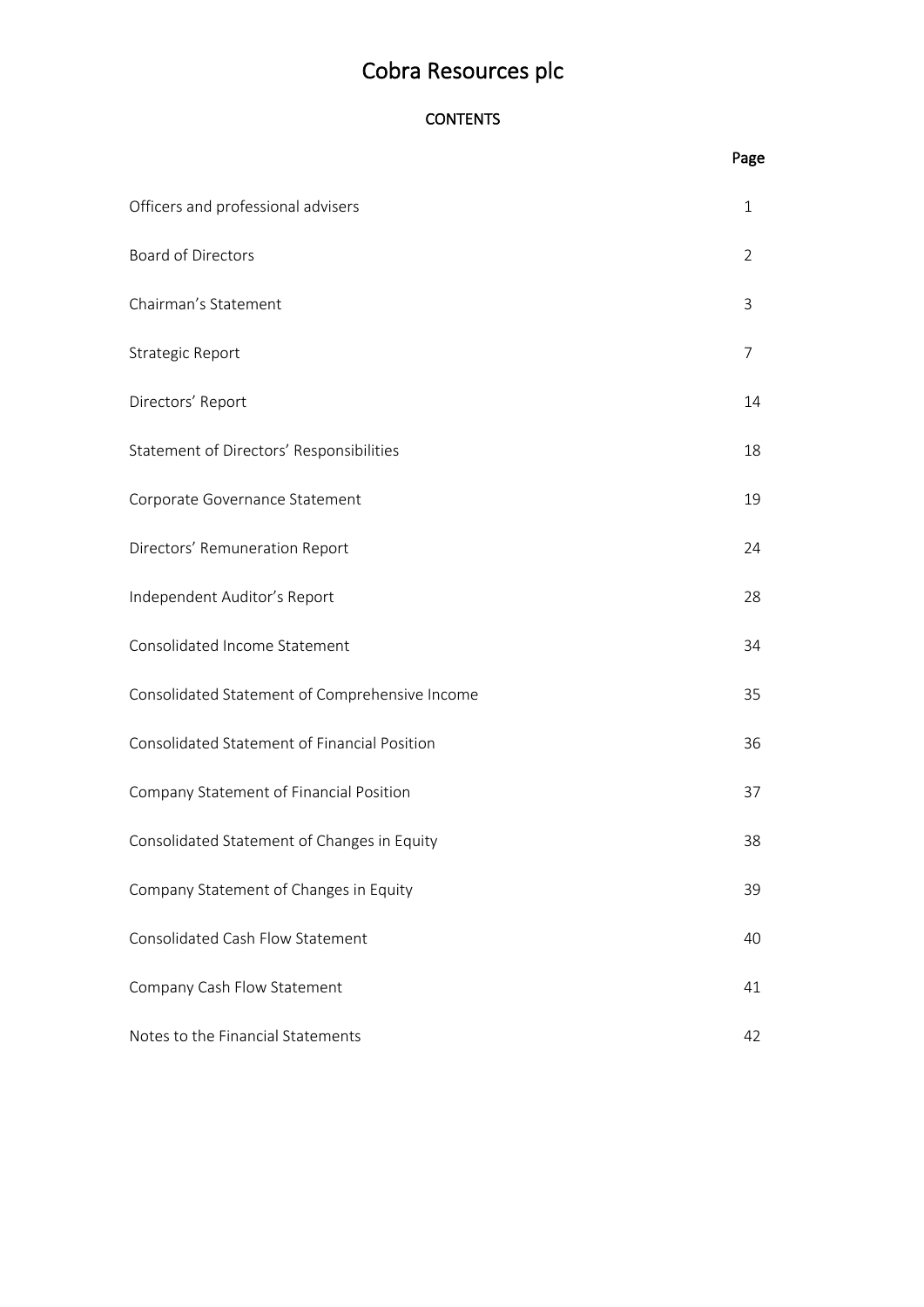#### OFFICERS AND PROFESSIONAL ADVISERS

#### DIRECTORS

Greg Hancock - Non-Executive Chairman Daniel Maling - Non-Executive Director David Clarke - Non-Executive Director

#### **SECRETARY**

Ben Hodges

#### REGISTERED OFFICE

9th Floor 107 Cheapside London, EC2V 6DN

#### REGISTERED NUMBER

11170056 (England and Wales)

#### **BROKERS**

SI Capital Limited 46 Bridge Street Godalming Surrey, GU7 1HL

Peterhouse Capital Limited 80 Cheapside London, EC2V 6EE

#### AUDITOR

PKF Littlejohn LLP Statutory Auditor 15 Westferry Circus, Canary Wharf London, E41 4HD

#### **SOLICITORS**

Orrick, Herrington & Sutcliffe (UK) LLP 107 Cheapside London EC2V 6DN

#### PRINCIPAL BANKERS

National Australia Bank

### **REGISTRARS**

Link Group 10<sup>th</sup> Floor, Central Square 29 Wellington Street, Leeds, LS1 4DL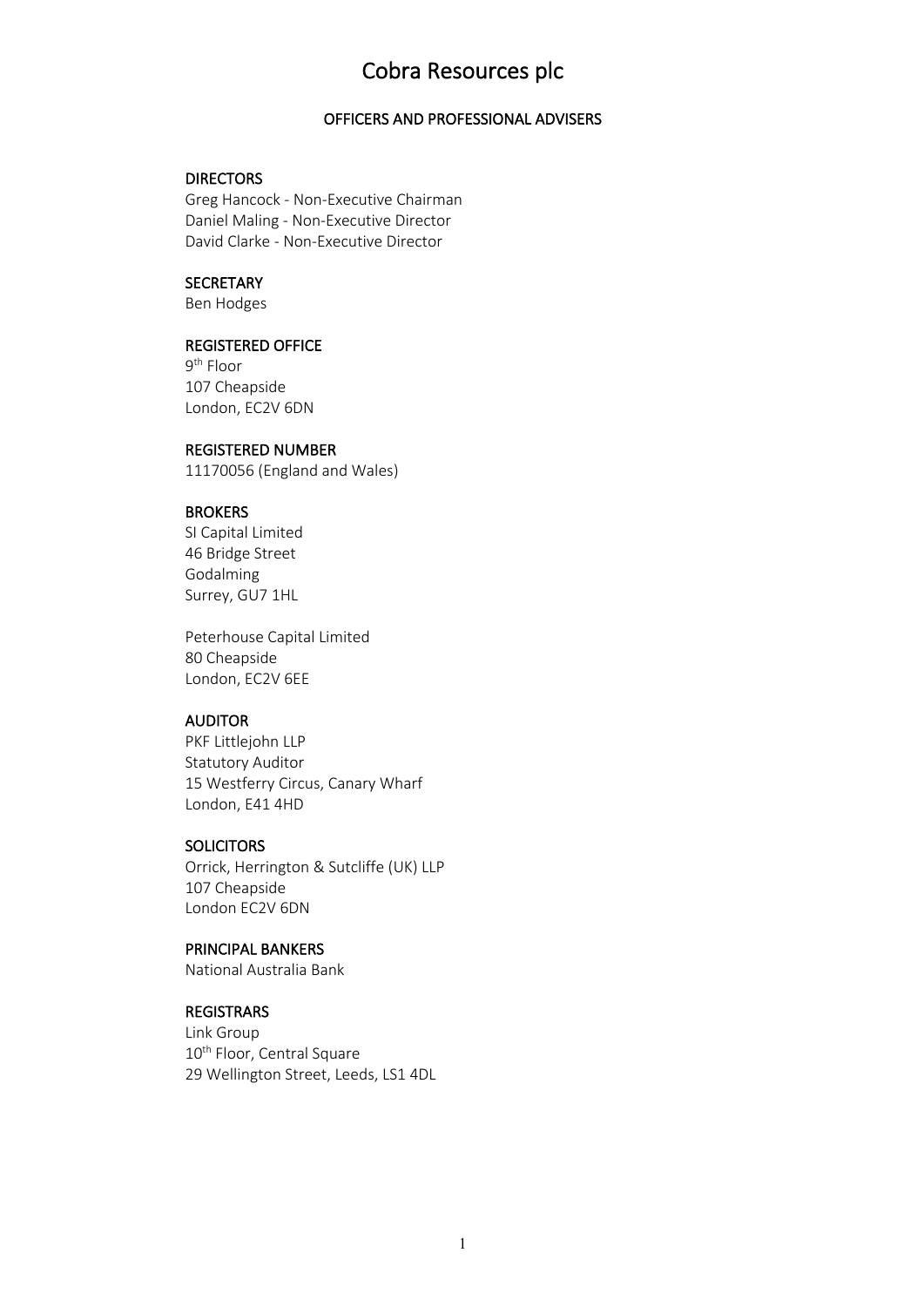### BOARD OF DIRECTORS

The Directors of the Company at the end of the year are listed below. The Directors have held office for the entire year unless otherwise stated:

### **DIRECTORS**

### Greg Hancock

#### Non-Executive Chairman - BA (Econs) B.Ed. (Hons), F. Fin

Greg Hancock has over 25 years' experience in capital markets and corporate finance. He has extensive experience in both Australia and the United Kingdom through his close links to the stockbroking and investment banking community. In this time, he has specialised in mining and natural resources and has had a background financing and management of small companies. He was a founding shareholder and first Chairman of Cooper Energy Ltd, an exploration and production oil and gas company. He is currently Chairman of AusQuest Limited, an Australian mining exploration company with projects in Peru and Australia, Chairman of BMG Resources Ltd, and Non-Executive Director of Zeta Petroleum Plc, King Island Scheelite Ltd and Golden State Mining Limited. Greg continues his close association with capital markets in Australia and the United Kingdom through his private investment company Hancock Corporate Investments Pty Ltd.

### Daniel Maling (appointed 1 May 2020)

#### Non-Executive Director

Daniel Maling is a member of the Chartered Accountants of Australia & New Zealand. He has over 20 years of senior corporate and commercial management experience primarily in the natural resource and technology sectors. He has worked with several AIM, ASX and TSX-listed companies providing corporate finance, business development and strategic advice. Daniel is a partner of Orana Corporate LLP, an accounting and corporate advisory boutique based in London.

### David Clarke (appointed 1 May 2020)

### Non-Executive Director

David is a geologist with more than 50 years of professional experience and more than 25 years' experience as a director of Australian public companies. He was previously a senior geologist with the Commonwealth Department of the Interior and a Chief Geologist at Santos Limited. He was also the founder and Chairman of Australian Vintage Limited, a winemaking company based in the Riverland of South Australia. David was the founder, and remains a co-owner of, Thorn-Clarke Wines, a family-owned wine producer in the Barossa Valley of South Australia.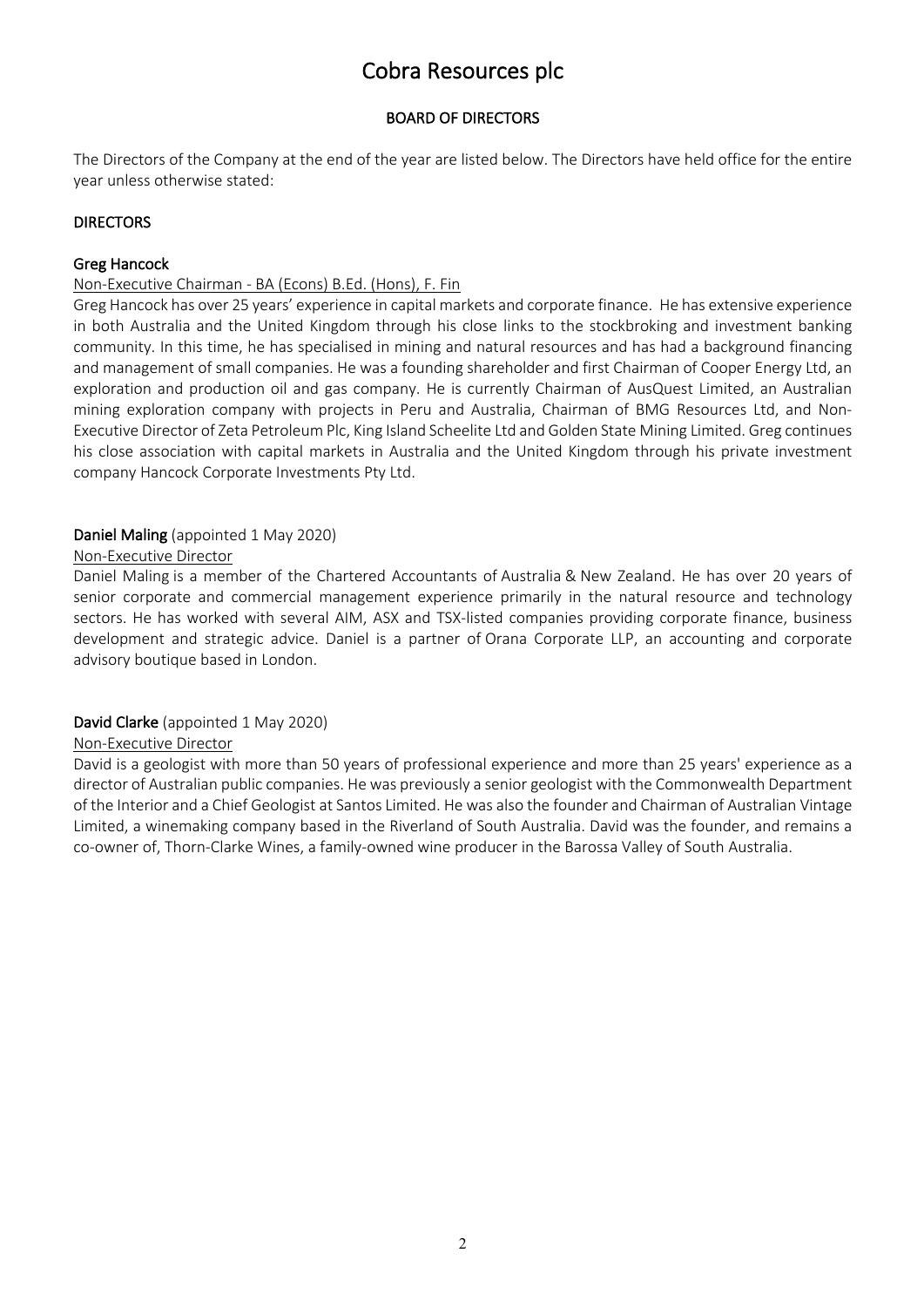### CHAIRMAN'S STATEMENT

#### INTRODUCTION

It is with great pleasure that I report on a year of considerable advancement for Cobra Resources - a year during which we discovered rare earth mineralisation proximal to and above gold mineralisation on our Wudinna Project, with highly desirable grades, mineralogy and intersect widths.

During the year, we took the strategic decision to relocate our technical offices from Perth in Western Australia to Adelaide in South Australia to further advance the Company's primary exploration project.

In the midst of another year of unprecedented global challenges, including the continued disruption caused by the COVID-19 pandemic, the team has executed a significant and safe field exploration programme consisting of lowcost regional pathfinder drilling, detailed ground geophysics and culminating in a Reverse Circulation (RC) drilling programme at the Clarke prospect. This programme has not only defined further gold mineralisation outside of existing gold resources but identified clay hosted rare earth mineralisation that is spatially complementary to gold mineralisation.

The rare earth discovery comes at a time of critical necessity for global decarbonisation. China produces approximately 90% of the world's rare earth metals and Europe depends on China for 98% of its rare earth magnet supply. Cobra is poised to expand on this discovery and grow a unique and complementary resource base, compelling in its potential to deliver sustainable and economically critical minerals and precious metals from a jurisdiction that has a first rate record of ethical and environmental mineral production.

#### BACKGROUND

Cobra Resources began life as a publicly listed company with the aim of finding suitable precious, base or other energy metals and mineralsprojects in Australia or Africa. During 2019, the Board identified several potentially suitable projects, which were reviewed in detail to evaluate their strengths, growth potential and long-term value to shareholders.

The Wudinna Project has been the Company's primary focus since acquiring earn-in rights to the project in 2019 through the negotiation of the "Wudinna Heads of Agreement". The primary objective of the Company's exploration focus to date has been to add to the existing 211,000oz JORC Mineral Resource Estimate. The articulated strategy to achieve this has been through refining resource extension opportunities, and defining nearresource targets through low-cost, high-value geochemical domaining of elemental signatures reflective of existing gold mineralisation.

The 2021 field work proved highly successful, with the Company's staged approach to further progress its pipeline of high-value targets culminating in the November Reverse Circulation (RC) programme that continued the Group's success of defining gold mineralisation outside of the existing mineral resource at the Clarke prospect.

Further defined gold mineralisation outside of the existing mineral resource at the Clarke prospect, including:

CBRC0043: 96m at 0.55 g/t gold from 30m, including 20m at 1.5 g/t gold CBRC0050: 33m at 1.03 g/t gold from 65m, including 9m at 2.09 g/t gold CBRC0042: 19m at 0.79 g/t gold from 83m, including 5m at 2.62 g/t gold

These results demonstrate the considerable potential that the Clarke prospect has to contribute to the existing mineral resource estimate. Furthermore, the programme made the unique discovery of Rare Earth Element (REE) clay hosted mineralisation directly above the intercepted gold mineralisation. The rare earth results are exceptionally encouraging with grades and intersection widths comparable to highly valued Ion-Adsorption Clay (IAC) projects.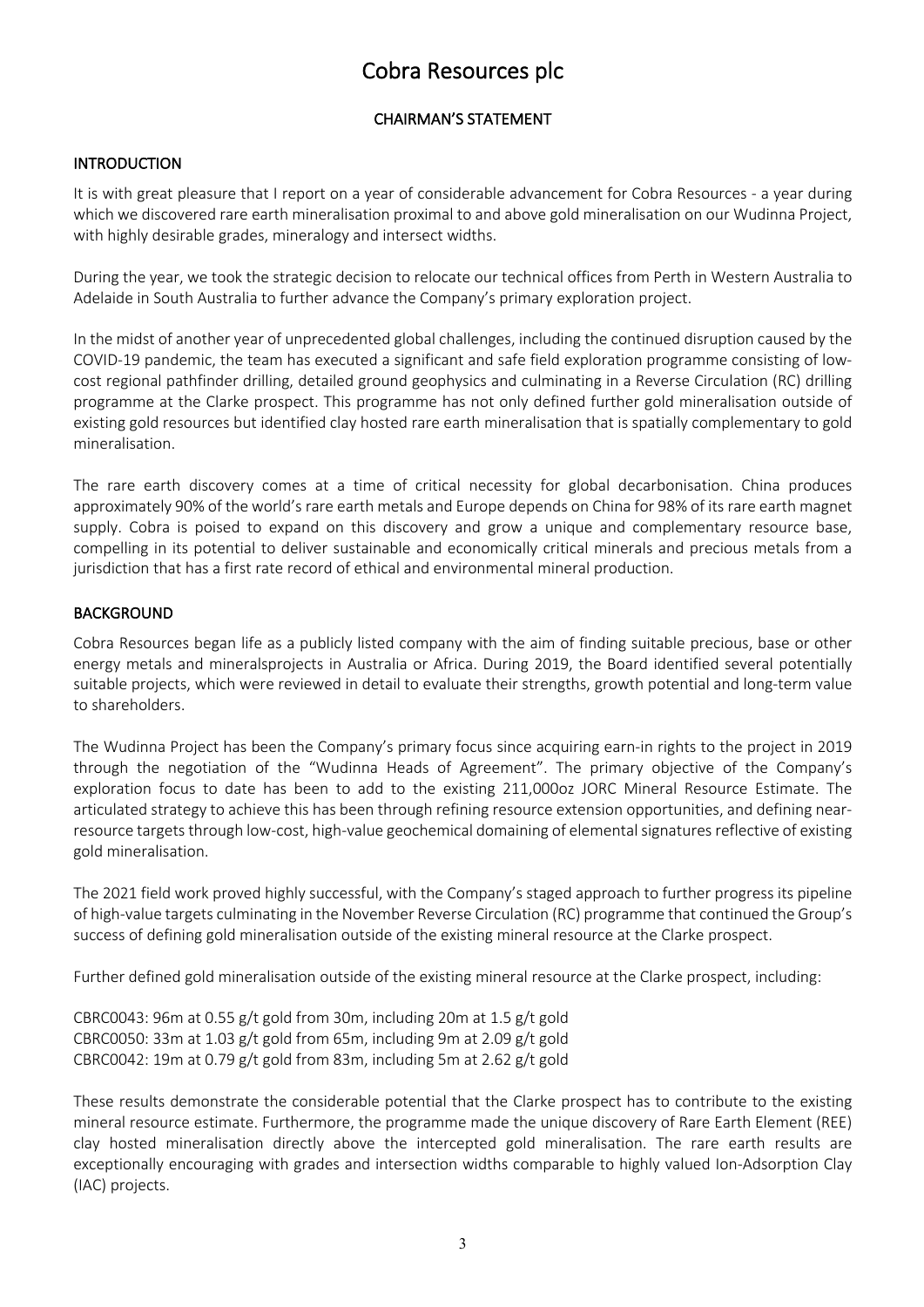The occurrence of Rare Earth Oxides (REOs) directly above gold mineralisation is truly unique and provides a compelling growth opportunity for the Company to diversify its mineral resources.

These results demonstrated the strength of Cobra's approach and the potential of the Wudinna Project, providing the Company confidence to drive further shareholder value through continued exploration success and increasing ownership of the project by achieving Stages 1 and 2 and working towards Stage 3 of the "Wudinna Heads of Agreement," taking our project equity to 75%.

The Company has established a team with the core competencies required to deliver on its strategic objectives. During the course of 2021, the Company sought to strengthen its technical competency through two key new appointments:

- Rupert Verco Chief Executive Officer. Rupert has extensive geological, operational and consulting experience in developing and mining gold assets within the Gawler Craton.
- Robert Blythman Exploration Manager. Robert has extensive experience in gold exploration, resource development and mining.

## OPERATIONAL REVIEW

On the back of the Company's maiden 2020 RC campaign, which demonstrated the potential build on existing gold resources, Cobra focused on:

- 1. Validating geological interpretations and identifying near resource growth potential;
- 2. Improving the resolution and understanding of priority structures through low-cost geochemical drilling;
- 3. Refining and validating exploration models for IOCG targets through geochemical testing and detailed ground gravity surveys; and
- 4. Expanding the mineralisation footprint of intersected mineralisation and anomalous pathfinder chemistry at the Clarke prospect.

Operational metrics are summarised below:

Calcrete infill sampling multi-element analysis of Barns and White Tank resources:

- Successfully obtained 99 samples at Barns deposit, confirming the orientation of mineralisation
- Executed drilling of 39 holes at White Tank, also confirming orientation of mineralisation

## *Saprolite Rotary Air Blast (RAB) drilling:*

- Drilling of 185 holes (for 2,548m) at Clarke via RAB drilling, confirming the orientation and continuity of mineralisation
- Drilling of 252 holes (for 1,299m) at Baggy Green via sonic/RAB drilling, confirming current geological interpretations at Baggy Green North and South
- Drilling of 130 holes (for 1,963m) at Benaud via aircore, to define priority RC drill targets
- Drilling of 192 holes (for 302.5m) at Barns via aircore, to test east-west calcrete anomaly and define resource extensions
- Drilling of 51 holes (for 453m) at Laker via aircore, to test for granitoid margins, define RC targets and test for anomolus copper
- Drilling of 67 holes (for 766.5m) at IOCGs 1-3 via aircore, to test baseline IOCG geochemistry

In total, 875 drill holes for 7,335m were drilled across eight priority targets where the chemistry of pathfinder elements enabled refinement and prioritisation of RC drilling targets. The results demonstrated at Clarke are attributable to this low-cost exploration technique as follow-up RC drilling in November 2021 focused on testing the anomalous pathfinder trends north of existing mineralisation.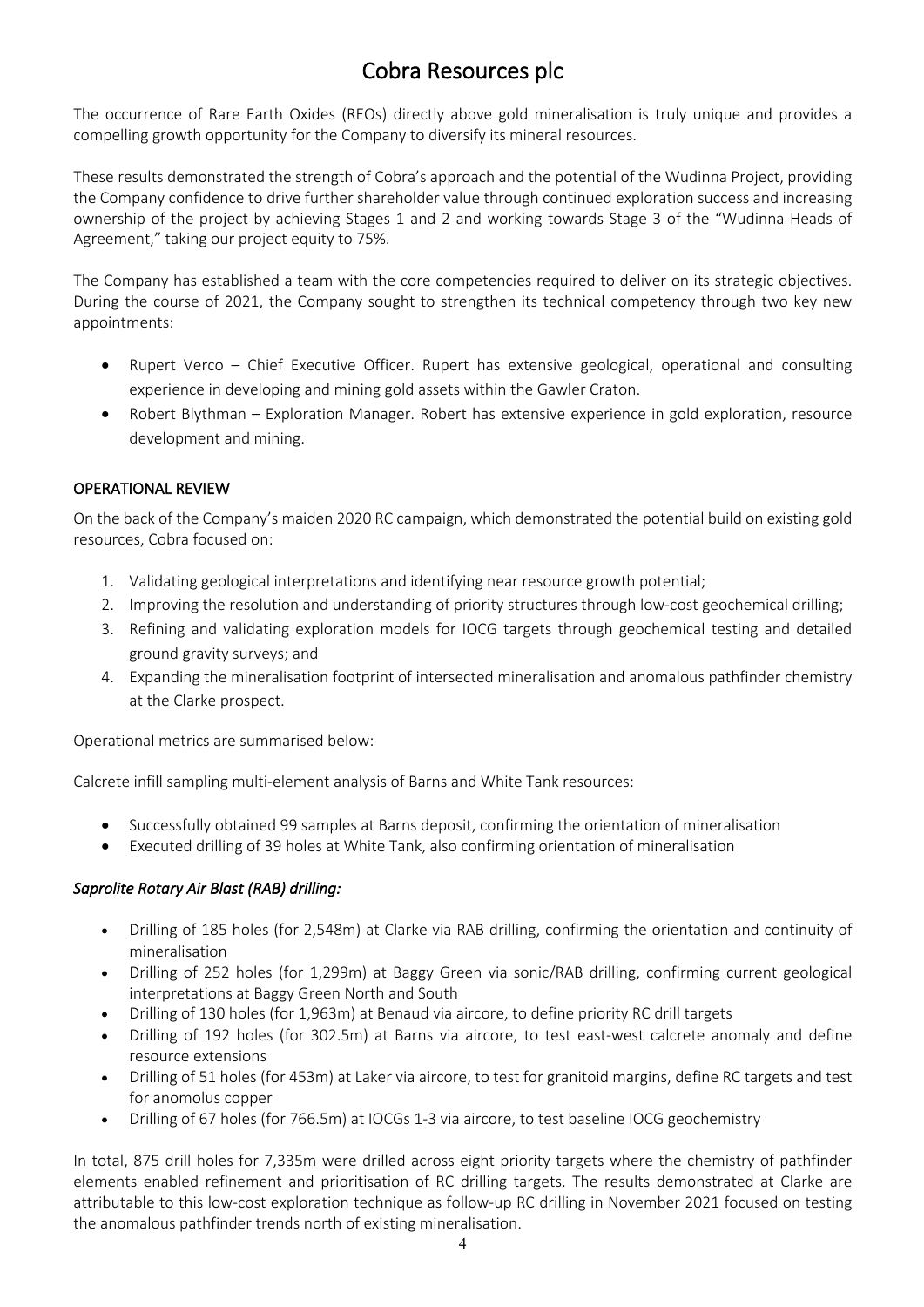### *Detailed Ground Gravity Survey*

In October, the Company engaged DaishSat Geosurveys to carry out a detailed ground gravity survey aimed at testing three discrete magnetic anomalies that occur proximal to a large Hiltaba Suite granitic intrusion. 276 stations at 250m spacings yielded encouraging results refining the targets summarised below:

IOCG Target 1: High intensity, bulls-eye gravity anomaly, proximal to but not directly associated with a coincident magnetic anomaly. The survey defined a high density contrast (0.69g/cc) supportive of an iron-rich, IOCG gravity signature.

IOCG Target 2: Near coincident gravity anomaly to a highly anomalous magnetic feature (0.22 SI). This anomaly is supported by elevated copper and pathfinder chemistry defined in the saprolite drilling programme.

IOCG Target 3: Moderate gravity anomaly (0.3g/cc density contrast) not directly associated to a magnetic feature located directly south.

The modelled depth to all targets are shallow for IOCG targets and present as compelling, high-value targets that will contribute to future exploration activities.

#### *RC Drilling at the Clarke Prospect*

A total of 14 Reverse Circulation drillholes totalling 2,144m were drilled at the Clarke prospect in November. The results intersected gold mineralisation northwest of previous intersections and defined the potential for further mineralisation to the north. Additional to the significant gold intersections, this programme confirmed the occurrence of REEs within the kaolinised clay portion of the saprolite above gold mineralisation, where:

- All 14 drillholes intersected REE's with the average intersection Total Rare Earth Oxides (TREO) being 597 ppm and the average intersection true width being 18.7m
- High-grade intervals exist within the intercepts, where drillhole CBRC0044 intercepted a true width of 9.4m at 1,030 ppm TREO, CBRC0043 intercepted a true width of 4.7m at 1,160 ppm TREO and CBRC0054 intercepted 6m at 1,446 ppm TREO
- The highest 1m intercept grade was 9,024 ppm TREO in CBRC0048
- Intercepts are enriched in high-value rare earths where neodymium/ praseodymium equate to 21.5% of the TREO and dysprosium equates to 2.2%

The rare earths discovery is an exciting addition that complements the Company's growth strategy. High-value minerals such as rare earths are critical to global de-carbonisation and the green energy transition and expose the Company to multiple high-value commodities.

The 2021 exploration activity saw the Stages 1 and 2 earn-in of the "Wudinna Heads of Agreement" being achieved in October, resulting in the Company owning 65% of the Wudinna Project.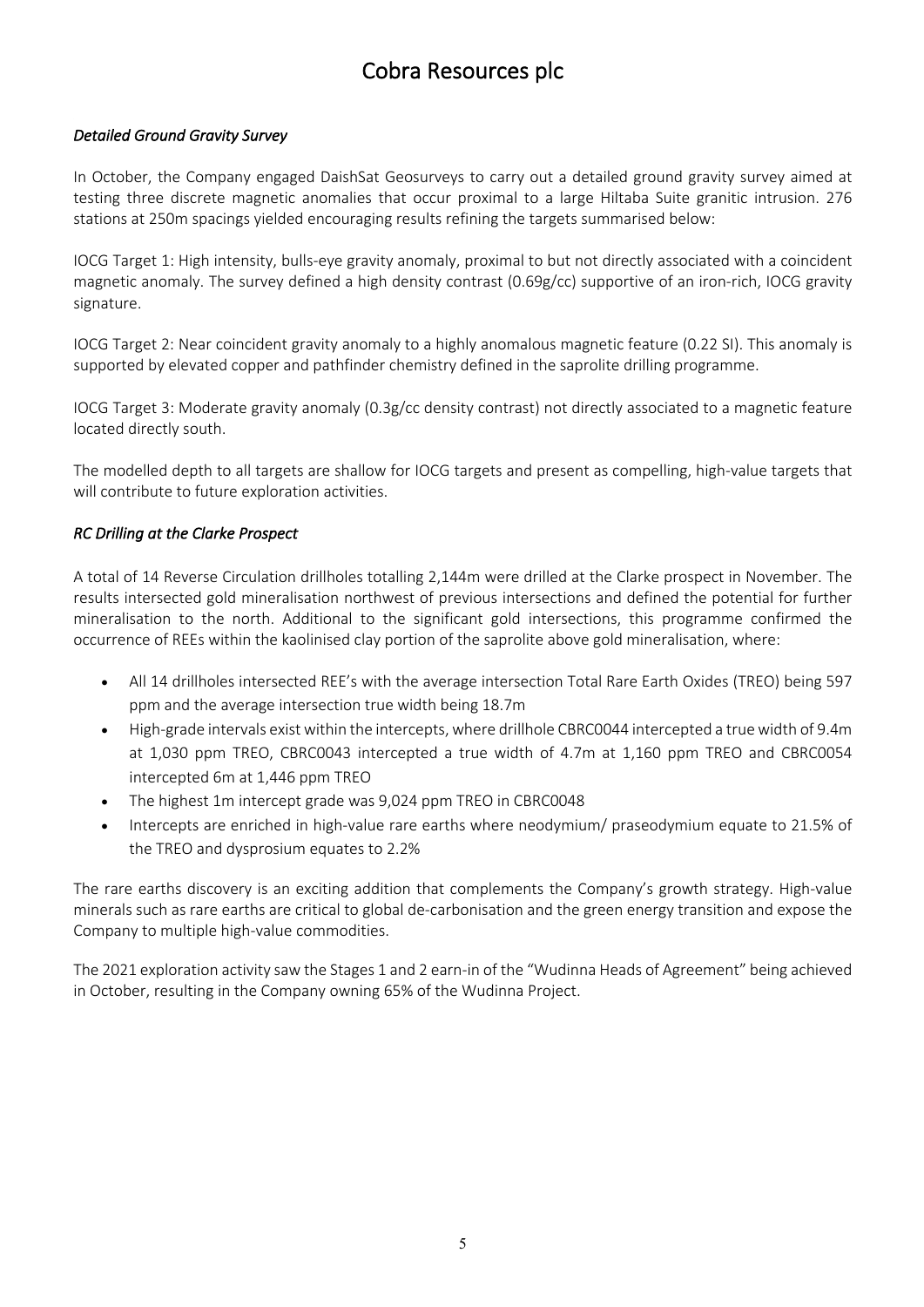#### ISSUES OF SHARES DURING THE PERIOD

On 11 January 2021, the Company issued a total of 32,383,152 new Ordinary shares pursuant to completion of Stage 1 earn-in of the Wudinna Gold Project, with 31,049,819 shares at 2.4 pence per share being issued in accordance with the acquisition agreement to the vendors of Lady Alice Trust and Lady Alice Mines Pty Ltd, and 1,333,333 shares at 1.5 pence per share issued to the Company's CEO in accordance with the terms of his service agreement.

On 28 January 2021, the Company issued 1,934,800 new Ordinary shares pursuant to the exercise of warrants, with 934,800 shares at a price of 3 pence per share and 1,000,000 shares at a price of 2 pence per share.

On 18 and 19 February 2021, the Company issued 2,333,334 new Ordinary shares and 1,666,667 new Ordinary shares respectively, at 2 pence per share, pursuant to the exercise of warrants.

On 29 April 2021, the Company issued a total of 7,110,053 new Ordinary shares, with 5,664,340 shares being issued at 1 pence per share to the vendors of Lady Alice Trust and Lady Alice Mines Pty Ltd in accordance with the acquisition agreement for the Wudinna Gold Project, and 1,445,713 shares at 2.3 pence per share to a drilling contractor in settlement of a contractual agreement in respect of the provision of services.

On 11 November 2021, the Company issued a total of 31,725,919 new Ordinary shares at 1 pence per share to the vendors of Lady Alice Trust and Lady Alice Mines Pty Ltd in accordance with the acquisition agreement for the Wudinna Gold Project and relating to the completion of Stage 2 of the agreement. A further 2,572,372 remain to be issued pursuant to the Stage 2 milestone.

#### POST PERIOD END EVENTS

On 16 February 2022, the Company issued a total of 63,000,000 new Ordinary shares when the Company exercised its available headroom to raise capital through a private placement. The shares were issued at a discounted price of 1.5 pence per share to raise £945,000 in order to fund 2022 exploration activities and provide sustaining capital. This will see the Company achieve Stage 3 of the Wudinna Agreement.

### *COVID-19*

The outbreak of the global COVID-19 virus has resulted in business disruption and stock market volatility. The extent of the effect of the virus, including its long-term impact, remains uncertain. Cobra has implemented extensive business continuity procedures and contingency arrangements to ensure that it is able to continue to operate.

#### **CONCLUSION**

Despite ongoing challenges associated with the COVID-19 pandemic, the Company has delivered a significant field programme that has achieved outstanding exploration success. This success places Cobra in the enviable position of defining an exclusive dual commodity approach as we work towards updating the defined gold mineral resource and providing a maiden REE resource estimation. I thank my fellow directors for their contribution throughout the year, Rupert Verco, our CEO, for his commitment, and our shareholders for their continued support. We look forward to the period of significant activity in front of us.

Hancocr

Greg Hancock Chairman 30 May 2022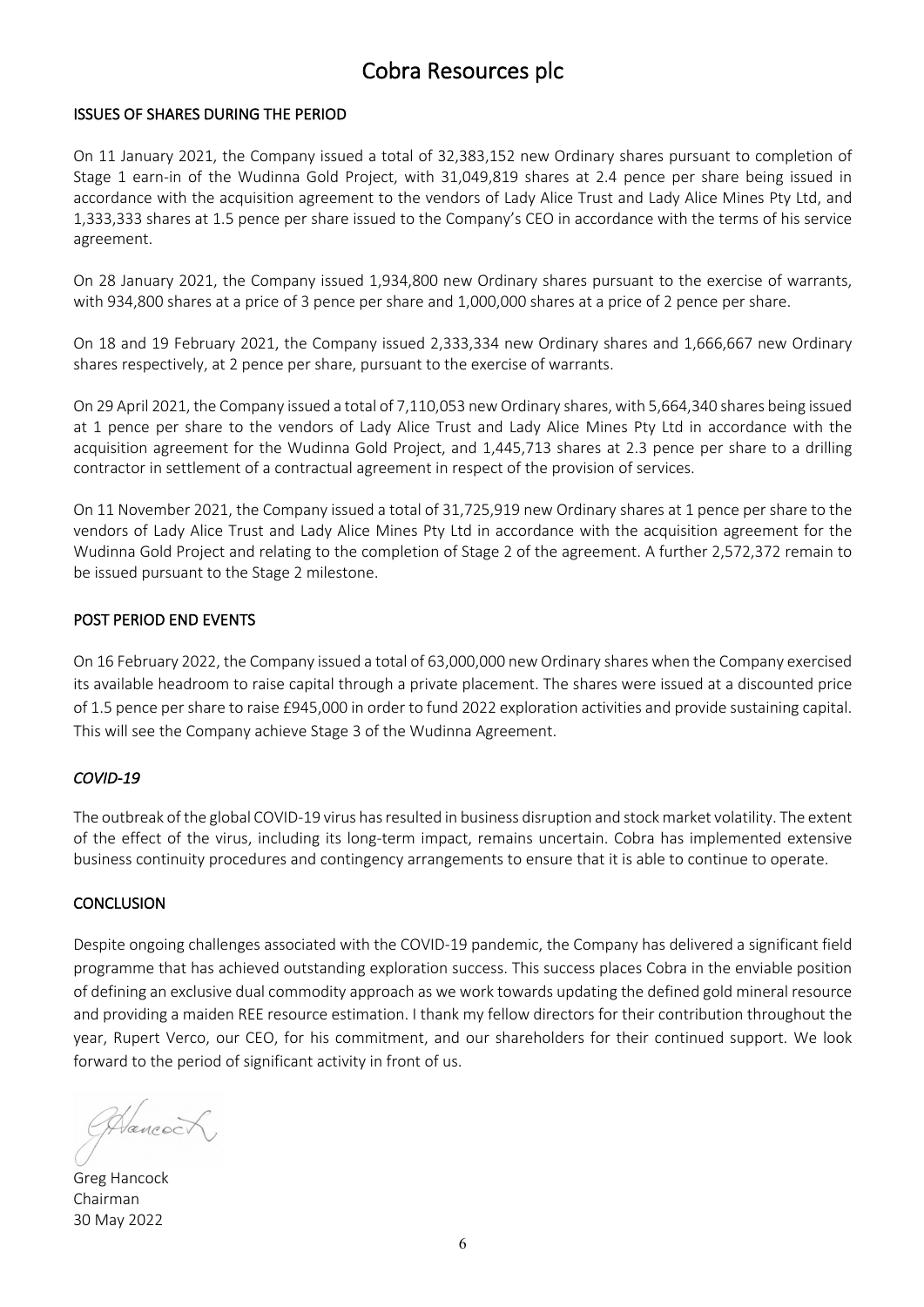### STRATEGIC REPORT

The Directors present the Strategic Report for Cobra Resources plc (the "Company" or "Cobra", and collectively with its Subsidiary Companies, the "Group") for the year ended 31 December 2021. The information required by section 172 Companies Act 2006 are included within the Corporate Governance Statement.

### INTRODUCTION

This Strategic Report comprises a number of sections, namely: the Group's objectives, the Group's strategy and business model, a financial review, a review of the Group's business using key performance indicators, and the principal risks and uncertainties facing the business.

### **OBJECTIVES**

The Company's objective is to explore, develop and mine precious and base metal projects.

### STRATEGY AND BUSINESS MODEL

To achieve its objective, the Company has adopted a strategy that focuses on advanced resource exploration projects that have the potential, through the application of disciplined and structured exploration and analysis, to be progressed towards the development of a mining operation.

As a secondary focus, the Company will also review investment opportunities for exploration projects and nearproduction assets. For clarity:

- Newly defined resource exploration projects are projects that are at an advanced stage of resource definition, with a majority of the necessary permitting and tenure in place;
- Exploration projects are projects with the potential for significant discovery but have yet to have detailed geological work completed; and
- Near-production assets have gone through the typical mining stages of development and require funds in order to progress from development to first production.

With any of these types of investments, the Company commits to only investing in projects where the Board believes that it can add long-term value to all shareholders. This will be achieved through either applying alternative geological models based on experience with similar mineralised systems, advancing the project through structured and disciplined exploration analysis or by leveraging alternative geochemical or geophysical technologies.

Lady Alice Mines provides the Company with a project portfolio from which it aims to unlock embedded value and deliver shareholder returns through capital growth. It is the aim of the Company to explore and analyse the assets within this portfolio to the point that will, in the view of the Board, optimise the risk-reward value equation for its shareholders. This may include monetising or divesting assets at any stage up to and including the building of economically sustainable operations.

The Company does not intend to limit its asset reviews to particular geographic regions; however, the initial focus will be on projects located in Australia. If geologically and economically attractive project opportunities are identified in other countries, investments will only be considered in jurisdictions with established mining operations and regulation, and with acceptable levels of sovereign risk.

### OPERATIONAL REVIEW AND OUTLOOK

The operational review and outlook are set out in the Chairman's Statement.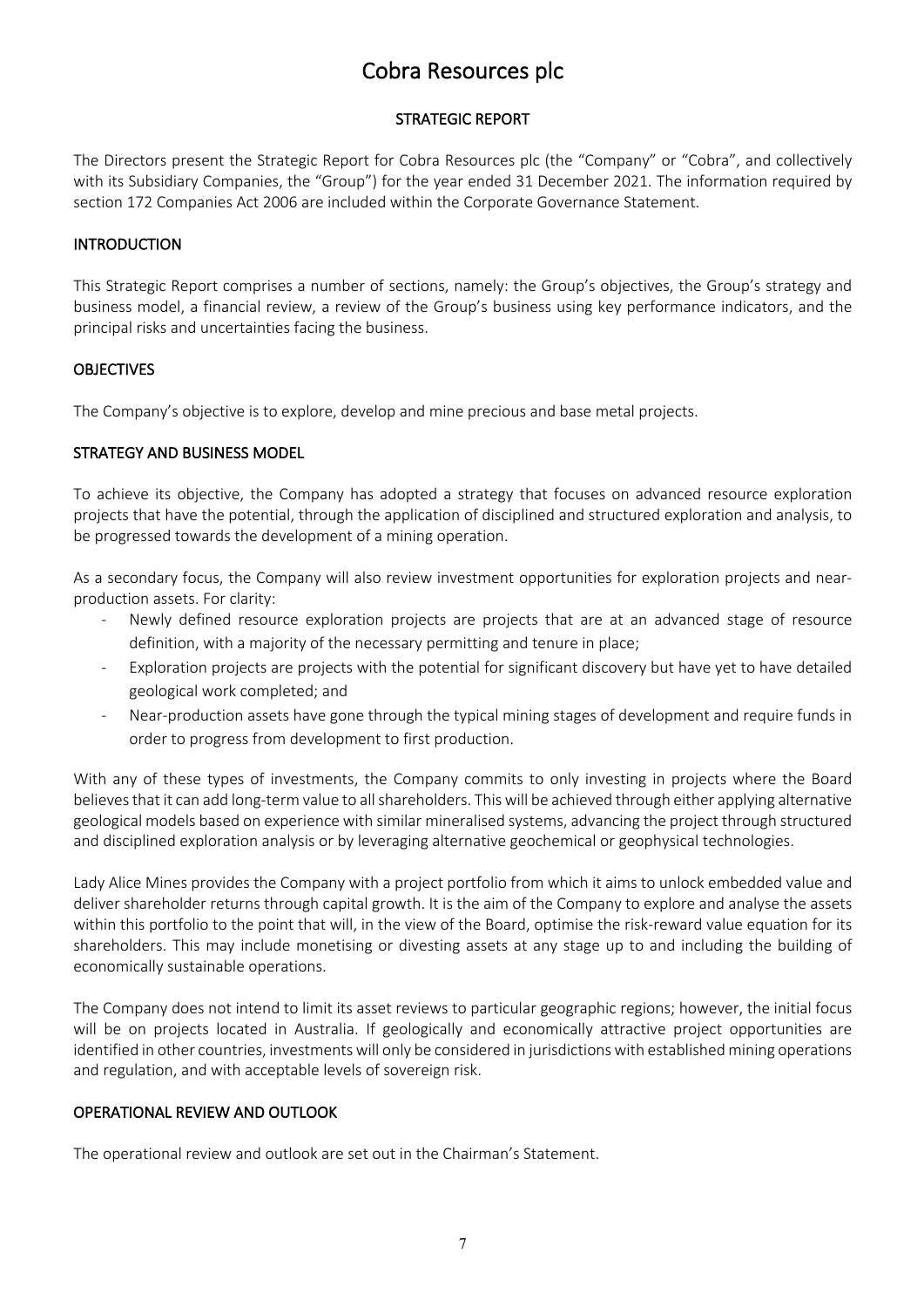### STRATEGIC REPORT, continued

### RESULTS AND DIVIDENDS

During the year the Group made a loss of £1,677,511 (31 December 2020: £1,006,750 loss).

The Directors do not propose a dividend in respect of the year ended 31 December 2021 (31 December 2020: £nil).

Cash used in operations totalled £718,783 (31 December 2020: £1,026,971).

As at 31 December 2021, the Group had a cash balance of £264,480 (31 December 2020: £1,338,851).

### KEY PERFORMANCE INDICATORS (KPIs)

The financial statements of a natural resource investing company can provide a moment in time snapshot of the financial health of the Group but do not provide a reliable guide to the performance of the Group or its Board.

At this stage in the Group's development the Directors regularly monitor key performance indicators associated with funding risk, being primarily projected cash flows associated with operational activities and general administrative expenses. Upon readmission to the main market, the Company has been able to raise the funds as needed to finance its activities.

KPIs are not appropriate as a means of assessing the value creation of a company which is involved in natural resource investment and which currently has no turnover. The Board considers that the detailed information in the Operational Review in the Chairman's Statement is the best guide to the Group's performance during the year.

#### PRINCIPAL RISKS AND UNCERTAINTIES

The Group operates in an uncertain environment and is subject to a number of risk factors. The Directors have carried out a robust assessment of the principal risks facing the Group, including those that threaten its business model, future performance, solvency or liquidity. They consider the following risk factors are of particular relevance to the Group's activities and to any investment in the Group. It should be noted that the list is not exhaustive and that other risk factors not presently known or currently deemed immaterial may apply.

The risk factors are summarised below:

#### Exploration, Development and Operating Risks

Mineral exploration and development operations generally involve a high degree of risk. The Group's operations are subject to all the hazards and risks normally encountered in the exploration, development and production of gold, base metals and other minerals, including unusual and unexpected geologic formations, seismic activity, rock bursts, cave-ins, flooding and other conditions involved in the drilling and removal of material, any of which could result in damage to, or destruction of, mines and other producing facilities, damage to life or property, environmental damage and possible legal liability.

The Group's activities are directed towards the search for, evaluation of, and development of mineral deposits. There is no certainty that the expenditures to be made by the Group will result in discoveries of commercial quantities of minerals. There is aggressive competition within the mining industry for the discovery and acquisition of properties considered to have commercial potential. The Group will compete with other interests, many of which have greater financial resources than the Company has for the opportunity to participate in promising projects. Significant capital investment is required to achieve commercial production from successful exploration efforts.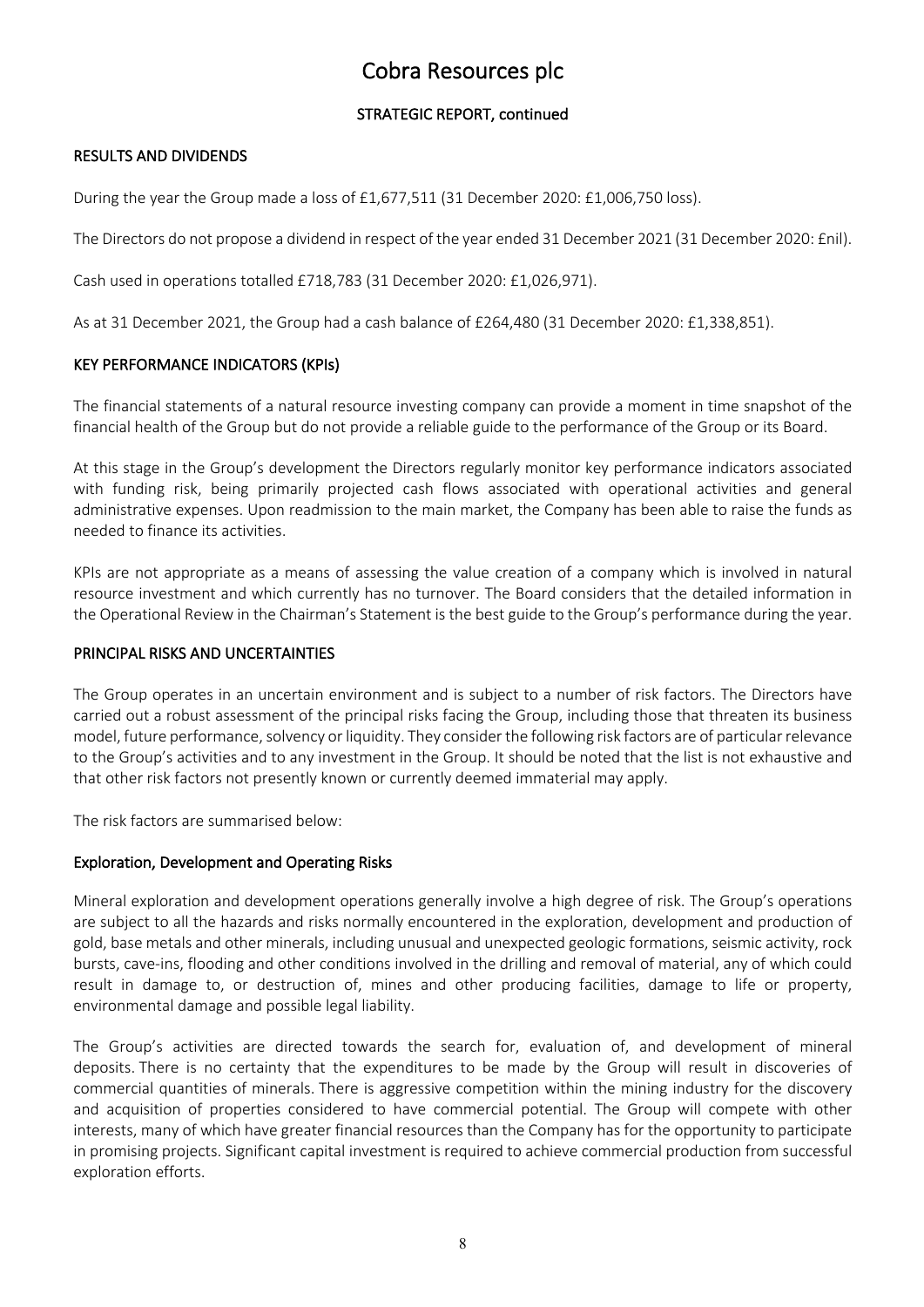### STRATEGIC REPORT, continued

Whether a mineral deposit will be commercially viable depends on a number of factors, some of which are: the particular attributes of the deposit, such as size, grade and proximity to infrastructure; metal prices which are highly cyclical; and government regulations, including regulations relating to prices, taxes, royalties, land tenure, land use, importing and exporting of minerals and environmental protection. The exact effect of these factors cannot be accurately predicted, but the combination of these factors may result in the Group not receiving an adequate return on invested capital.

#### Government Regulation

The mineral exploration and development activities which are undertaken by the Group is subject to various laws governing prospecting, development, production, taxes, labour standards and occupational health, mine safety, toxic substances, land use, water use, land claims of local people and other matters.

Exploration and development activities may also be affected in varying degrees by government regulations with respect to, but not limited to, restrictions on future exploration and production, price controls, export controls, currency availability, foreign exchange controls, income taxes, delays in obtaining or the inability to obtain necessary permits, opposition to mining from environmental and other non-governmental organisations, limitations on foreign ownership, expropriation of property, ownership of assets, environmental legislation, labour relations, limitations on repatriation of income and return of capital, limitations on mineral exports, high rates of inflation, increased financing costs, and site safety. This may affect both the Group's ability to undertake exploration and development activities in respect of its properties, as well as its ability to explore and operate those properties in which it currently holds an interest or in respect of which it obtains exploration and/or development rights in the future.

No assurance can be given that new rules and regulations will not be enacted or that existing rules and regulations will not be applied in a manner which could limit or curtail development or future potential production. Amendments to current laws and regulations governing operations and activities of mining and milling or more stringent implementation thereof could have a substantial adverse impact on the Group.

### Permitting

The Group's operations may be subject to receiving and maintaining permits from appropriate governmental authorities. There is no assurance that delays will not occur in connection with obtaining all necessary renewals of such permits for future operations. Management of the Group believes it has received the necessary permits for the current operations. Prior to any development on any properties, the Group must receive permits from appropriate governmental authorities. There can be no assurance that the Group will obtain and/or continue to hold all permits necessary to develop or continue operating at any particular property. See also "Exploration, Development and Operating Risks" above.

### Environmental and Other Regulatory Requirements

The event of a breach with any environmental or regulatory requirements may give rise to reputational, financial or other sanctions against the Group, and therefore the Board considers these risks seriously and designs, maintains and reviews its policies and processes so as to mitigate or avoid these risks. Whilst the Board has a good record of compliance, there is no assurance that the Group's activities will always be compliant.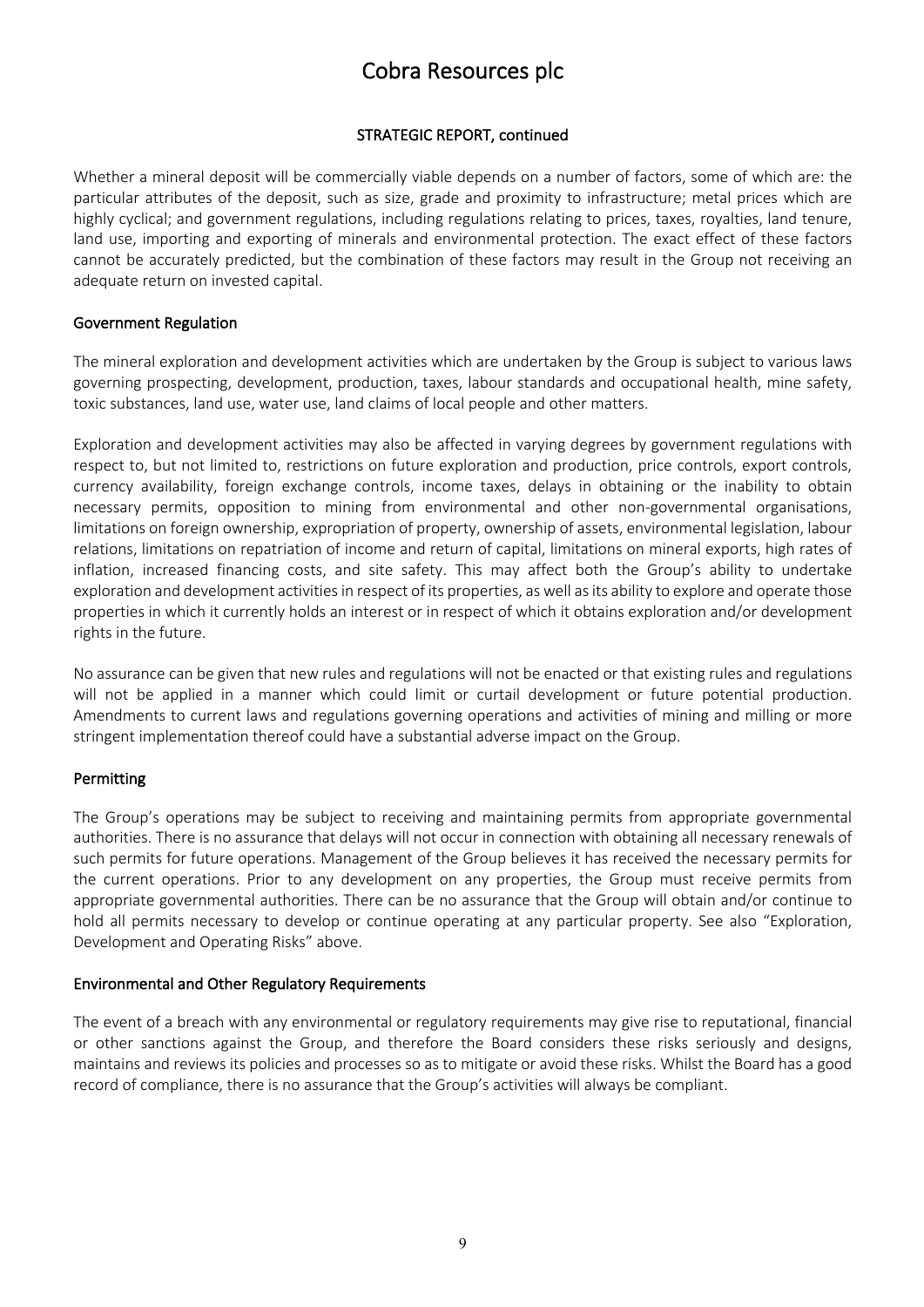### STRATEGIC REPORT, continued

### Financing

The development of the Group's properties and its ability to earn into projects will require substantial additional financing. Failure to obtain sufficient financing may result in delaying or indefinite postponement of exploration, development or production on any or all of the Group's properties from time to time, or even a loss of property interest. There can be no assurance that additional capital or other types of financing will be available if needed or that, if available, the terms of such financing will be favourable to the Group.

### Gold Price

The price of the Ordinary Shares, the Company's financial results and exploration and development activities may in the future be significantly adversely affected by declines in the price of gold. The gold price fluctuates widely and is affected by numerous factors beyond the Group's control such as the sale or purchase of gold by various central banks and financial institutions, interest rates, exchange rates, inflation or deflation, fluctuation in the value of the United States dollar and foreign currencies, global and regional supply and demand, and the political and economic conditions of major gold-producing countries throughout the world.

The gold price is subject to fluctuations, and future serious price declines could cause development of any properties in which the Group may hold an interest from time to time to be impracticable. Future production from the Group's properties, if any, will be dependent upon, among other things, a gold price that is adequate to make these properties economic.

In addition to adversely affecting the Group's financial condition and exploration and development activities, a declining gold price can impact operations by requiring a reassessment of the feasibility of a particular project. Such a reassessment may be the result of a management decision or may be required under financing arrangements related to a particular project. Even if the project is ultimately determined to be economically viable, the need to conduct such a reassessment may cause substantial delays or may interrupt operations until the reassessment can be completed.

Gold is regarded as a traditional safe-haven asset and has historically been used as a hedge against inflation. Geopolitical tensions and rising inflation support short term outlooks for a stable gold price. The role of gold in electronic and space technologies coupled with the commodity's traditional role in backing currency supports demand matching forecasts of market compound annual growth rate (CAGR) at 3.1% CAGR for 2021 – 2026.

### Rare Earths Market

Supply of Rare Earths is dominated by China who account for 80% of global supply. Projected rare earths market growth is reported to grow at 8% CAGR growth from 2020 production to meet market demands by 2030<sup>1</sup>. The effective doubling in demand is driven by global decarbonisation and the critical role of rare earths in the production of rare earth magnets for electric motors. China's dominant position in both production and downstream refining of rare earth metals has been recognised by western countries as a critical geopolitical risk, with particular exposure to rare earth supplies sustaining defence technologies.

Rare earth elements are not particularly rare in occurrence. Rare earth occurrences are amenable to low-cost extraction and low radioactivity and complete rare earth elemental partitioning. The 'weathered crust elutiondeposited rare earth' (also referred to as Ionic Clay Adsorbed Rare Earths) reserves of southern China contribute to approximately 35% of China's REE production, and advancements in recovery techniques and environmental management lend to this style of rare earth mineralisation significantly contributing to market growth.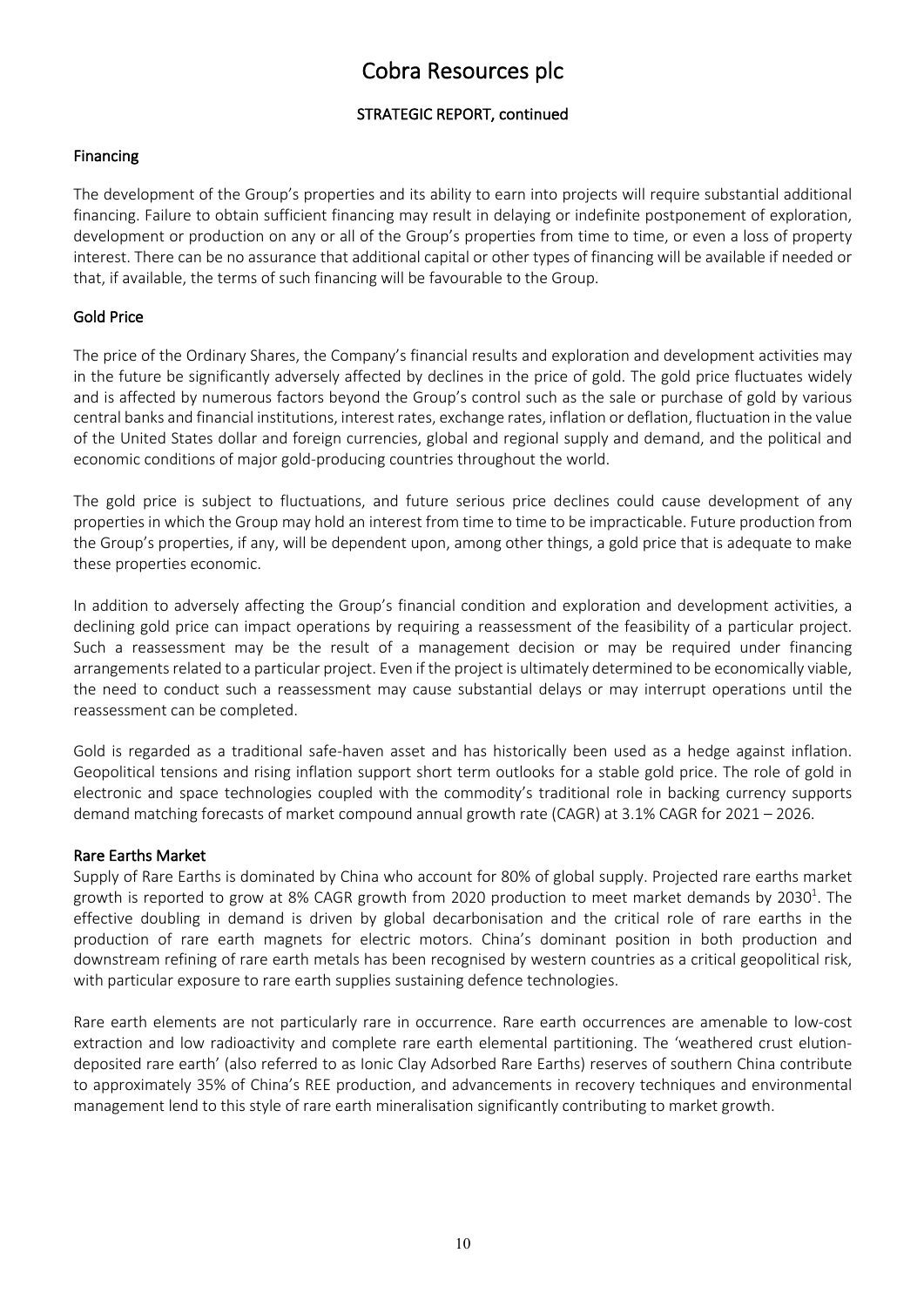### STRATEGIC REPORT, continued

In 2022, the Australian Government updated its critical minerals strategy to position Australia to meet the growing demand for critical minerals. Part of the strategy includes:

- An A\$200M Critical Minerals Accelerator Initiative to support strategically significant projects in their development
- The establishment of a A\$50M virtual Critical Minerals Research and Development Centre
- An A\$2Bn Critical Minerals Facility providing loans to the sector. Projects are accessing grants under the Modern Manufacturing Initiative and concessional finance through the Northern Australia Infrastructure Facility.

The Board considers market growth and the future development of downstream processing within Australia as a significant opportunity to define critical rare earth resources within an ethical and environmentally conscious mining jurisdiction. Instigating a dual approach to defining mineral resources in both gold and rare earths enables the Company to mitigate exposure to market volatility in a single commodity.

At the time of this report, no feasible clay hosted rare earths projects were in operation outside of China. Deposit mineralogy, chemistry and jurisdiction supply chain logistics play a critical role in the economic viability of rare earth projects. Downstream processing is a critical driver of rare earth value and vulnerability in accessing downstream processing may impact project viability. The feasibility of the projects rare earth mineralisation is susceptible to future resource estimations, metallurgical testing and process optimisation.

1. Source: Arafura internal Supply Demand forecast referencing against data from CRU, Rare Earth Market Study 2020; Roskill, Rare Earth Market Analysis, Adamas Intelligence, Rare Earth Market outlook to 2030.

### Foreign Currency Exchange Rates

Fluctuations in currency exchange rates, principally between the British pound and Australian dollar can impact the Group's earnings and cash flows. If the value of the Australian dollar increases relative to the British pound, the Group's results of operations, financial condition and liquidity could be materially adversely affected.

### Market Conditions

Market conditions, including general economic conditions and their effect on exchange rates, interest rates and inflation rates, may impact the ultimate value of the Group regardless of its operating performance. The Group also faces competition from other organisations, some of which may have greater resources or be more established in a particular territory. The Board considers and reviews all market conditions to try and mitigate any risks that may arise from these.

### Political and Country Risk – UK Departure from the EU

The Company is quoted in the United Kingdom (UK) and operates in the UK and Australia. The Company may be subject to the impact of the UK's departure from the European Union. The Company continues to monitor matters and seek advice as to how to mitigate the risks arising.

#### Dependence on Key Personnel

The Group has a small management team and the loss of a key individual or the inability to attract suitably qualified personnel in the future could materially and adversely affect the Group's business.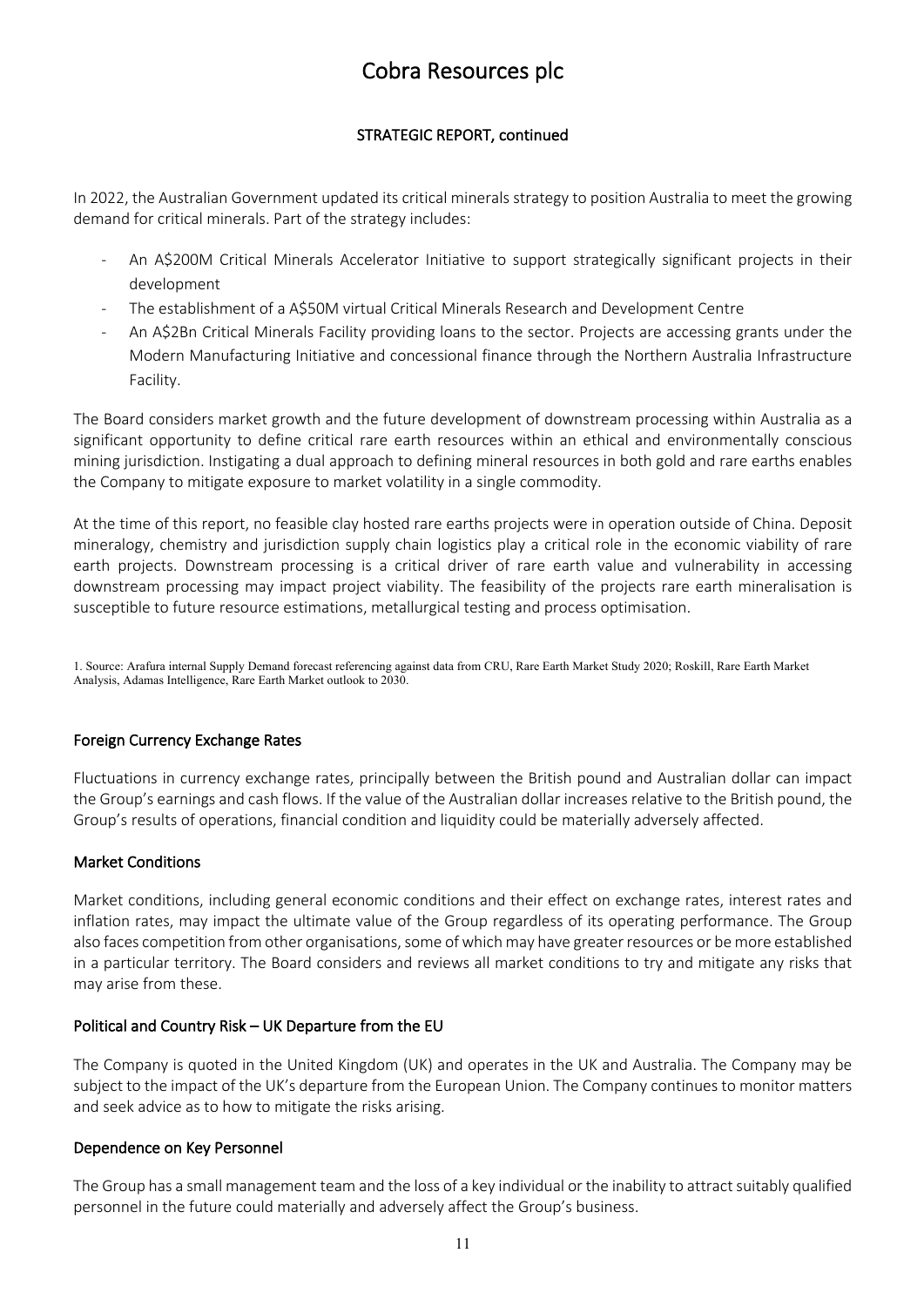### STRATEGIC REPORT, continued

#### COVID-19

The emergence of the COVID-19 pandemic has caused a severe adverse effect on the business environment on a global scale. The Group may be impacted by disruptions to its operations, particularly for the foreseeable future in light of government responses to the spread of COVID-19 or other potential pandemics. The Board is aware of the various risks that the pandemic presents that include, but are not limited to, financial, operational, staff and community health and safety, logistical challenges and government regulation. At present, the Group believes that there should be no significant material disruption to its operations in the near term, but the Board continues to monitor these risks and the Group's business continuity plans.

### Ukraine Conflict

The conflict in Ukraine does not currently have any direct impact on Cobra's business as we have no operations or offices in Ukraine or Russia. There is potential for broader markets and supply chains to be affected and we are working with our partners and industry bodies to monitor the situation and prepare for any disruption.

Prices of oil, metal and other commodities have soared as fighting in Ukraine has intensified, adding to concerns that the rising prices will contribute to higher inflation rates, which are already at their highest in decades. The Group expects that costs of raw materials will increase over the next twelve months and will work to mitigate the effect of these increases as much as possible.

#### ENVIRONMENTAL, SOCIAL, COMMUNITY AND HUMAN RIGHTS RESPONSIBILITY

#### Environmental Responsibility

Cobra Resources adopts a strategic and innovative approach to its exploration activities, and the Company is actively seeking new technologies to assist in minimising or eliminating environmental impacts. Our commitment and proactive approach to rehabilitation ensures minimised disturbance and promotes positive environmental impacts. Cobra Resources in a mineral exploration and resource development company, not a mining company and therefore the environmental impact associated with its operations is minimal.

Cobra Resources is in the process of updating its Environmental, Sustainability and Governance framework. The Company aspires to overachieve baseline targets for ESG management and adopt an industry-leading approach to environmental management and reporting as the Group's operations grow.

Cobra Resources executes exploration activities in accordance to regulatory requirements and in adherence to the Company's approved Programme for Environmental Protection and Rehabilitation. Previous disturbance, progressive rehabilitation and programme planning is actively documented and communicated with all stakeholders.

As an exploration business, the Company's operations are campaign based and their environmental impact small when compared to operating mining companies. The Group is currently considered a low energy user, with energy consumption being below the minimum for disclosure. The Board recognises its responsibility and is committed to monitor its energy usage as its activities continue to scale. The Company shall collect, collate and openly disclose the Company's energy usage and impact to climate and environmental conditions.

#### Social, Community and Human Rights Responsibility

The Board recognises its responsibility under UK corporate law to promote the success of the Group for the benefit of its members as a whole. The Board also understand that it has a responsibility towards employees, partners, suppliers and contractors and the local communities in which it operates.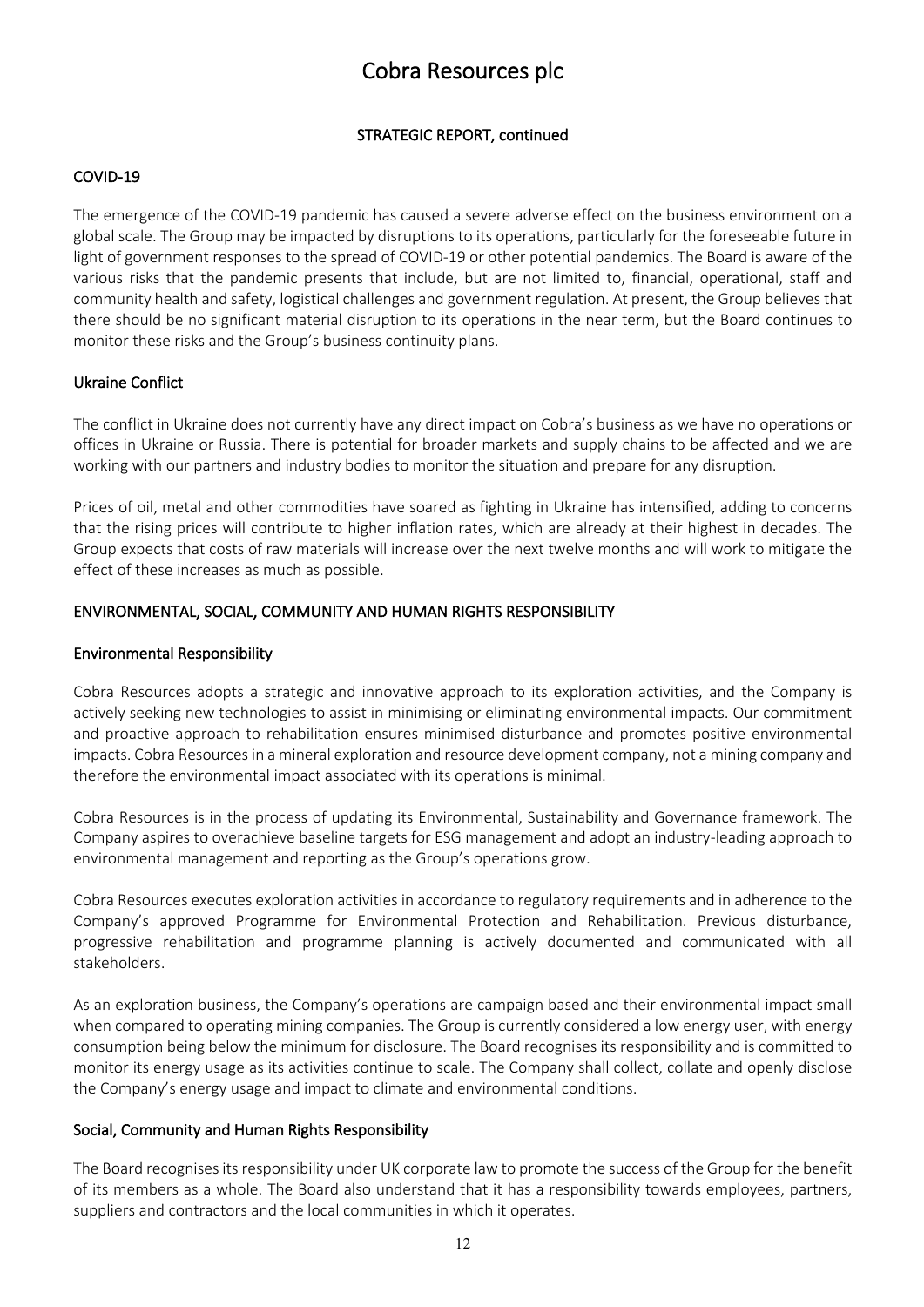### STRATEGIC REPORT, continued

#### FINANCIAL INSTRUMENTS

The Group's financial instruments comprise investments, cash at bank and various items such as trade and other receivables, loans and creditors. The Group has not entered into derivative transactions nor does it trade financial instruments as a matter of policy.

#### Credit Risk

The Group's credit risk arises primarily from cash at bank, trade and other receivables and the risk the counterparty fails to discharge its obligations.

The Company's credit risk primarily arises from inter-company debtors, which are considered to form part of the Company's investment in the subsidiaries (see Note 8 to the Financial Statements) and cash at bank and trade and other receivables, as per the Group. Should the subsidiaries' exploration activities not be successful, it is possible that these receivables may become irrecoverable.

#### Liquidity Risk

Liquidity risk arises from the management of cash funds and working capital. The risk is that the Group will fail to meet its financial obligations as they fall due. The Group operates within the constraints of available funds and cash flow projections are produced and regularly reviewed by management.

#### Interest Rate Risk Profile of Financial Assets

The only financial assets (other than short term debtors) are cash at bank and in hand, which comprises money at call. The interest earned in the year was negligible. The Directors believe the fair value of the financial instruments is not materially different to the book value.

#### Foreign Currency Risk

The Group has an Australian subsidiary which may affect the Group's Sterling denominated reported results as a consequence of movements in the Sterling/Australian dollar exchange rate. The Group also incurs costs denominated in foreign currencies which gives rise to short-term exchange risk. The Group does not currently hedge against these exposures as they are deemed immaterial and there is no material exposure as at the yearend (31 December 2020: - £nil).

### CAPITAL MANAGEMENT

The Group's objective when managing capital is to safeguard its ability to continue as a going concern and develop its mining and exploration activities to provide returns for shareholders. The Group's funding comprises equity and debt. The Directors consider the Company's capital and reserves to be capital. When considering the future capital requirements of the Group and the potential to fund specific project development via debt, the Directors consider the risk characteristics of all the underlying assets in assessing the optimal capital structure.

### Approved by the Board of Directors and signed on behalf of the Board

Hancoci

Greg Hancock Non-Executive Chairman 30 May 2022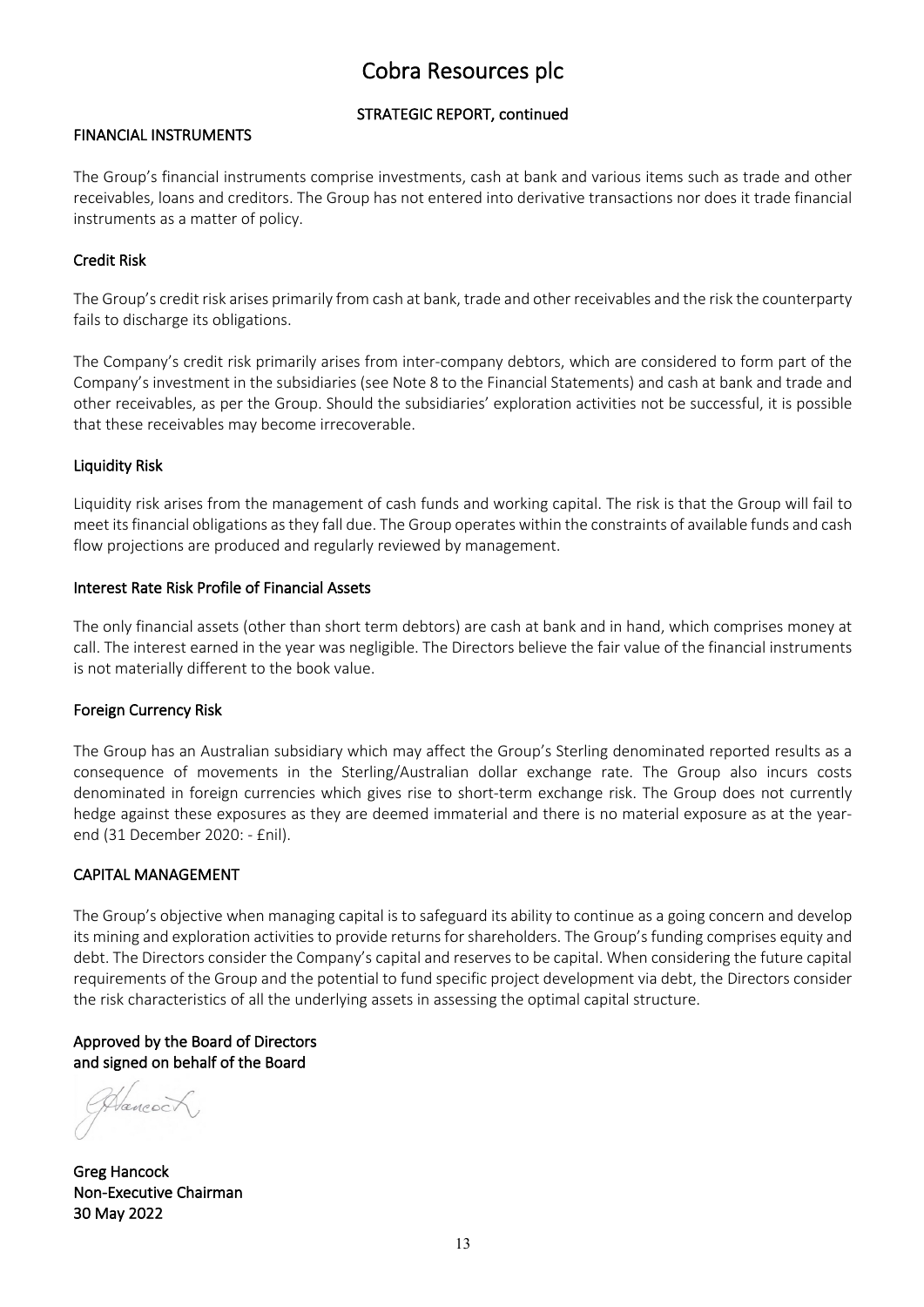### DIRECTORS' REPORT

The Directors are pleased to submit their annual report and audited financial statements for Cobra Resources Plc (the "Company" and collectively with its subsidiaries the "Group") for the year ended 31 December 2021.

The Chairman's Statement and Strategic Report contain details of the Group's principal activities and includes an Operational Review which provides detailed information on the development of the Group's businesses during the last 12 months, likely future developments and events that have occurred after the Balance Sheet date.

This Directors' Report includes the information required to be included under the Companies Act or, where provided elsewhere, an appropriate cross-reference is given. The Corporate Governance Statement, approved by the Board, is provided on pages 19 to 23 and is incorporated by reference herein.

#### PRINCIPAL ACTIVITY

The Group's principal activity is to explore, develop and mine precious and base metal projects.

#### RISKS AND UNCERTAINTIES AND FINANCIAL INSTRUMENTS

The business of mineral exploration, evaluation and development has inherent risks. The Group's exposure to risks is explained in Risks and Uncertainties in the Strategic Report set out on pages 7 to 13 together with the policies of the Board for the review and management of those risks.

### THE GROUP'S PERFORMANCE AND FUTURE DEVELOPMENTS

A review of the Group's projects and their performance during the financial period and details of future developments and an indication of the outlook for the future, are contained in the Chairman's Statement on pages 3 to 6.

The Board will continue with its strategic plans to generate growth in value for shareholders in line with its business model which is explained in the Strategic Report on page 7.

### DIRECTORS AND DIRECTORS' INTERESTS

The directors of the Company during the year were as follows:

|               | Date Appointed | Date Resigned     |
|---------------|----------------|-------------------|
| Greg Hancock  | 1 March 2018   |                   |
| Daniel Maling | 1 May 2020     |                   |
| David Clarke  | 1 May 2020     |                   |
| Craig Moulton | 26 March 2019  | 16 September 2021 |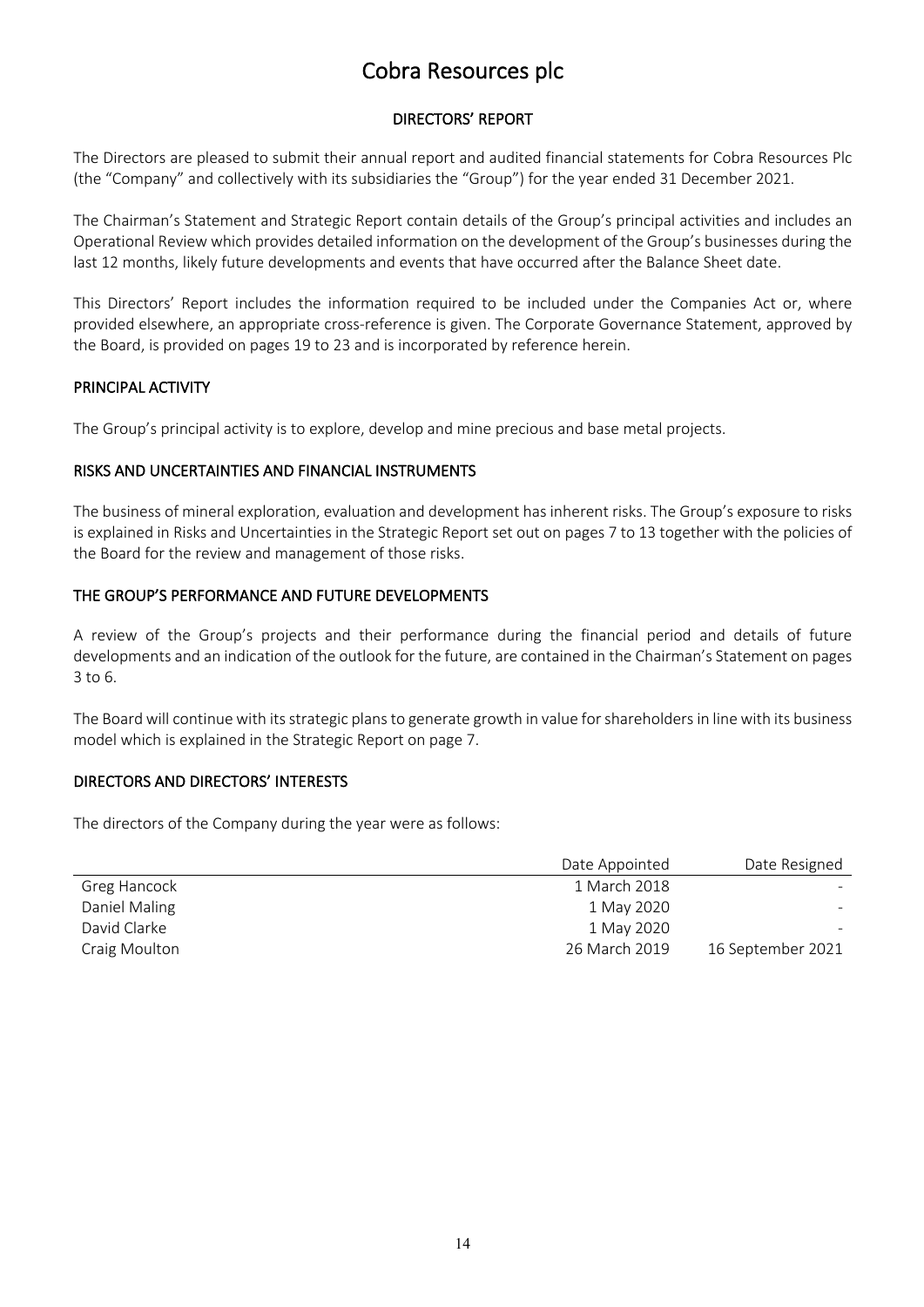### DIRECTORS' REPORT (continued)

The Directors who held office as 31 December 2021 had the following beneficial interests in the Ordinary shares of the Company at 31 December 2021 according to the register of directors' interests:

|               | Ordinary shares |                              |              |                |
|---------------|-----------------|------------------------------|--------------|----------------|
|               | Number of       | % of Issued                  | Number of    | % of Issued    |
|               | Ordinary        | Share Capital at             | Ordinary     | Share Capital  |
|               | shares at 31    | 31 Dec 2021                  | Shares at 31 | at 31 Dec 2020 |
|               | Dec 2021        |                              | Dec 2020     |                |
|               |                 |                              |              |                |
| Greg Hancock  |                 | $\qquad \qquad \blacksquare$ |              |                |
| Daniel Maling | 675,000         | 0.24%                        | 675,000      | 0.24%          |
| David Clarke  | 35,107,335      | 9.75%                        | 12,293,976   | 4.34%          |

Post year end on 16 February 2022 the following shares were issued to Directors:

• David Clarke acquired 6,338,041 shares at 1.5 pence per share pursuant to participation in a private placement.

### DIRECTORS' WARRANTS AND OPTIONS

As at 31 December 2021, the Directors held the following warrants and options over the Company's ordinary shares:

| Options       |               |                                          |                                               |                               |                                        |
|---------------|---------------|------------------------------------------|-----------------------------------------------|-------------------------------|----------------------------------------|
|               | Date of grant | Number of<br>options at start<br>of year | Options granted<br>or acquired<br>during year | Options lapsed<br>during year | Number of<br>options at end of<br>year |
| Greg Hancock  |               |                                          |                                               |                               |                                        |
|               | 11 Feb 2019   | 672,336                                  | -                                             |                               | 672,336                                |
|               | 15 July 2020  | 5,000,000                                | ٠                                             |                               | 5,000,000                              |
| <b>TOTAL</b>  |               | 5,672,336                                |                                               |                               | 5,672,336                              |
| Daniel Maling |               |                                          |                                               |                               |                                        |
|               | 15 July 2020  | 5,000,000                                |                                               |                               | 5,000,000                              |
| <b>TOTAL</b>  |               | 5,000,000                                | -                                             |                               | 5,000,000                              |
| David Clarke  |               |                                          |                                               |                               |                                        |
|               | 15 July 2020  | 5,000,000                                |                                               |                               | 5,000,000                              |
| <b>TOTAL</b>  |               | 5,000,000                                |                                               |                               | 5,000,000                              |

#### **MANAGEMENT INCENTIVES**

On 27 March 2018 the Company introduced a Share Option Plan with Non-Employee Sub-Plan to enable the issue of options as part of the remuneration of key management personnel and directors to enable them to purchase ordinary shares in the Company. However, the Share Option Plan was amended by the Board and re-entered into on 11 February 2019.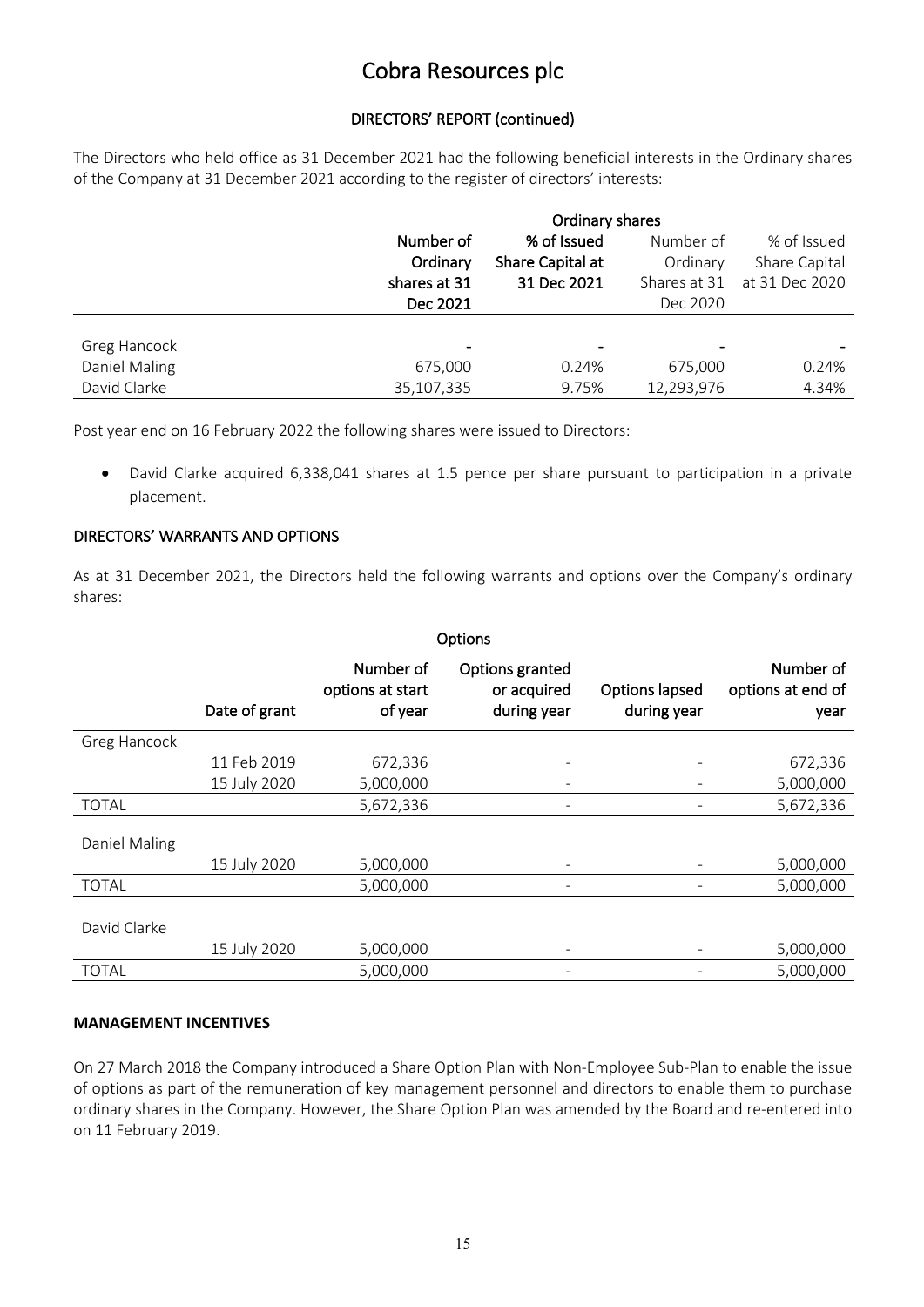### DIRECTORS' REPORT (continued)

#### DIRECTORS' AND OFFICERS' LIABILITY INSURANCE

During the financial year, the Company maintained insurance cover for its Directors and Officers under a Directors' and Officers' liability insurance policy. The Company has not provided any qualifying third-party indemnity cover for the Directors.

#### INDEPENDENT ADVICE TO THE BOARD

The Board has the ability to seek independent professional advice although none was considered necessary in the year under review or in the previous financial year.

#### SHARE CAPITAL

Details of the issued share capital, together with details of the movement in issued share capital during the year, are shown in note 15 to the Financial Statements.

#### SUBSTANTIAL INTERESTS

At the date of approval of this report, the Company had been notified that of the following interests of 3% or more of the issued Ordinary share capital of the Company:

|                                      | <b>Number of Ordinary</b> | % of                 |
|--------------------------------------|---------------------------|----------------------|
|                                      | <b>Shares</b>             | <b>Share Capital</b> |
| Penn Nominees Pty Ltd                | 43,619,290                | 10.31                |
| Mr Craig P Ball & Mrs Suzanne K Ball | 41,445,376                | 9.8                  |
| Springton Trust                      | 41,445,376                | 9.8                  |

### POLITICAL AND CHARITABLE DONATIONS

No political or charitable donations have been made during the period under review (2021: £nil).

### POST PERIOD EVENTS

Events subsequent to year end are set out in the Chairman's Statement.

#### GOING CONCERN

The Group's ability to meet operational objectives and general overheads is reliant on raising further capital in the near future.

The Group meets its working capital requirements from its cash and cash equivalents. The Company is pre-revenue, and to date the Company has raised finance for its activities through the issue of equity and debt.

The Group has £264,480 of cash and cash equivalents at 31 December 2021, and post year end raised £945,000 before costs through the issue of new Ordinary shares. The Group's and Company's ability to meet operational objectives and general overheads is reliant on raising further capital in the near future.

The Directors are confident that further funds can be raised and it is appropriate to prepare the financial statements on a going concern basis, however there can be no certainty that any fundraise will complete. These conditions indicate existence of a material uncertainty related to events or conditions that may cast significant doubt about the Group's ability to continue as a going concern, and, therefore, that it may be unable to realise its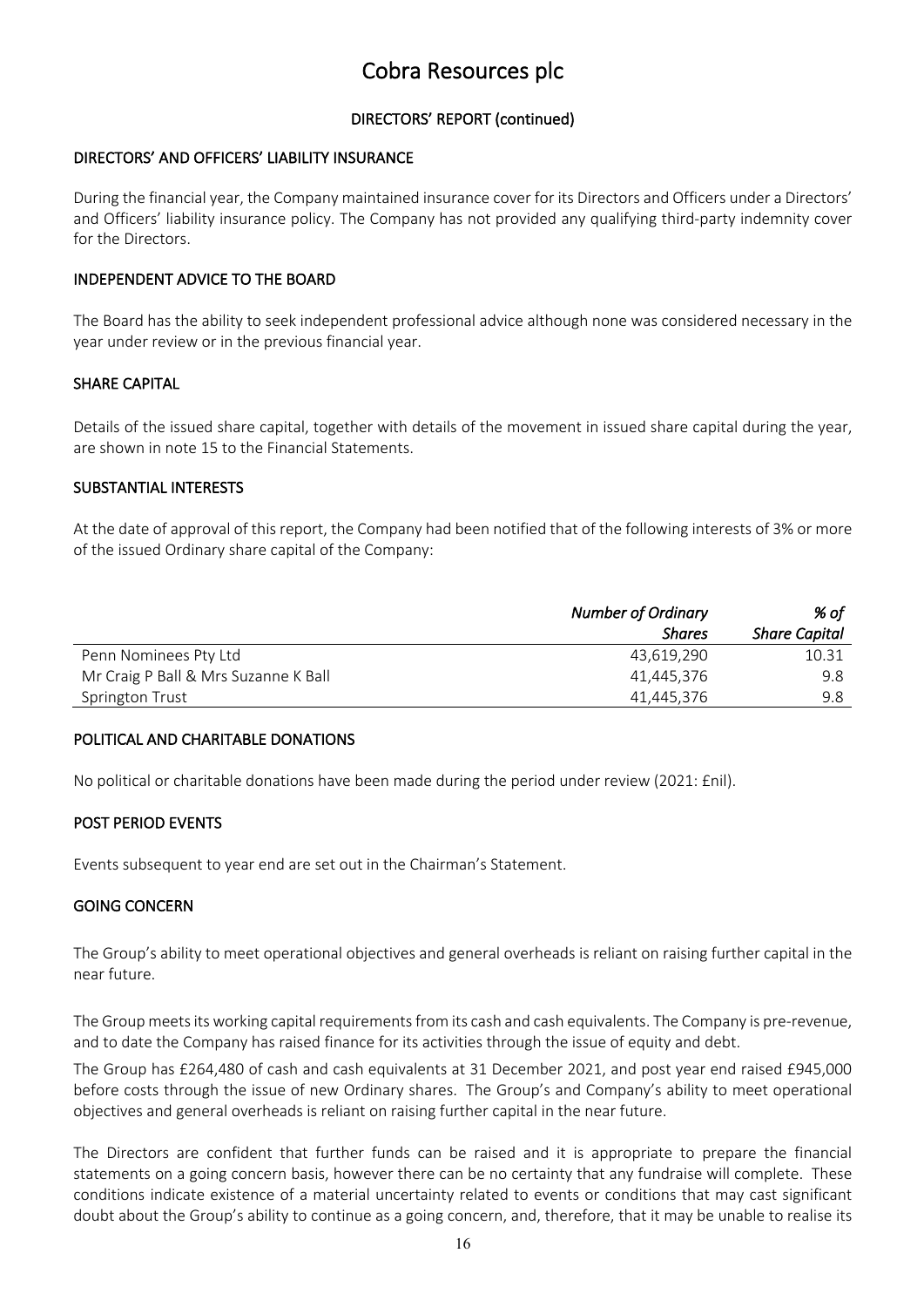### DIRECTORS' REPORT (continued)

assets and discharge its liabilities in the normal course of business. These financial statements do not include the adjustments that would be required if the Group could not continue as a going concern.

### DISCLOSURE OF INFORMATION TO THE AUDITOR

In the case of each person who was a Director at the time this report was approved:

- so far as that Director was aware there was no relevant audit information of which the Company's auditor was unaware; and
- that Director had taken all steps that the Director ought to have taken as a Director to make himself or herself aware of any relevant audit information and to establish that the Company's auditor was aware of that information.

This information is given and should be interpreted in accordance with the provisions of section 418 of Companies Act 2006.

### AUDITORS

A resolution to re-appoint the Company's Auditors, PKF Littlejohn LLP, will be proposed at the next Annual General Meeting of the Company, to be held on 30 June 2022.

### Approved by the Board of Directors and signed on behalf of the Board

Hancocr

 Greg Hancock Non-Executive Chairman 30 May 2022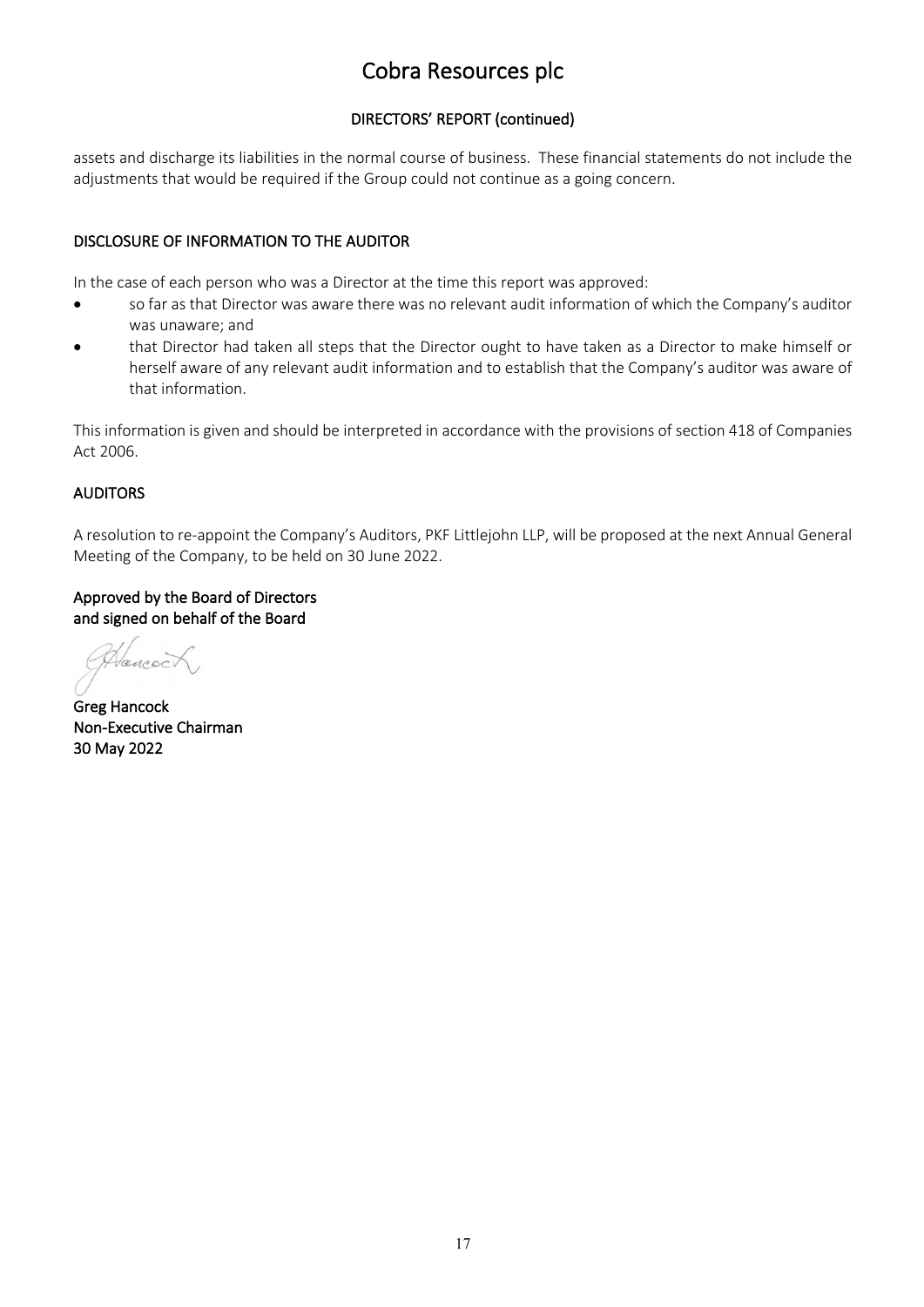#### Statement of Directors' Responsibilities

The Directors are responsible for preparing the Annual Report and the financial statements in accordance with applicable law and regulations.

Company law requires the Directors to prepare financial statements for each financial year. Under that law the Directors have elected to prepare the group and parent company financial statements in accordance with applicable law and UK-adopted international accounting standards and as regards the parent company financial statements, as applied in accordance with the provisions of the Companies Act 2006. Under company law the Directors must not approve the financial statements unless they are satisfied that they give a true and fair view of the state of affairs of the company and of the group and of the profit or loss of the company and the group for that year.

In preparing those financial statements, the directors are required to:

- Select suitable accounting policies and then apply them consistently;
- Make judgements and accounting estimates that are reasonable and prudent;
- State whether applicable UK-adopted international accounting standards have been followed, subject to any material departures disclosed and explained in the Financial Statements; and
- Prepare the financial statements on the going concern basis unless it is inappropriate to presume that the company and group will continue in business.

The Directors are responsible for keeping adequate accounting records that are sufficient to show and explain the Group and Company's transactions and disclose with reasonable accuracy at any time the financial position of the Group and Company, and enable them to ensure that the Financial Statements and the Directors Remuneration Report comply with the Companies Act 2006 and, as regards the group Financial Statements, international financial reporting standards. They are also responsible for safeguarding the assets of the Group and Company, and hence for taking reasonable steps for the prevention and detection of fraud and other irregularities.

They are also responsible to make a statement that they consider that the Annual Report and Financial Statements, taken as a whole, is fair, balanced, and understandable and provides the information necessary for the shareholders to assess the Group and Company's position and performance, business model and strategy.

The Directors are responsible for the maintenance and integrity of the corporate and financial information included on the Company's website. Legislation in the United Kingdom governing the preparation and dissemination of financial statements may differ from legislation in other jurisdictions. The maintenance and integrity of the Company's website is the responsibility of the Directors. The Directors' responsibility also extends to the ongoing integrity of the financial statements contained therein.

Legislation in England and Wales governing the preparation and dissemination of the financial statements may differ from legislation in other jurisdictions.

### Directors' Responsibility Statement Pursuant to Disclosure and Transparency Rules

Each of the Directors, whose names and functions are listed on page 1, confirm that, to the best of their knowledge and belief:

- The Financial Statements prepared in accordance with UK-adopted IFRS, give a true and fair view of the assets, liabilities, financial position and loss of the Group and Company; and
- the Annual Report and financial statements, including the Business review, includes a fair review of the development and performance of the business and the position of the Group and parent company, together with a description of the principal risks and uncertainties that they face.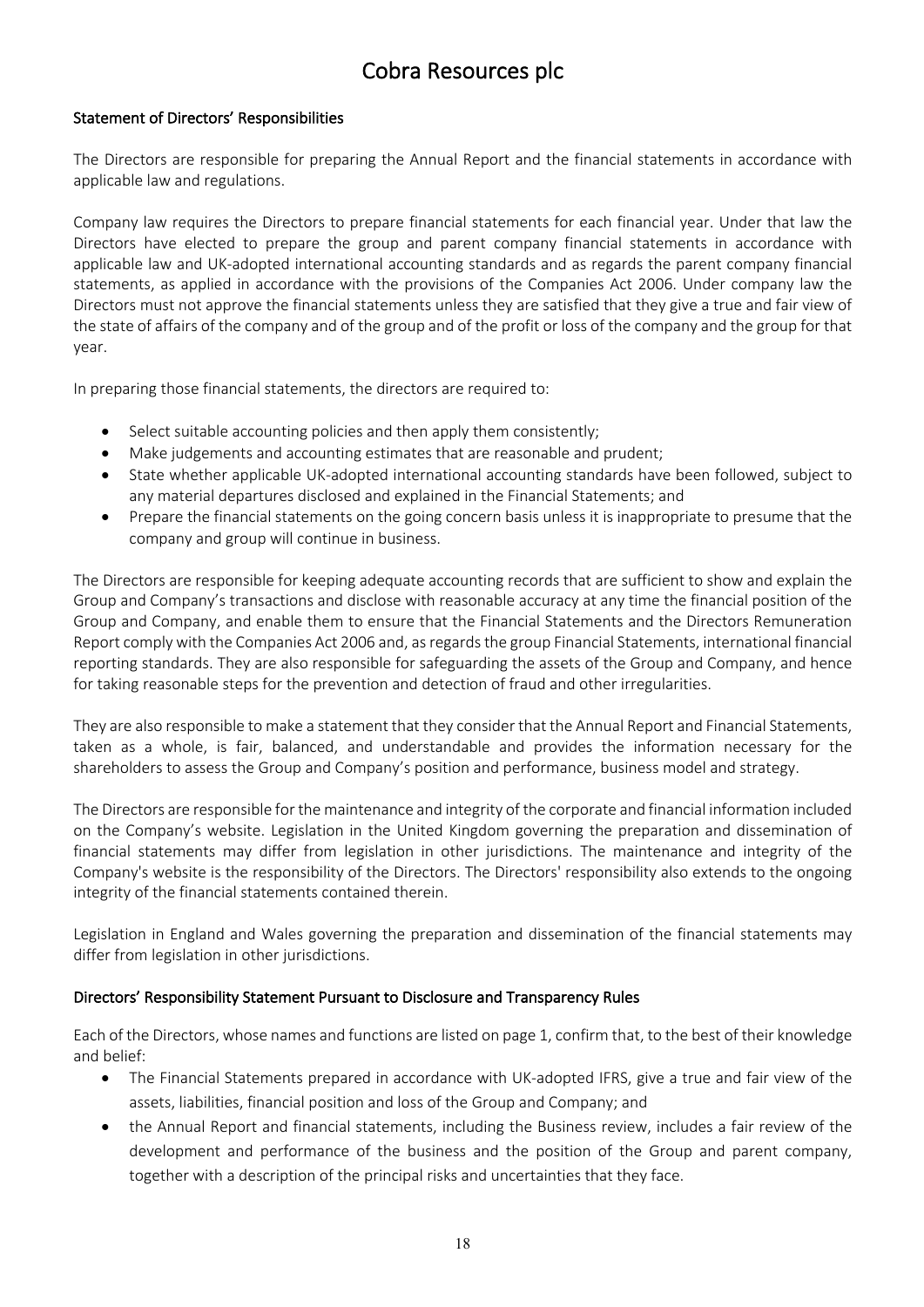## CORPORATE GOVERNANCE STATEMENT

#### Introduction

The Company recognises the importance of, and is committed to, high standards of corporate governance. At the date of this Annual Report, whilst the Company is not under an obligation to adopt a governance code on a 'comply or explain' basis given its status as a standard listed company on the Main Market for listed securities of the London Stock Exchange, the Directors have opted to observe the requirements of the UK Corporate Governance Code to the extent they consider appropriate in light of the Company's size, stage of development and resources. The ways in which the Company has applied the Code are explained below:

- The Code requires that a smaller company should have at least two Independent Non-Executive Directors. The Board currently consists of three Non-Executive Directors. The Non-Executive Directors are interested in either Ordinary shares in the Company, options over ordinary shares in the Company, or both, and cannot therefore be considered fully independent under the Code. The remuneration of the Non-Executive Directors includes options and this is contrary to D.1.3 of the Code, and thus the Company is not in full compliance. However, the Directors consider the present structure and arrangements to be adequate given the size and stage of development of the Company, and all are considered to be independent in character and judgement.
- Directors appointed by the Board are subject to election by shareholders at the Annual General Meeting of the Company following their appointment and thereafter are subject to re- election in accordance with the Company's Articles of Association. The terms and conditions of appointment of Non-Executive Directors will be made available upon written request.

The Company is a small company with a modest resource base. The Company has a clear mandate to optimise the allocation of limited resources to support its development plans. As such, the Company strives to maintain a balance between conservation of limited resources and maintaining robust corporate governance practices. As the Company evolves, the Board is committed to enhancing the Company's corporate governance policies and practices deemed appropriate for the size and maturity of the organisation.

The Company will hold Board meetings periodically as issues arise which require the Board's attention. The Board will be responsible for the management of the business of the Company, setting its strategic direction, establishing its policies and appraising the making of all material investments. It will be the Board's responsibility to oversee the financial position of the Company and monitor the business and affairs of the Company on behalf of the shareholders, to whom the Directors are accountable. The primary duty of the Board will be to act in the best interests of the Company at all times. The Board will also address issues relating to internal control and the Company's approach to risk management.

Set out below are the Company's corporate governance practices for the year ended 31 December 2021.

### Leadership

The Company is headed by an effective Board which is collectively responsible for the long-term success of the Company.

*The role of the Board* – The Board sets the Company's strategy, ensuring that the necessary resources are in place to achieve the agreed strategic priorities, and reviews management and financial performance. It is accountable to shareholders for the creation and delivery of strong, sustainable financial performance and long-term shareholder value. To achieve this, the Board directs and monitors the Company's affairs within a framework of controls which enable risk to be assessed and managed effectively. The Board also has responsibility for setting the Company's core values and standards of business conduct and for ensuring that these, together with the Company's obligations to its stakeholders, are widely understood throughout the Company.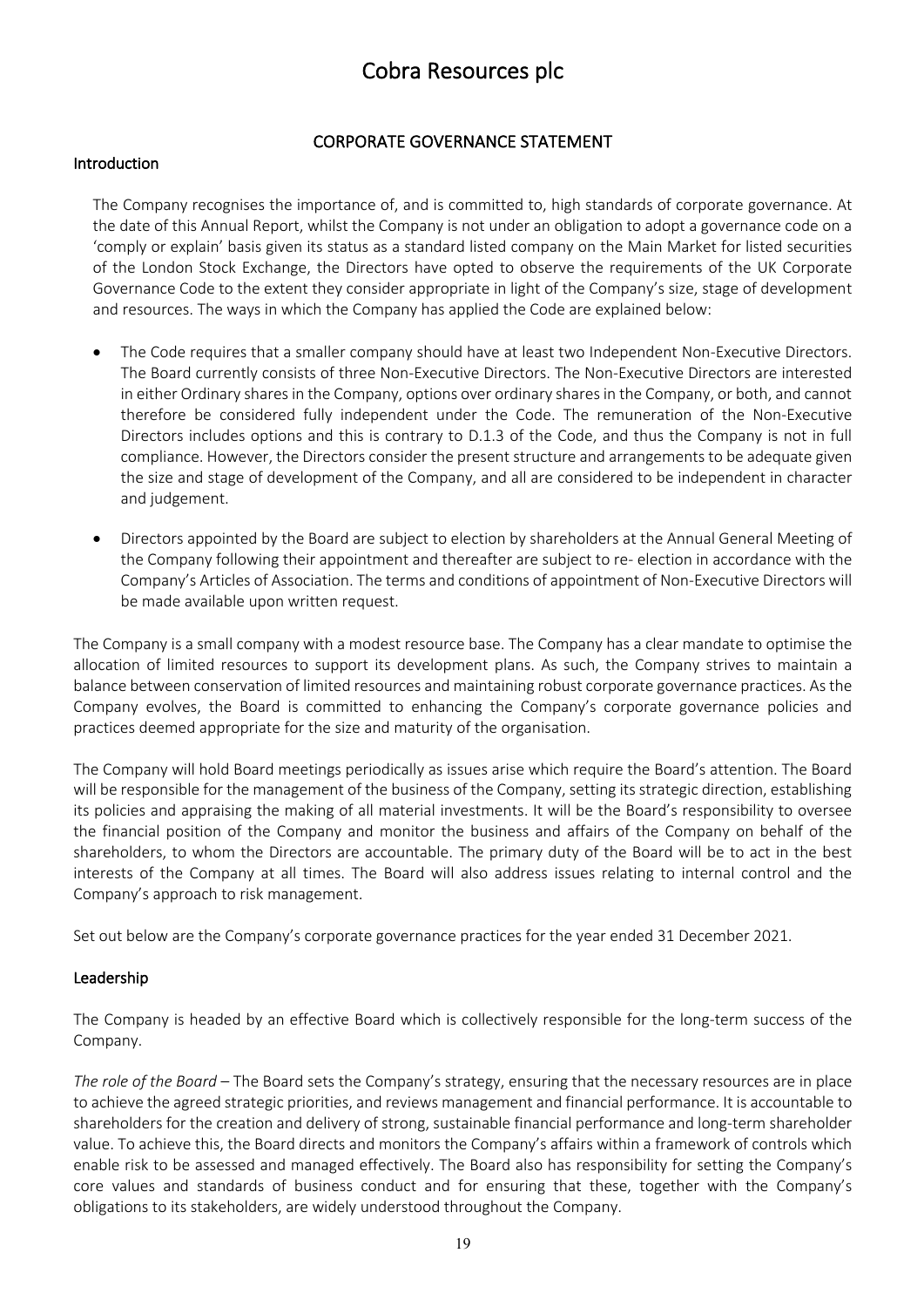## CORPORATE GOVERNANCE STATEMENT, continued

#### Leadership, continued

*Board Meetings* – The core activities of the Board are carried out in scheduled meetings of the Board. These meetings are timed to link to key events in the Company's corporate calendar and regular reviews of the business are conducted. Additional meetings and conference calls are arranged to consider matters which require decisions outside the scheduled meetings. During the year, the Board met on six occasions.

Outside the scheduled meetings of the Board, the Directors maintain frequent contact with each other to discuss any issues of concern they may have relating to the Company or their areas of responsibility, and to keep them fully briefed on the Company's operations.

*Summary of the Board's work in the year* – During the year, the Board considered all relevant matters within its remit, but focused in particular on the execution and completion of the Lady Alice acquisition.

Role **Board Meeting** Audit Committee Remuneration Committee Greg Hancock Non-Executive Chairman 1 7/7 1/1 1/1 1/1 Daniel Maling Director 5/5 1/1 1/1 David Clarke Director and the set of the class of the class of the class of the class of the class of the class of the class of the class of the class of the class of the class of the class of the class of the class of the Craig Moulton \* | Managing Director  $\vert$  2/2 | N/A | N/A

A table setting out the Directors' attendance at Board meetings during the year is set out below.

\* *Craig Moulton resigned from the Company on 16 September 2021.*

Directors attended an extremely high number of Board meetings they were entitled to attend during the year. The Board is pleased with the high level of attendance and participation of Directors at Board and committee meetings.

Directors appointed by the Board are subject to election by shareholders at the Annual General Meeting of the Company following their appointment and thereafter are subject to re-election in accordance with the Company's Articles of Association.

#### Non-Executive Directors

The Non-Executive Director brings a broad range of business and commercial experience to the Company and have a particular responsibility to challenge independently and constructively the performance of the Executive management (where appointed) and to monitor the performance of the management team in the delivery of the agreed objectives and targets. Cobra has two Non-Executive Directors, Daniel Maling and David Clarke.

Non-Executive directors are initially appointed for an initial term of one year, which may, subject to satisfactory performance and re-election by shareholders, be extended by mutual agreement.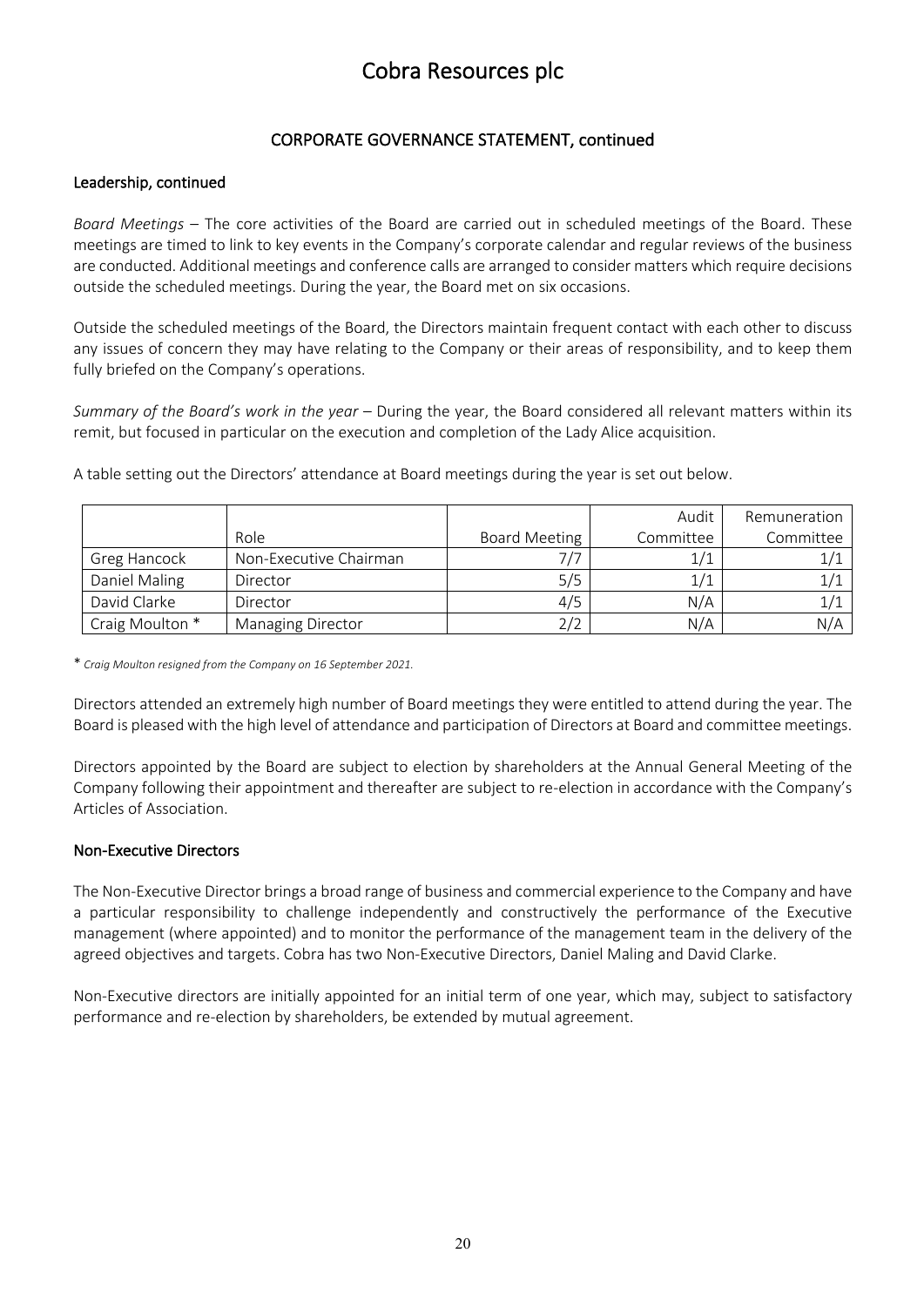## CORPORATE GOVERNANCE STATEMENT, continued

### **Committees**

The Company has established Audit and Remuneration Committees.

#### Audit Committee

The Audit Committee was established in 2020. The Committee has responsibility for, among other things, the monitoring of the integrity of the financial statements of the Company and its Enlarged Group and the involvement of the Group's auditors in that process. It focuses in particular on compliance with accounting policies and ensuring that an effective system of external audit and financial control is maintained, including considering the scope of the annual audit and the extent of the non-audit work undertaken by external auditors and advising on the appointment of external auditors. The ultimate responsibility for reviewing and approving the annual report and accounts and the half-yearly reports remains with the Board. The Audit Committee will meet at least two times a year at the appropriate times in the financial reporting and audit cycle.

The members of the Audit Committee are Daniel Maling, who acts as Chairman of the Committee, and Greg Hancock.

The Group's external auditor is PKF Littlejohn LLP who have served as external auditor for four years. The role of external auditor last went to tender in 2018. The Audit Committee closely monitors the level of audit and nonaudit services that they provide to the Company and Group.

Having assessed the performance, objectivity and independence of the auditors, the Committee will be recommending the reappointment of PKF Littlejohn LLP as auditors to the Company at the 2022 Annual General Meeting.

During the year to 31 December 2021 the Audit Committee considered the following key issues in relation to the Financial Statements:

| <i>Issue</i> |                                            | Action                                                  |
|--------------|--------------------------------------------|---------------------------------------------------------|
|              | Accounting policies                        | The Committee reviewed and discussed the significant    |
|              |                                            | accounting policies with management and the external    |
|              |                                            | auditor and reached the conclusion that each policy was |
|              |                                            | appropriate to the Group and Company.                   |
|              | Carrying value of investment in Lady Alice | The Committee reviewed the impairment assessment        |
|              | Mines                                      | report prepared by management and agreed that given     |
|              |                                            | the reasonable expectation that the Group will achieve  |
|              |                                            | its milestone targets over the next 18 months that no   |
|              |                                            | impairment to the value of the investment in Lady Alice |
|              |                                            | Mines was required as at 31 December 2021.              |
|              | Going Concern review                       | The Committee considered the ability of the Group to    |
|              |                                            | operate as a Going Concern considering cash flow        |
|              |                                            | forecast for the next 12 months and operational         |
|              |                                            | milestone. It was determined by the Committee that      |
|              |                                            | the Group will need to raise funds within the next 12   |
|              |                                            | months in order to achieve its 12 month operational     |
|              |                                            | objectives. Whilst there can be no certainty that funds |
|              |                                            | will be received, the Committee formed the opinion      |
|              |                                            | that it was reasonable to expect that additional funds  |
|              |                                            | will be raised, and that it was appropriate for the     |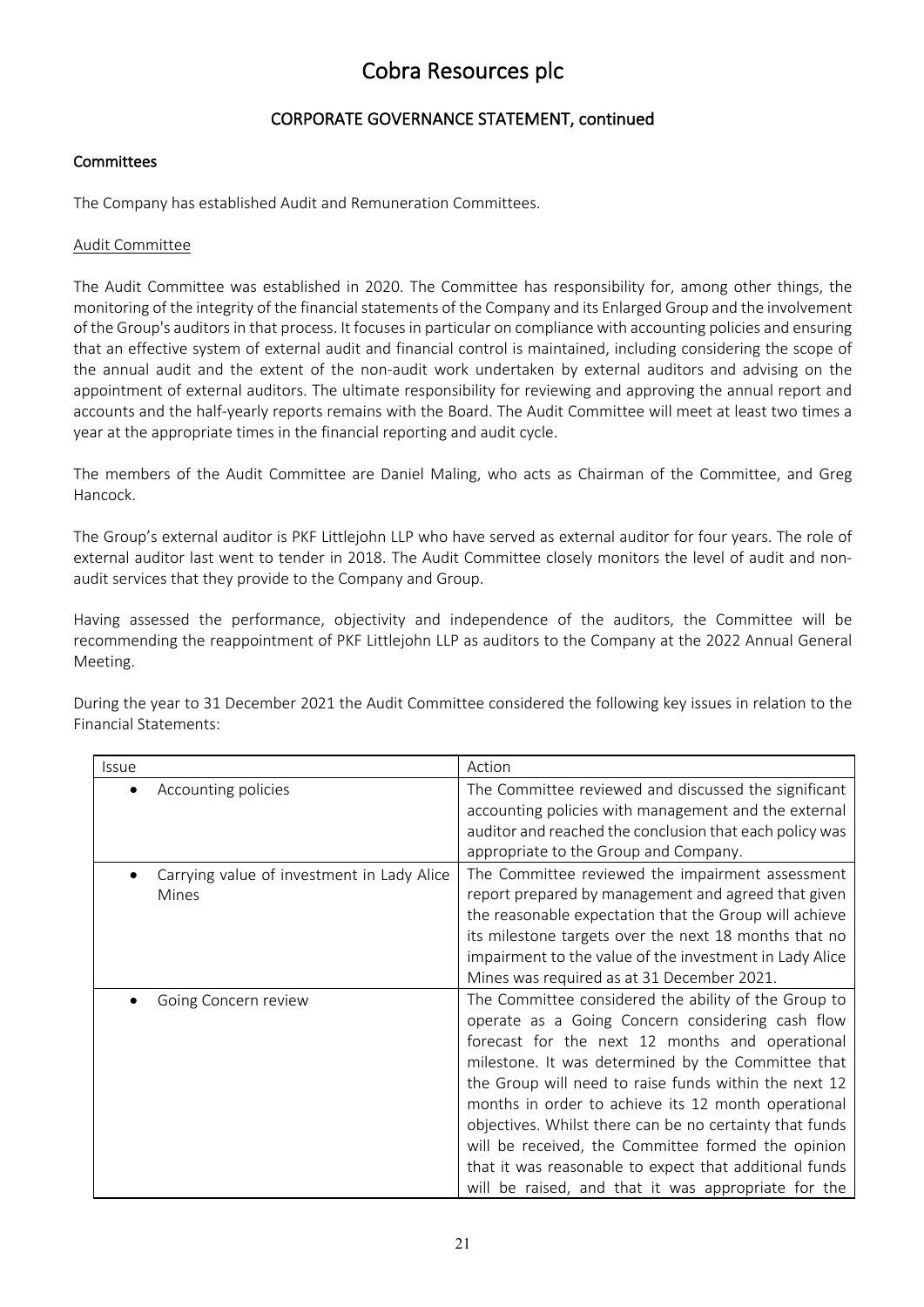| <b>Issue</b> |                                                    | Action                                                                                                                                                                                                                                                    |
|--------------|----------------------------------------------------|-----------------------------------------------------------------------------------------------------------------------------------------------------------------------------------------------------------------------------------------------------------|
|              |                                                    | Financial Statements to be prepared on a going concern                                                                                                                                                                                                    |
|              |                                                    | basis.                                                                                                                                                                                                                                                    |
|              | Review of audit and non-audit services and<br>fees | The Committee reviewed the fees charged for the<br>provision of audit and services and determined that<br>they were in line with fees charged to companies of<br>similar size and stage of development.<br>The Committee considered and was satisfied the |
|              |                                                    | external auditor's assessment of its own independence.<br>There were no non-audit services provided during the<br>year to 31 December 2021.                                                                                                               |

#### Remuneration Committee

The Remuneration Committee was established in 2020. The Committee has the responsibility of reviewing the performance of the Executive directors and make recommendations to the Board on matters relating to their remuneration and terms of employment. The Committee will also make recommendations to the Board on proposals for the granting of share awards and other equity incentives pursuant to any share award scheme or equity incentive scheme in operation from time to time. The Remuneration Committee will meet at least once a year. The aggregate remuneration of the directors is limited by the Company's Articles of Association and this aggregate amount can only be changed by the Company in general meeting.

The members of the Remuneration Committee are David Clarke, who acts as Chairman of the Committee, Greg Hancock and Daniel Maling.

#### Nomination Committee

The Board as a whole will be responsible for the appointment of executive and Non-Executive Directors. The Board does not currently believe it is necessary to have a separate nominations committee at this time. The requirement for a nominations committee will be considered on an ongoing basis.

### Share Dealing Code

The Board has adopted a share dealing code (the "Share Dealing Code") regulating trading in the Company's shares for the Directors and other persons discharging managerial responsibilities (and their persons closely associated) which contains provisions appropriate for a company whose shares are listed on the Official List and admitted to trading on the Main Market for listed securities of the London Stock Exchange (particularly relating to dealing during closed periods which will be in line with the Market Abuse Regulation). The Company will take all reasonable steps to ensure compliance by the Directors and any relevant employees with the terms of the Share Dealing Code.

#### **Diversity**

The Company has not adopted a formal policy on diversity, however it is committed to a culture of equal opportunities for all, regardless of age, race or gender.

#### Relations with Stakeholders

#### Section 172(1) Statement - Promotion of the Company for the benefit of the members as a whole

The Directors believe they have acted in the way most likely to promote the success of the Company for the benefit of its members as a whole, as required by s172 of the Companies Act 2006.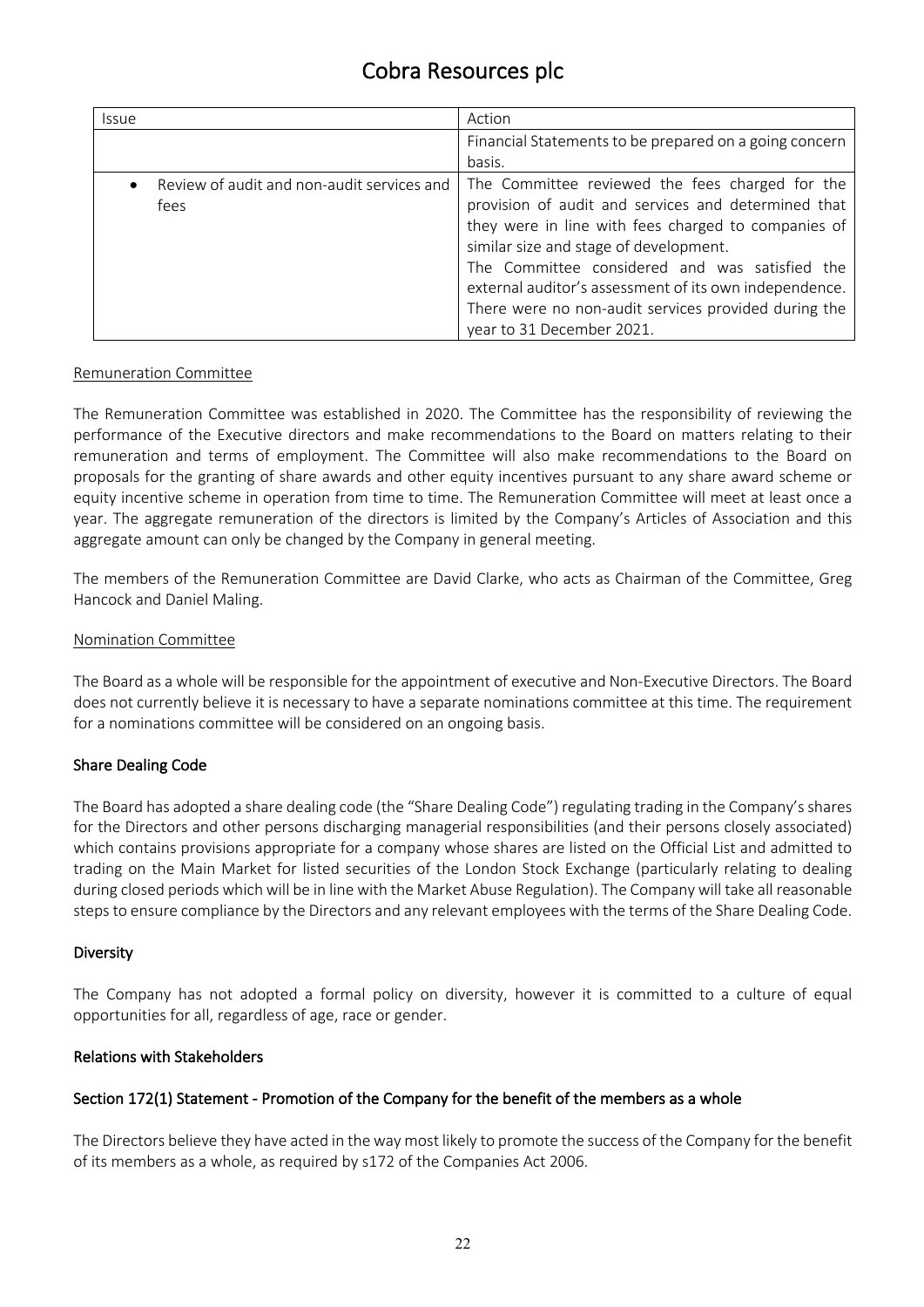### CORPORATE GOVERNANCE STATEMENT, continued

#### Relations with Stakeholders, continued

The requirements of s172 are for the Directors to:

- Consider the likely consequences of any decision in the long term;
- Act fairly between the members of the Company;
- Maintain a reputation for high standards of business conduct;
- Consider the interests of the Company's employees;
- Foster the Company's relationships with suppliers, customers and others; and
- Consider the impact of the Company's operations on the community and the environment.

The Company operates in the extractive industry to explore, develop and mine precious and base metal projects which is inherently speculative in nature and, whilst currently pre-revenue will be dependent upon fund-raising for its continued operations The nature of the business is well understood by the Company's members, employees and suppliers, and the Directors are as transparent about the cash position and funding requirements as is allowed under LSE regulations.

The application of the s172 requirements can be demonstrated in relation to some of the key decisions made during 2021

- Pursuing the execution and completion of work requirements under the terms of the Lady Alice acquisition; and
- Any contracts for services provided have been undertaken with a clear cap on financial exposure.

During the year, the Board assessed its current activities between the Board and its stakeholders, which demonstrated that the Board actively engages with its stakeholders and takes their various objectives into consideration when making decisions. Specifically, actions the Board has taken to engage with its stakeholders in 2021 include:

- Attended the 2021 AGM to answer questions and receive additional feedback from investors;
- Arranged meetings with certain stakeholders to provide them with updates on the Company's operational activities and other general corporate updates;
- Made presentations and published recordings and slide decks on the Company's exploration programme; and
- Monitored company culture and engaged with employees on efforts to continuously improve company culture and morale.

The Board believes that appropriate steps and considerations have been taken during the year so that each Director has an understanding of the various key stakeholders of the Company. The Board recognises its responsibility to contemplate all such stakeholder needs and concerns as part of its discussions, decision-making, and in the course of taking actions, and will continue to make stakeholder engagement a top priority in the coming years.

Hayson

 Greg Hancock Non-Executive Chairman 30 May 2022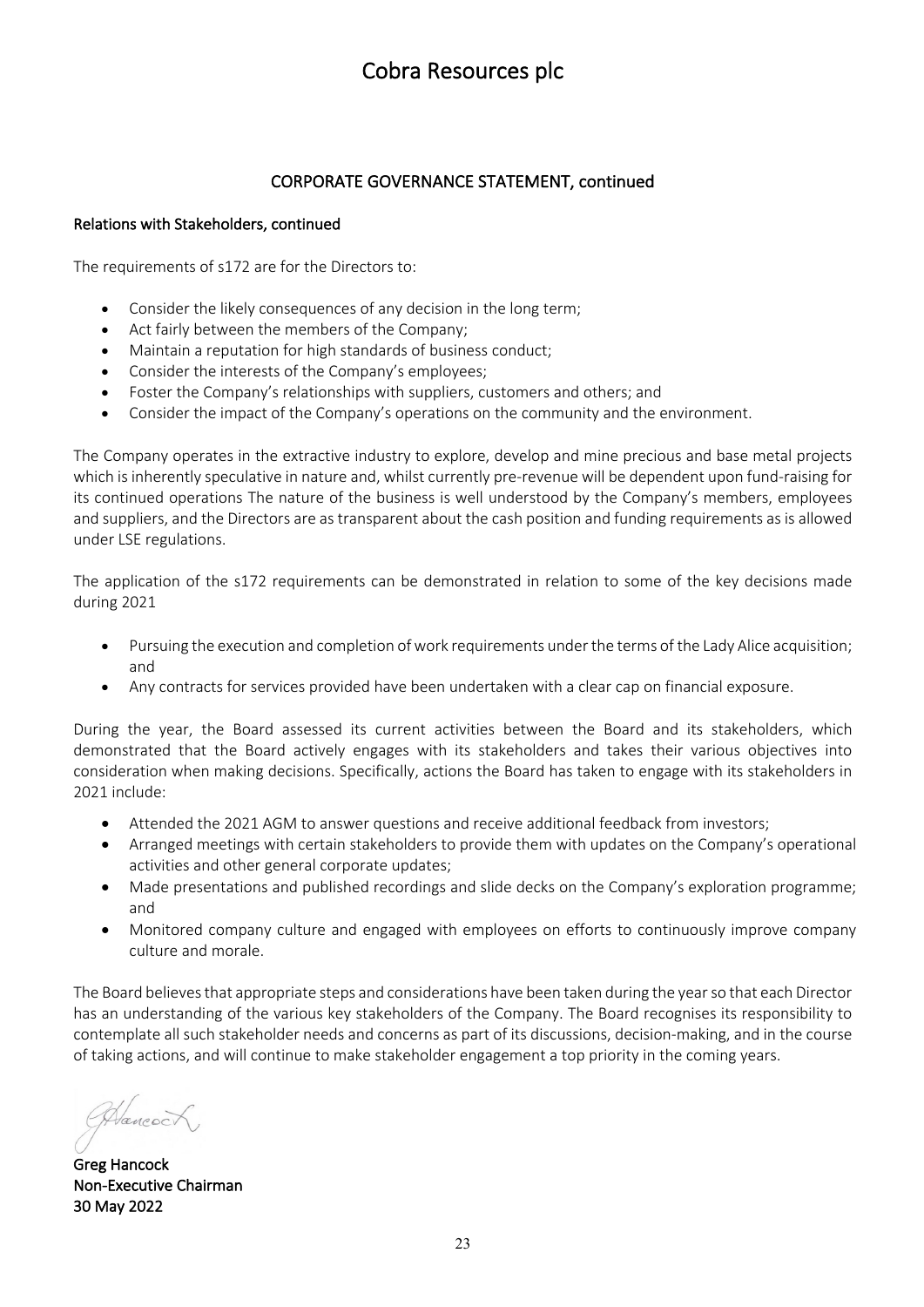#### DIRECTORS' REMUNERATION REPORT

The Company has established a Remuneration Committee which is responsible for reviewing, determining and recommending to the Board the future policy for the remuneration of the directors, the scale and structure of the directors' fees, taking into account the interests of shareholders and the performance of the Company and directors.

The items included in this report are unaudited unless otherwise stated.

### Statement of Cobra Resources Plc's policy on Directors' Remuneration by the Chairman of the Remuneration Committee, David Clarke.

As Chairman of the Remuneration Committee, I am pleased to introduce our Directors' Remuneration Report. The Directors' Remuneration Policy, which is set out on pages 24 to 27 of this report, will be submitted to shareholders for approval at our Annual General Meeting on 30 June 2022.

A key focus of the Directors' Remuneration Policy is to align the interests of the Directors to the long-term interests of the shareholders and it aims to support a high performance culture with appropriate reward for superior performance, without creating incentives that will encourage excessive risk taking or unsustainable company performance. This will be underpinned through the implementation and operation of incentive plans.

The Remuneration Committee which comprises myself as Chairman, and Greg Hancock and Daniel Maling, will meet at least once a year. Directors' remuneration is fixed although Board meetings are held where the remuneration of Directors is considered.

#### Key Activities of the Remuneration Committee

The key activities of the Remuneration Committee are:

- To determine and agree with the Board the framework or broad policy for the remuneration of the Company's Managing Director and such other members of executive management as it is designated to consider;
- In determining such policy, take into account all factors which it deems necessary including relevant legal and regulatory requirements, the provisions and recommendations of the UK Corporate Governance Code (the "Code") and associated guidance. The objective of such policy shall be to ensure that members of the executive management of the Company are provided with appropriate incentives to encourage enhanced performance and are, in a fair and responsible manner, rewarded for their individual contributions to the success of the Company;
- Recommend and monitor the level and structure of remuneration for senior management;
- When setting remuneration policy for directors, review and have regard to the remuneration trends across the Company, and review the on-going appropriateness and relevance of the remuneration policy;
- Obtain reliable, up-to-date information about remuneration in other companies. To help it fulfil its obligations the Committee shall have full authority to appoint remuneration consultants and to commission or purchase any reports, surveys or information which it deems necessary, within any budgetary restraints imposed by the Board;
- Be exclusively responsible for establishing the selection criteria, selecting, appointing and setting the terms of reference for any remuneration consultants who advise the Committee;
- Approve the design of, and determine targets for, any performance related pay schemes operated by the Company and approve the total annual payments made under such schemes;
- Review the design of all share incentive plans for approval by the Board and shareholders. For any such plans, determine each year whether awards will be made, and if so, the overall amount of such awards, the individual awards to Executive Directors and other designated senior executives and the performance targets to be used;
- Ensure that contractual terms on termination, and any payments made, are fair to the individual, and the Company, that failure is not rewarded and that the duty to mitigate loss is fully recognised; and
- Oversee any major changes in employee benefits structures throughout the Company.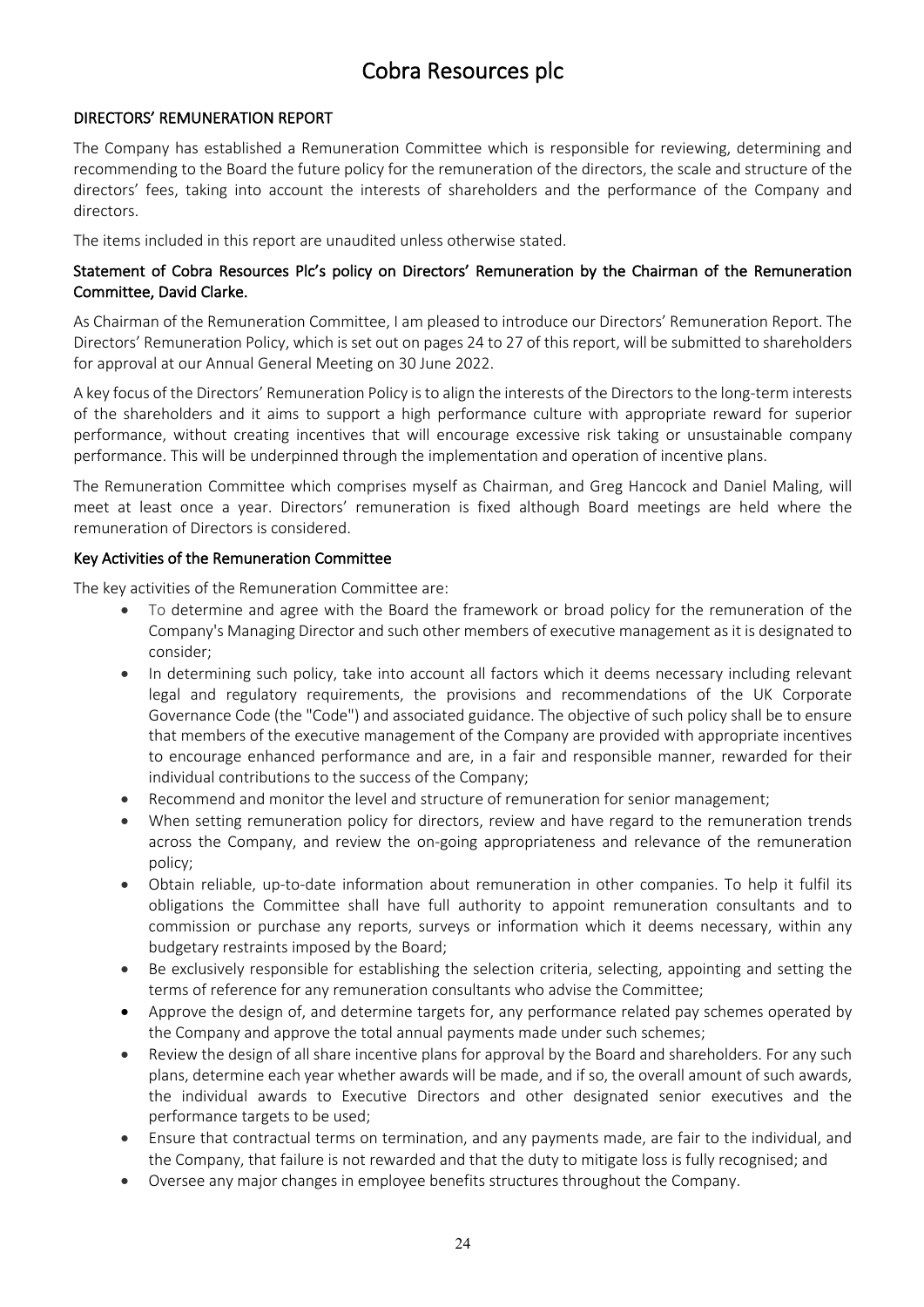### DIRECTORS' REMUNERATION REPORT, continued

#### Remuneration Components

The Company remunerates Directors in line with best market practice in the industry in which it operates. The components of Director remuneration that are considered by the Board for the remuneration of Directors consist of:

- Base salaries;
- Pension and other benefits;
- Annual bonus; and
- Share Incentive arrangements.

All such contracts impose certain restrictions as regards the use of confidential information and intellectual property and they impose restrictive covenants which apply following the termination of their agreements.

### Other Matters

The Company does not currently have any annual or long-term incentive schemes or any other scheme interests in place for any of the Directors.

The Company has established a workplace pension scheme but it does not presently have any employees qualifying under the auto-enrolment pension rules who have not opted out of the scheme. It does not currently pay pension amounts in relation to Directors' remuneration. The Company has not paid out any excess retirement benefits to any Directors or past Directors.

### Recruitment Policy

Base salary levels take into account market data for the relevant role, internal relativities, their individual experience and their current base salary. Where an individual is recruited at below market norms, they may be realigned over time, subject to performance in the role. Benefits will generally be in accordance with the approved policy. For external and internal appointments, the Board may agree that the Company will meet certain relocation and/or incidental expenses as appropriate.

### Payment for Loss of Office

The Committee will honour Executive Directors' contractual entitlements. Service contracts do not contain liquidated damages clauses. If a service contract is to be terminated, the Company will determine such mitigation as it considers fair and reasonable in each case.

The Company reserves the right to make additional payments where such payments are made in good faith in discharge of an existing legal obligation (or by way of damages for breach of such an obligation); or by way of settlement or compromise of any claim arising in connection with the termination of an Executive Director's office or employment.

### Service Agreements and Letters of Appointment

The terms of all the Directors' appointments are subject to their re-election by the Company's shareholders at Annual General Meetings at which certain of the Directors will retire on a rotational basis and offer themselves for re-election.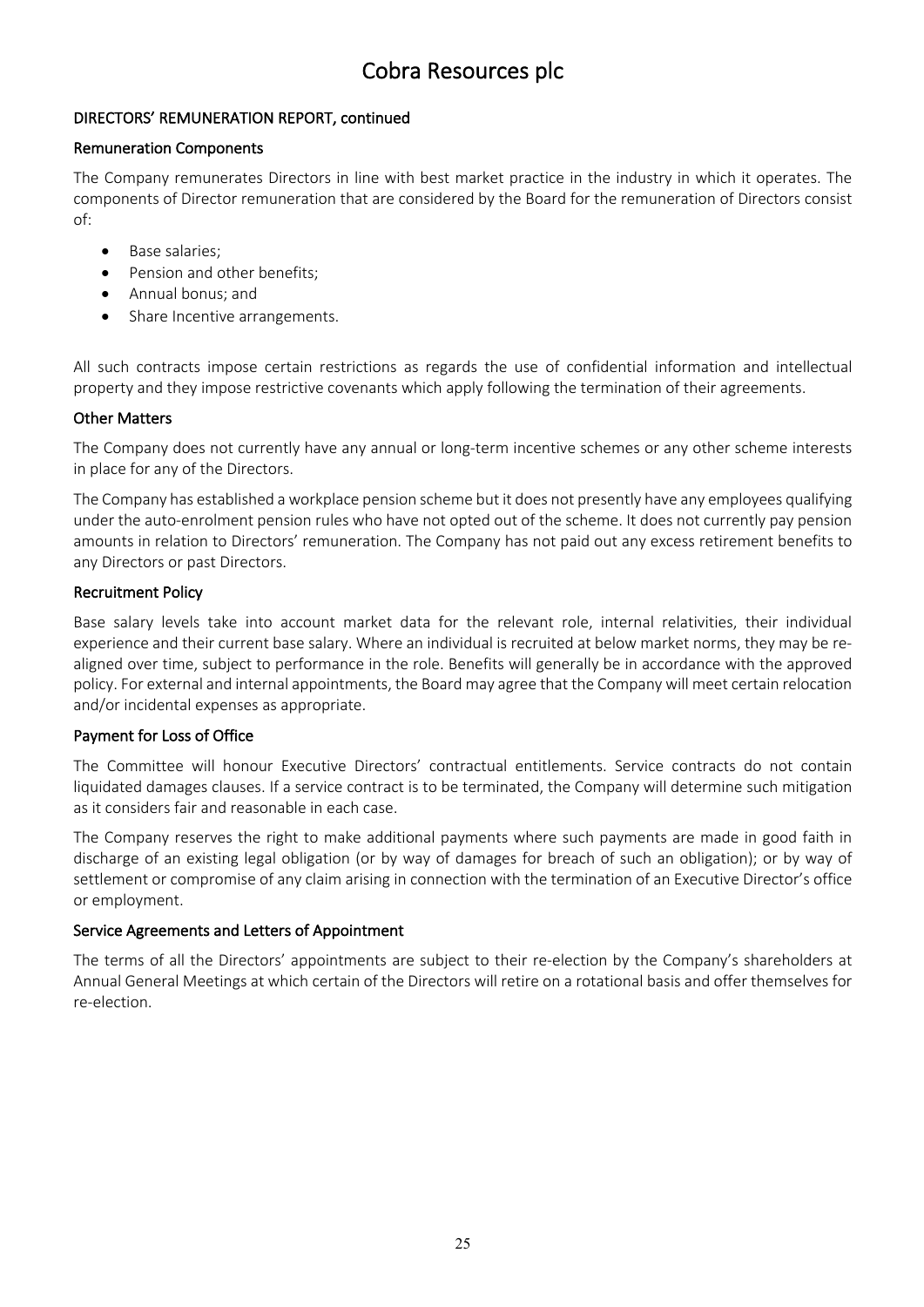### DIRECTORS' REMUNERATION REPORT, continued

The Non-executive Directors of the Company do not have service agreements but are appointed by letters of appointment. Each Non-Executive Director's term of office runs for an initial period of one year and thereafter, with the approval of the Board, will continue subject to periodic retirement and re-election or termination or retirement in accordance with the terms of the letters of appointment.

The details of each Non-Executive Director's current terms are set out below:

| Name          | Date of letter of<br>appointment | Current<br>term<br>(years) | Notice period<br>by Company<br>(months) | Notice period by Director<br>(months) |
|---------------|----------------------------------|----------------------------|-----------------------------------------|---------------------------------------|
| Greg Hancock  | 12 March 2018                    | $>$ 3                      | 1 month                                 | 1 month                               |
| Daniel Maling | 1 May 2020                       | >1                         | 1 month                                 | 1 month                               |
| David Clarke  | 1 May 2020                       | >1                         | 1 month                                 | 1 month                               |

### Executive Directors' Remuneration - Audited

The table below sets out the remuneration received by the Executive Director for the years ended 31 December 2021 and 2020:

|                | Remuneration | Fees   | Share Based | Total   |
|----------------|--------------|--------|-------------|---------|
|                | 2021         | 2021   | 2021        | 2021    |
| Name           | $\pounds$    | £      | $\pounds$   | £       |
| Craig Moulton  | 92,178       | 20,000 |             | 112,178 |
| Total          | 92,178       | 20,000 |             | 112,178 |
|                |              |        |             |         |
|                |              |        |             |         |
|                | Remuneration | Fees   | Share Based | Total   |
|                | 2020         | 2020   | 2020        | 2020    |
| Name           | $\pounds$    | £      | $\pounds$   | £       |
| Craig Moulton  | 128,539      |        | 51,188      | 179,727 |
| Rolf Gerritsen |              | 6,121  | 12,000      | 18,121  |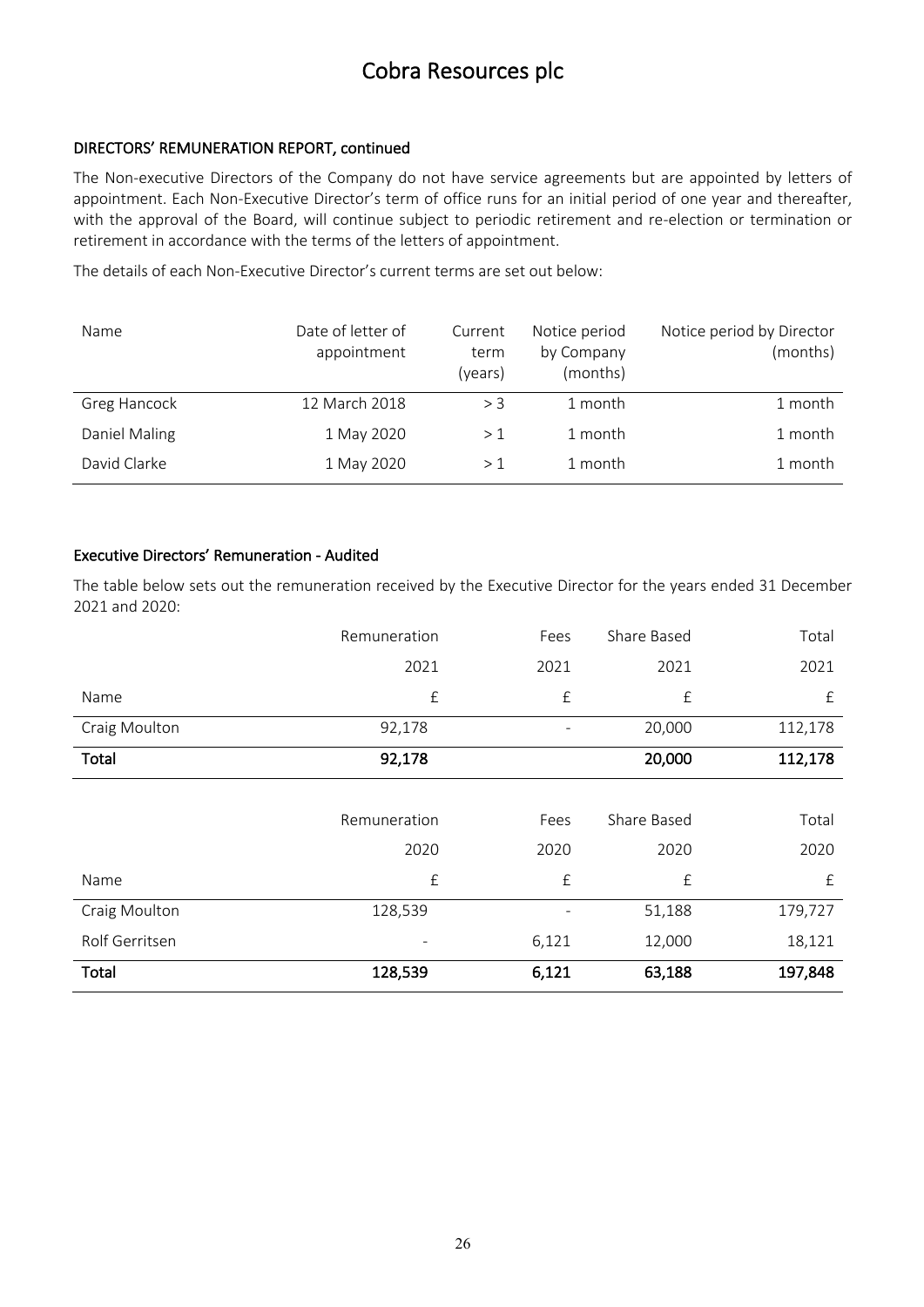### DIRECTORS' REMUNERATION REPORT, continued

#### Non-Executive Directors' Remuneration - Audited

The table below sets out the remuneration received by each non-executive director during the years ended 31 December 2021 and 2020:

|               | Remuneration             | Fees   | <b>Bonus</b>                 | Severance                | Total  |
|---------------|--------------------------|--------|------------------------------|--------------------------|--------|
|               | 2021                     | 2021   | 2021                         | 2021                     | 2021   |
| Name          | £                        | £      | £                            | £                        |        |
| Greg Hancock  | $\overline{\phantom{0}}$ | 38,422 | $\overline{\phantom{a}}$     | $\overline{\phantom{a}}$ | 38,422 |
| Daniel Maling | 24,000                   | 227    | $\qquad \qquad \blacksquare$ | -                        | 24,227 |
| David Clarke  | $\overline{\phantom{a}}$ | 31,066 | -                            | $\overline{\phantom{a}}$ | 31,066 |
| Total         | 24,000                   | 69,715 | $\qquad \qquad \blacksquare$ | $\overline{\phantom{0}}$ | 93,715 |

|               | Remuneration | Fees   | <b>Bonus</b>                 | Severance | Total  |
|---------------|--------------|--------|------------------------------|-----------|--------|
|               | 2020         | 2020   | 2020                         | 2020      | 2020   |
| Name          | £            | £      | £                            | £         |        |
| Greg Hancock  |              | 22,167 | -                            |           | 22,167 |
| Daniel Maling | 10,584       | 3,000  | $\qquad \qquad \blacksquare$ | -         | 13,584 |
| David Clarke  | ۰            | 13,667 | -                            | -         | 13,667 |
| Total         | 10,584       | 38,834 | -                            |           | 49,418 |

#### Consideration of shareholder views

The Board considers shareholder feedback received and guidance from shareholder bodies. This feedback, plus any additional feedback received from time to time, is considered as part of the Company's annual policy on remuneration.

Approved on behalf of the Board of Directors.

 $\mu$ 

David Clarke Chairman of the Remuneration Committee 30 May 2022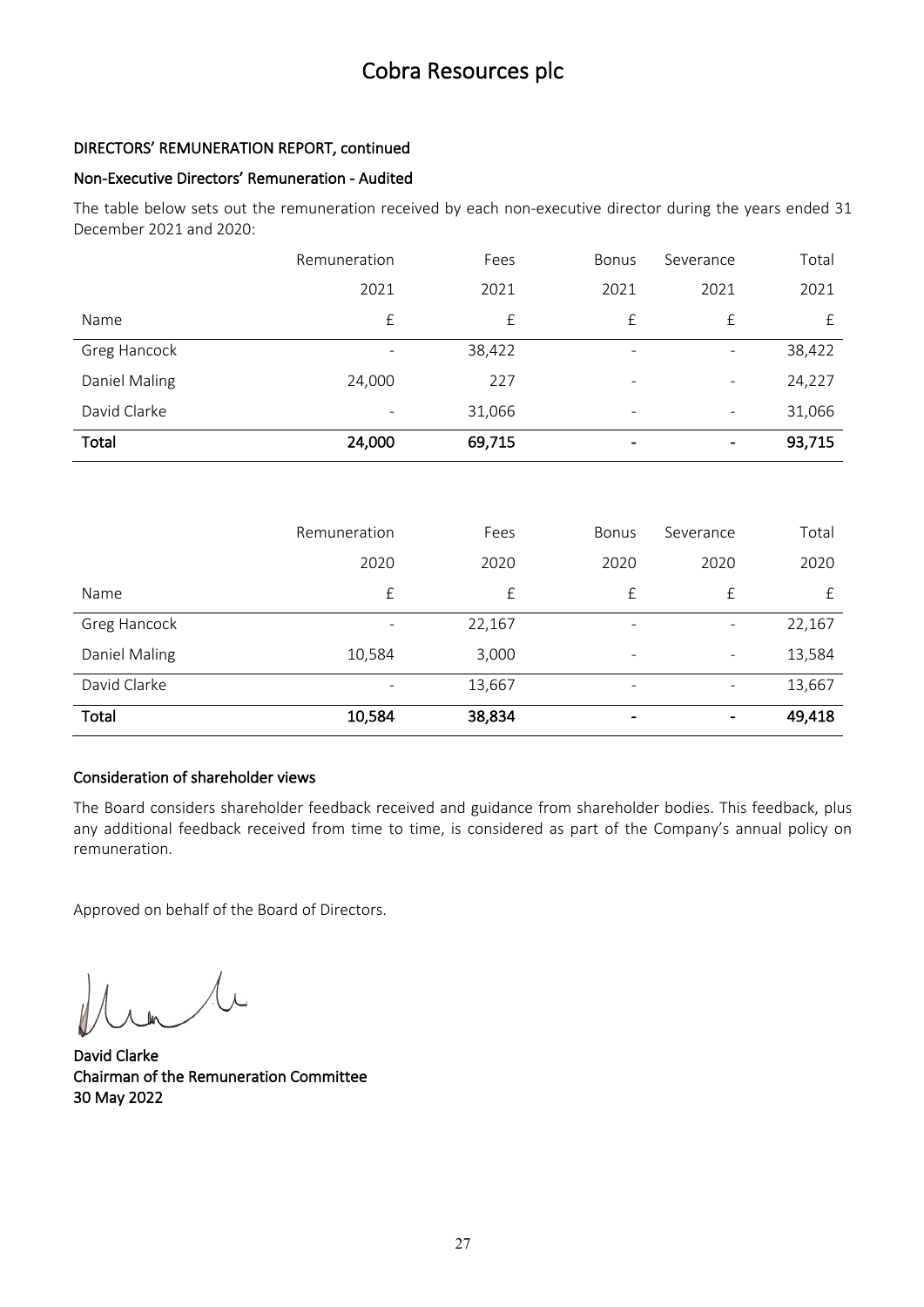## INDEPENDENT AUDITOR'S REPORT TO THE MEMBERS OF COBRA RESOURCES PLC

## FOR THE YEAR ENDED 31 DECEMBER 2021

### Opinion

We have audited the financial statements of Cobra Resources Plc (the 'parent company') and its subsidiaries (the 'group') for the year ended 31 December 2021 which comprise the Consolidated Income Statement, Consolidated Statement of Comprehensive Income, the Consolidated and Parent Company Statements of Financial Position, the Consolidated and Parent Company Statements of Changes in Equity, the Consolidated and Parent Company Statements of Cash Flows and notes to the financial statements, including significant accounting policies. The financial reporting framework that has been applied in their preparation is applicable law and UK-adopted international accounting standards and as regards the parent company financial statements, as applied in accordance with the provisions of the Companies Act 2006.

In our opinion:

- the financial statements give a true and fair view of the state of the group's and of the parent company's affairs as at 31 December 2021 and of the group's loss for the year then ended;
- the group financial statements have been properly prepared in accordance with UK-adopted international accounting standards;
- the parent company financial statements have been properly prepared in accordance with UK-adopted international accounting standards and as applied in accordance with the provisions of the Companies Act 2006; and
- the financial statements have been prepared in accordance with the requirements of the Companies Act 2006.

### Basis for opinion

We conducted our audit in accordance with International Standards on Auditing (UK) (ISAs (UK)) and applicable law. Our responsibilities under those standards are further described in the Auditor's responsibilities for the audit of the financial statements section of our report. We are independent of the group and parent company in accordance with the ethical requirements that are relevant to our audit of the financial statements in the UK, including the FRC's Ethical Standard as applied to listed public interest entities, and we have fulfilled our other ethical responsibilities in accordance with these requirements. We believe that the audit evidence we have obtained is sufficient and appropriate to provide a basis for our opinion.

### Material uncertainty related to going concern

We draw attention to note 1 in the financial statements, which indicates that the group and parent company will need to raise additional funds during the going concern period to fund exploration expenditure and working capital requirements.

As stated in note 1, these events or conditions, along with the other matters as set forth in note 1, indicate that a material uncertainty exists that may cast significant doubt on the group's and parent company's ability to continue as a going concern. Our opinion is not modified in respect of this matter.

In auditing the financial statements, we have concluded that the director's use of the going concern basis of accounting in the preparation of the financial statements is appropriate. Our evaluation of the directors' assessment of the group's and parent company's ability to continue to adopt the going concern basis of accounting included:

• Obtaining management's base case cash flow forecast for the period to 31 December 2023 and tested the accuracy of the model, including the accuracy of the underlying assumptions;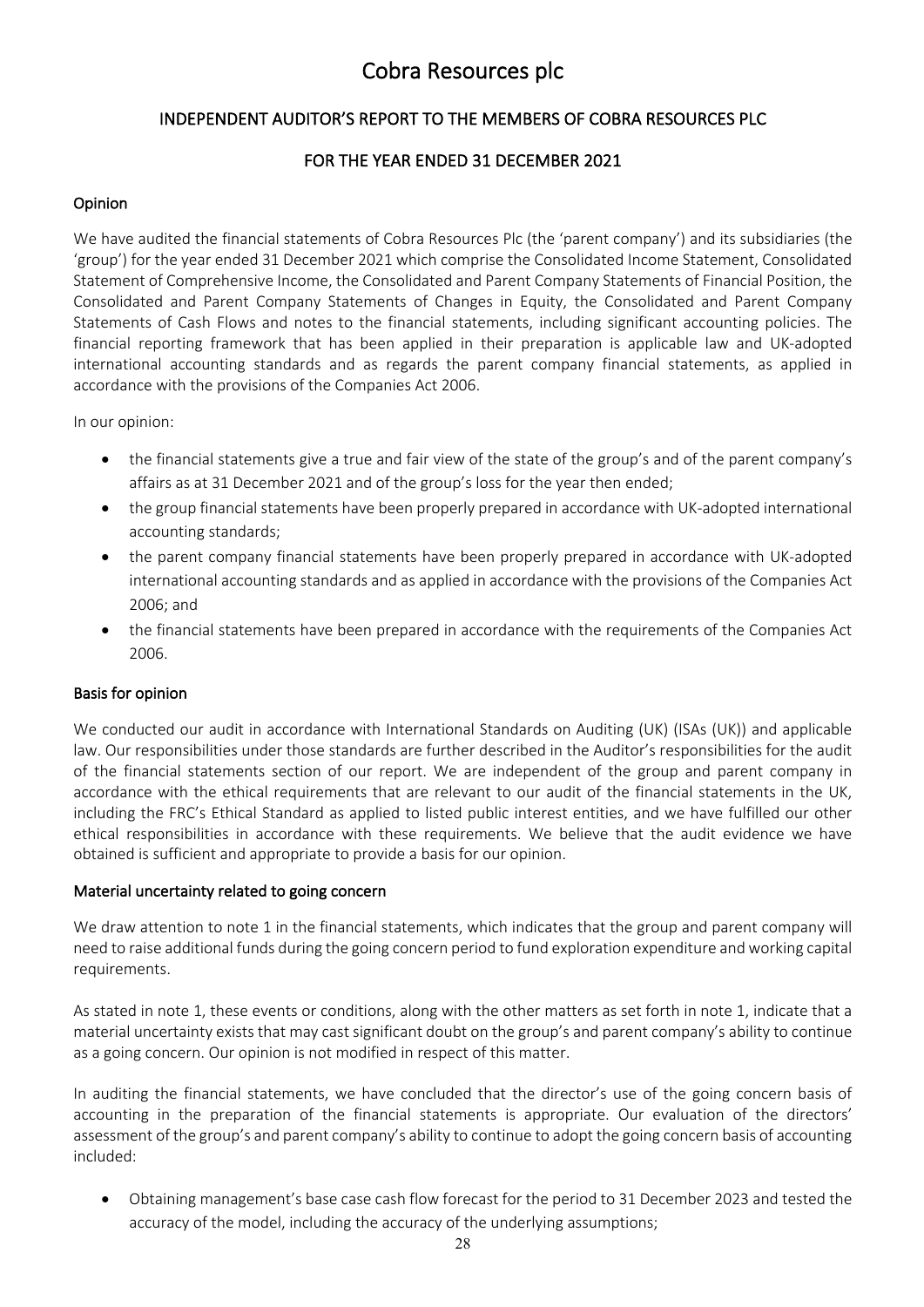- Identified subsequent events impacting going concern; and
- Critically assessing the disclosures made within the financial statements for consistency with management's assessment of going concern.

Our responsibilities and the responsibilities of the directors with respect to going concern are described in the relevant sections of this report.

#### Our application of materiality

Materiality applied to the group financial statements was £52,000 (2020: £50,800) with performance materiality set at £33,800 (2020: £33,020). This amount was based upon 2.5% of the group's net assets. Our determination was considered appropriate based upon the carrying value and recoverability of exploration assets being the key area for the group, and the benchmark most relevant to shareholders for an entity undertaking exploration and evaluation activities.

We apply the concept of materiality both in planning and performing our audit, and in evaluating the effect of misstatement. At the planning stage materiality is used to determine the financial statement areas that are included within the scope of our audit.

Component materiality was £51,000 (2020: £35,700) based upon 2.5% net assets and having regard to the size and risk profile of the group's components, with performance materiality set at £33,150 (2020: £23,205).

We agreed with the audit committee that we would report all individual audit differences identified for the group during the course of our audit in excess of £2,600 (2020: £2,540). We also agreed to report any other audit misstatements below that threshold that we believe warranted reporting on qualitative grounds.

Materiality applied to the parent company's financial statements was £19,000 (2020: £37,400). The benchmark for determining materiality of the parent company was 5% of adjusted loss before tax in order to obtain appropriate coverage of parent company expenditure during the audit. We agreed with the audit committee that we would report all individual audit differences identified for the parent company during the course of our audit in excess of £950 (2020: £1,870) together with any other audit misstatements below that threshold that we believe warranted reporting on qualitative grounds.

### Our approach to the audit

In designing our audit, we determined materiality, as above, and assessed the risk of material misstatement in the financial statements. In particular, we looked at areas involving significant accounting estimates and judgement by the directors and considered future events that are inherently uncertain. This included the recoverability of the exploration and evaluation intangible asset at a group level. Our group audit scope focused on the principal areas of operation, being Australia and the UK. We also addressed the risk of management override of internal controls, including evaluating whether there was evidence of bias by the directors that represented a risk of material misstatement due to fraud. Exploration and evaluation activities take place within the subsidiaries based in Australia and this is also the location of the accounting function.

The audit was performed by us as group auditors based in London. Each component within the group was assessed as to whether they were significant or not significant to the group by either their size or risk. The parent company and the subsidiary were considered to be significant due to identified risk and size. A full scope audit was completed on both components.

#### Key audit matters

Key audit matters are those matters that, in our professional judgment, were of most significance in our audit of the financial statements of the current period and include the most significant assessed risks of material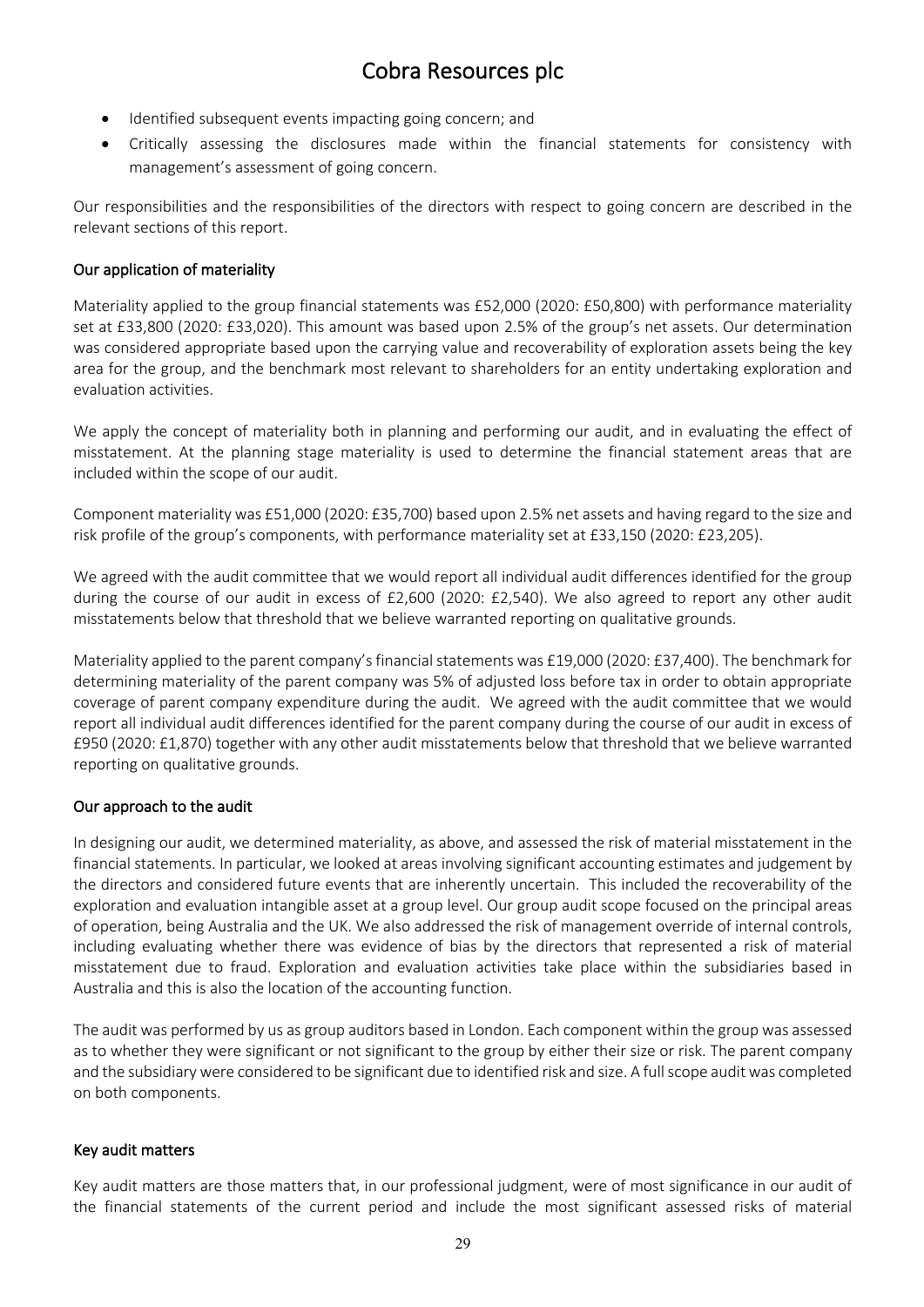misstatement (whether or not due to fraud) we identified, including those which had the greatest effect on: the overall audit strategy, the allocation of resources in the audit; and directing the efforts of the engagement team. These matters were addressed in the context of our audit of the financial statements as a whole, and in forming our opinion thereon, and we do not provide a separate opinion on these matters. In addition to the matters described in the Material uncertainty related to going concern section we have determined the matters described below to be the key audit matters to be communicated in our report.

| <b>Key Audit Matter</b>                                                                                                                                                                                                                                                                                                                                                                                                                                                                                                                                                                                                                                                                                                                                                                          | How our scope addressed this matter                                                                                                                                                                                                                                                                                                                                                                                                                                                                                                                                                                                                                                                                                                                                                                                                                                                                                                                                                                                                                                                                                                                                 |
|--------------------------------------------------------------------------------------------------------------------------------------------------------------------------------------------------------------------------------------------------------------------------------------------------------------------------------------------------------------------------------------------------------------------------------------------------------------------------------------------------------------------------------------------------------------------------------------------------------------------------------------------------------------------------------------------------------------------------------------------------------------------------------------------------|---------------------------------------------------------------------------------------------------------------------------------------------------------------------------------------------------------------------------------------------------------------------------------------------------------------------------------------------------------------------------------------------------------------------------------------------------------------------------------------------------------------------------------------------------------------------------------------------------------------------------------------------------------------------------------------------------------------------------------------------------------------------------------------------------------------------------------------------------------------------------------------------------------------------------------------------------------------------------------------------------------------------------------------------------------------------------------------------------------------------------------------------------------------------|
| Valuation and recoverability of exploration<br>intangible assets (refer note 9)                                                                                                                                                                                                                                                                                                                                                                                                                                                                                                                                                                                                                                                                                                                  |                                                                                                                                                                                                                                                                                                                                                                                                                                                                                                                                                                                                                                                                                                                                                                                                                                                                                                                                                                                                                                                                                                                                                                     |
| The carrying value of intangible assets as at 31<br>December 2021 amounted to £2,012,406 (2020:<br>£1,495,519).<br>Intangible<br>assets<br>comprise<br>exploration costs together with the fair value of<br>intangible assets acquired under the business<br>combination in 2019.<br>There is a risk that the intangible assets are<br>impaired and are overstated within the financial<br>statements. The intangible assets are subject to<br>annual impairment reviews which, for early-<br>stage exploration projects, requires judgements<br>and estimates by management in conjunction<br>with an assessment of the indicators of<br>impairment contained within IFRS 6.<br>Costs capitalised within intangible assets are<br>required to satisfy the eligibility criteria under<br>IFRS 6. | Our work in this area included but was not<br>restricted to:<br>Tests of detail on additions to intangible<br>assets during the year;<br>Critically assessing whether impairment<br>$\bullet$<br>indicators exist in line with IFRS 6;<br>Checking good title to project licences<br>and that any minimum expenditure<br>terms therein have been adequately met<br>or are expected to be met over the<br>licence period;<br>Assessing progress and results<br>of<br>exploration activities at the individual<br>projects during the accounting period<br>and subsequent to the year-end;<br>Checking the associated disclosures<br>within the financial statements;<br>Discussing with management and the<br>Board their plans regarding future<br>exploration on the license areas; and<br>independently<br>Reviewing<br>prepared<br>reports on the project and assessing the<br>qualifications of the preparer.<br><b>Key Observation</b><br>The Directors' judgements in their assessment of<br>impairment are reasonable and our work did not<br>identify any impairment indicators regarding the<br>carrying value and recoverability of intangible<br>assets. |
| Recoverability of investment in subsidiary and<br>intragroup receivable balance (notes 8 and 11)                                                                                                                                                                                                                                                                                                                                                                                                                                                                                                                                                                                                                                                                                                 |                                                                                                                                                                                                                                                                                                                                                                                                                                                                                                                                                                                                                                                                                                                                                                                                                                                                                                                                                                                                                                                                                                                                                                     |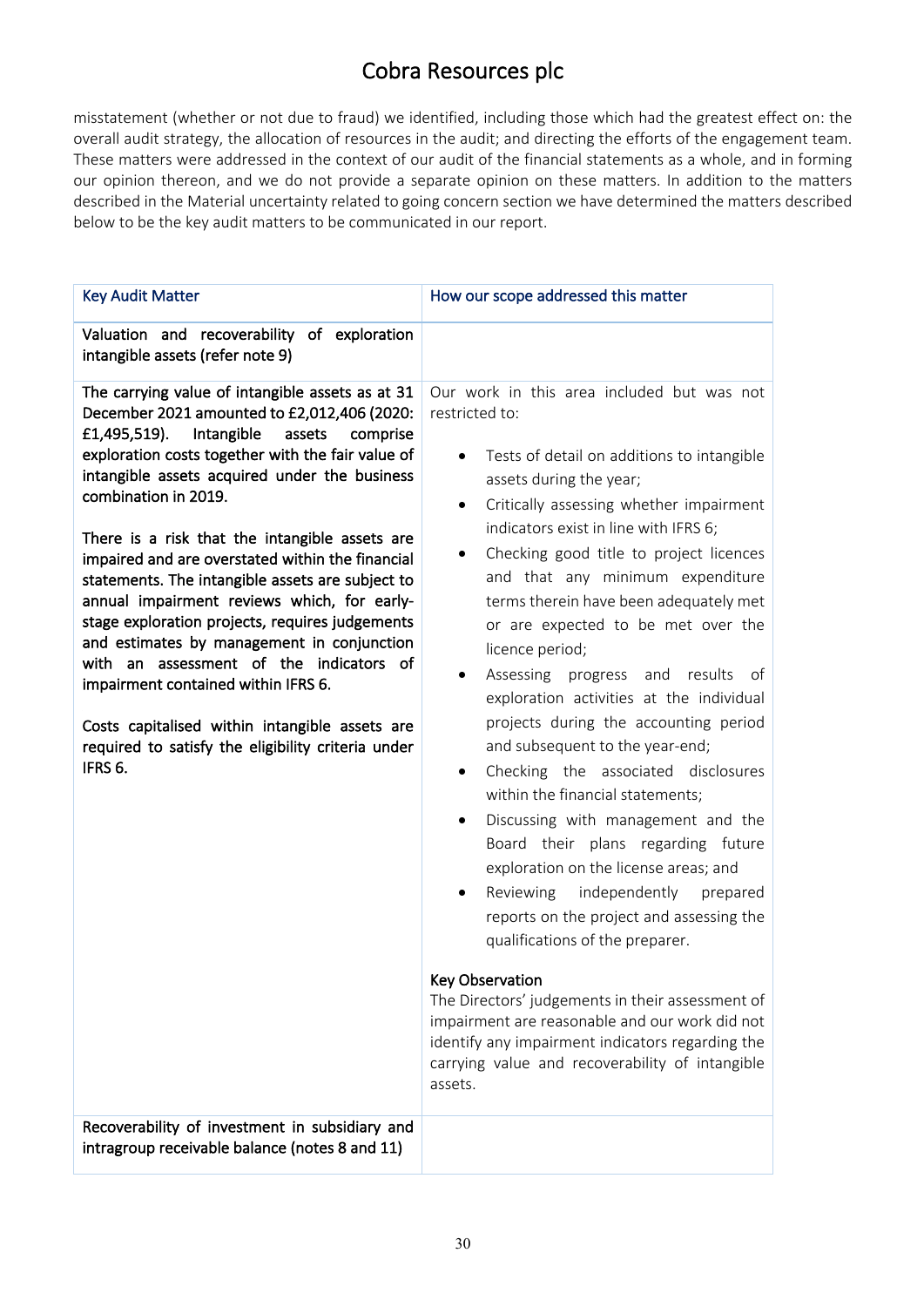The investment in subsidiary and intragroup receivable balances amounted to £432,260 and £2,000,064 as at 31 December 2021.

The subsidiaries are not currently revenue generating, are loss-making and recoverability is directly linked to the recoverability of the exploration projects.

Our work in this area included but was not restricted to:

- Confirming ownership and good title;
- Review of management's calculation of expected credit losses in accordance with IFRS 9; and
- Evaluating recoverability by reference to the assessment of recoverability of the underlying exploration projects.

#### Key Observation

The Directors' judgements in their assessment of impairment are reasonable and our work, in conjunction with that performed on the recoverability of intangible assets, did not identify any impairment indicators.

### Other information

The other information comprises the information included in the annual report, other than the financial statements and our auditor's report thereon. The directors are responsible for the other information contained within the annual report. Our opinion on the group and parent company financial statements does not cover the other information and, except to the extent otherwise explicitly stated in our report, we do not express any form of assurance conclusion thereon. Our responsibility is to read the other information and, in doing so, consider whether the other information is materially inconsistent with the financial statements or our knowledge obtained in the course of the audit, or otherwise appears to be materially misstated. If we identify such material inconsistencies or apparent material misstatements, we are required to determine whether this gives rise to a material misstatement in the financial statements themselves. If, based on the work we have performed, we conclude that there is a material misstatement of this other information, we are required to report that fact.

We have nothing to report in this regard.

#### Opinions on other matters prescribed by the Companies Act 2006

In our opinion the part of the directors' remuneration report to be audited has been properly prepared in accordance with the Companies Act 2006.

In our opinion, based on the work undertaken in the course of the audit:

- the information given in the strategic report and the directors' report for the financial year for which the financial statements are prepared is consistent with the financial statements; and
- the strategic report and the directors' report have been prepared in accordance with applicable legal requirements.

#### Matters on which we are required to report by exception

In the light of the knowledge and understanding of the group and the parent company and their environment obtained in the course of the audit, we have not identified material misstatements in the strategic report or the directors' report.

We have nothing to report in respect of the following matters in relation to which the Companies Act 2006 requires us to report to you if, in our opinion: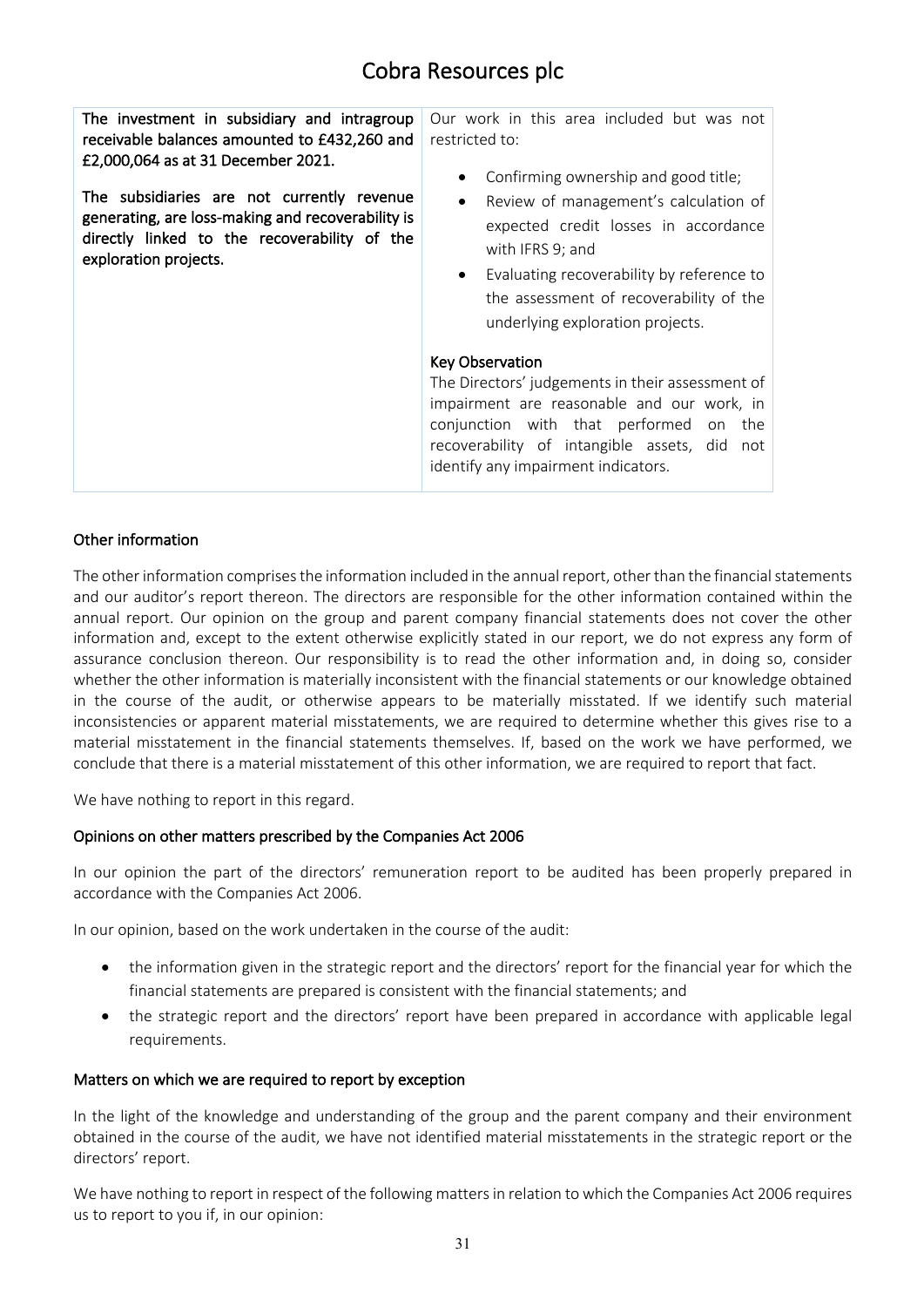- adequate accounting records have not been kept by the parent company, or returns adequate for our audit have not been received from branches not visited by us; or
- the parent company financial statements and the part of the directors' remuneration report to be audited are not in agreement with the accounting records and returns; or
- certain disclosures of directors' remuneration specified by law are not made; or
- we have not received all the information and explanations we require for our audit.

### Responsibilities of directors

As explained more fully in the directors' responsibilities statement, the directors are responsible for the preparation of the group and parent company financial statements and for being satisfied that they give a true and fair view, and for such internal control as the directors determine is necessary to enable the preparation of financial statements that are free from material misstatement, whether due to fraud or error.

In preparing the group and parent company financial statements, the directors are responsible for assessing the group's and the parent company's ability to continue as a going concern, disclosing, as applicable, matters related to going concern and using the going concern basis of accounting unless the directors either intend to liquidate the group or the parent company or to cease operations, or have no realistic alternative but to do so.

#### Auditor's responsibilities for the audit of the financial statements

Our objectives are to obtain reasonable assurance about whether the financial statements as a whole are free from material misstatement, whether due to fraud or error, and to issue an auditor's report that includes our opinion. Reasonable assurance is a high level of assurance but is not a guarantee that an audit conducted in accordance with ISAs (UK) will always detect a material misstatement when it exists. Misstatements can arise from fraud or error and are considered material if, individually or in the aggregate, they could reasonably be expected to influence the economic decisions of users taken on the basis of these financial statements.

Irregularities, including fraud, are instances of non-compliance with laws and regulations. We design procedures in line with our responsibilities, outlined above, to detect material misstatements in respect of irregularities, including fraud. The extent to which our procedures are capable of detecting irregularities, including fraud is detailed below:

- We obtained an understanding of the group and parent company and the sector in which they operate to identify laws and regulations that could reasonably be expected to have a direct effect on the financial statements. We obtained our understanding in this regard through discussions with management and our experience of the resource exploration sector.
- We determined the principal laws and regulations relevant to the company in this regard to be those arising from Companies Act 2006, UK-adopted international accounting standards, LSE listing rules and the Disclosure and Transparency Rules.
- We designed our audit procedures to ensure the audit team considered whether there were any indications of non-compliance by the group and parent company with those laws and regulations. These procedures included, but were not limited to:
	- o Enquires of management
	- o Review of Board minutes
	- o Review of legal expenses
	- o Review of RNS announcements
- We communicated relevant laws and regulations and potential fraud risks to all engagement team members and remained alert to any indications of fraud or non-compliance with law and regulations throughout the audit.
- We also identified the risks of material misstatement of the financial statements due to fraud. We considered, in addition to the non-rebuttable presumption of a risk of fraud arising from management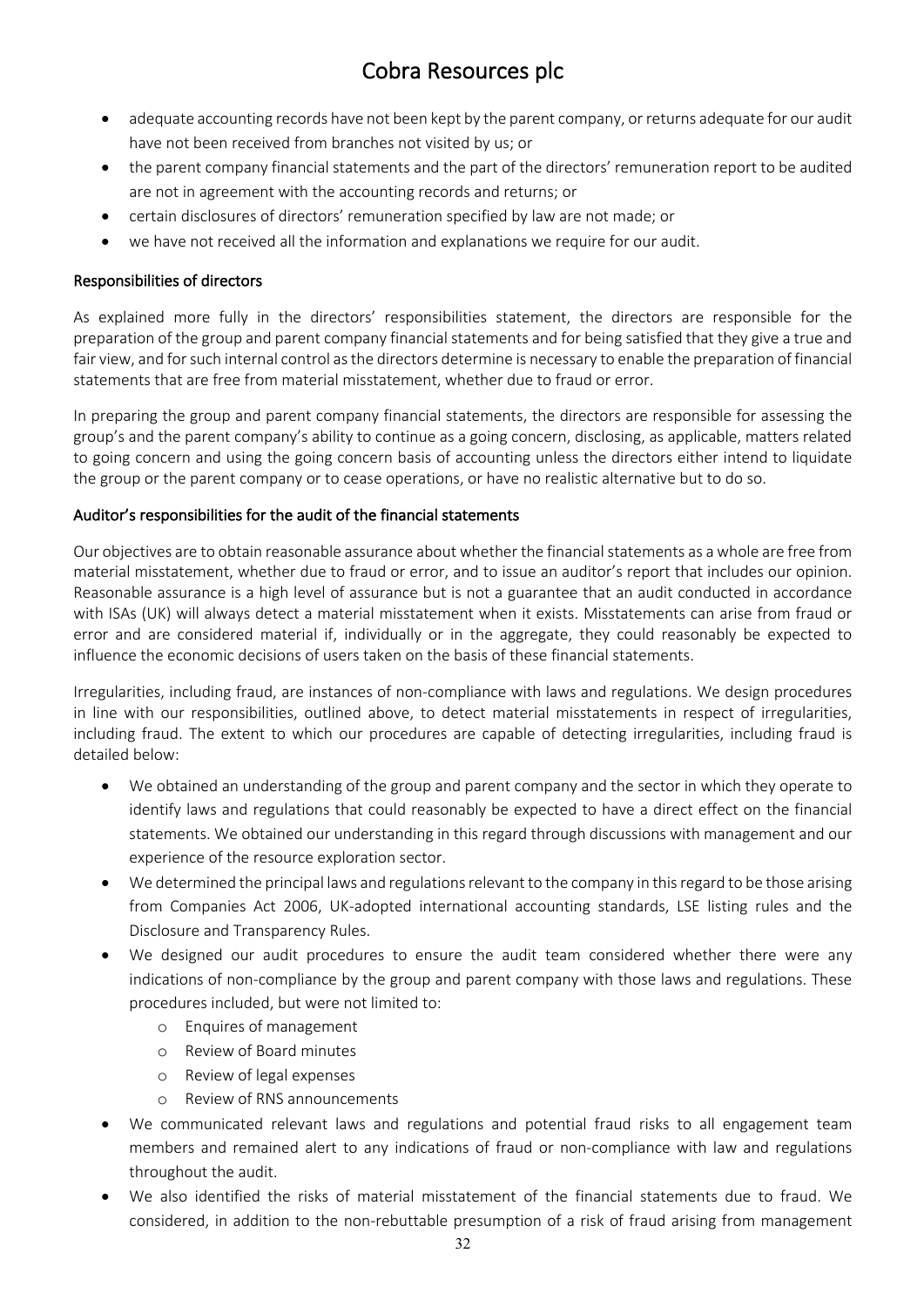override of controls, that the impairment assessment of intangible assets and recoverability of amounts due from subsidiary undertakings represented the highest risk of management bias. Please refer to the key audit matters section above.

• We addressed the risk of fraud arising from management override of controls by performing audit procedures which included, but were not limited to: the testing of journals; reviewing accounting estimates for evidence of bias; and evaluating the business rationale of any significant transactions that are unusual or outside the normal course of business.

Because of the inherent limitations of an audit, there is a risk that we will not detect all irregularities, including those leading to a material misstatement in the financial statements or non-compliance with regulation. This risk increases the more that compliance with a law or regulation is removed from the events and transactions reflected in the financial statements, as we will be less likely to become aware of instances of non-compliance. The risk is also greater regarding irregularities occurring due to fraud rather than error, as fraud involves intentional concealment, forgery, collusion, omission or misrepresentation.

A further description of our responsibilities for the audit of the financial statements is located on the Financial Reporting Council's website at: *www.frc.org.uk/auditorsresponsibilities*.This description forms part of our auditor's report.

#### Other matters which we are required to address

We were appointed by the Directors on 28 February 2019 to audit the financial statements for the period ending 31 December 2018 and subsequent financial periods. Our total uninterrupted period of engagement is 4 years, covering the periods ending 31 December 2018 to 31 December 2021.

The non-audit services prohibited by the FRC's Ethical Standard were not provided to the group or the parent company and we remain independent of the group and the parent company in conducting our audit.

No non-audit services in addition to the audit were carried out by us.

Our audit opinion is consistent with the additional report to the audit committee.

#### Use of our report

This report is made solely to the company's members, as a body, in accordance with Chapter 3 of Part 16 of the Companies Act 2006. Our audit work has been undertaken so that we might state to the company's members those matters we are required to state to them in an auditor's report and for no other purpose. To the fullest extent permitted by law, we do not accept or assume responsibility to anyone, other than the company and the company's members as a body, for our audit work, for this report, or for the opinions we have formed.

Varid Shanpoor

David Thompson (Senior Statutory Auditor) 15 Westferry Circus For and on behalf of PKF Littlejohn LLP Canary Wharf Canary Wharf Statutory Auditor **London E14 4HD** Statutory Auditor **London E14 4HD** 

Date: 30 May 2022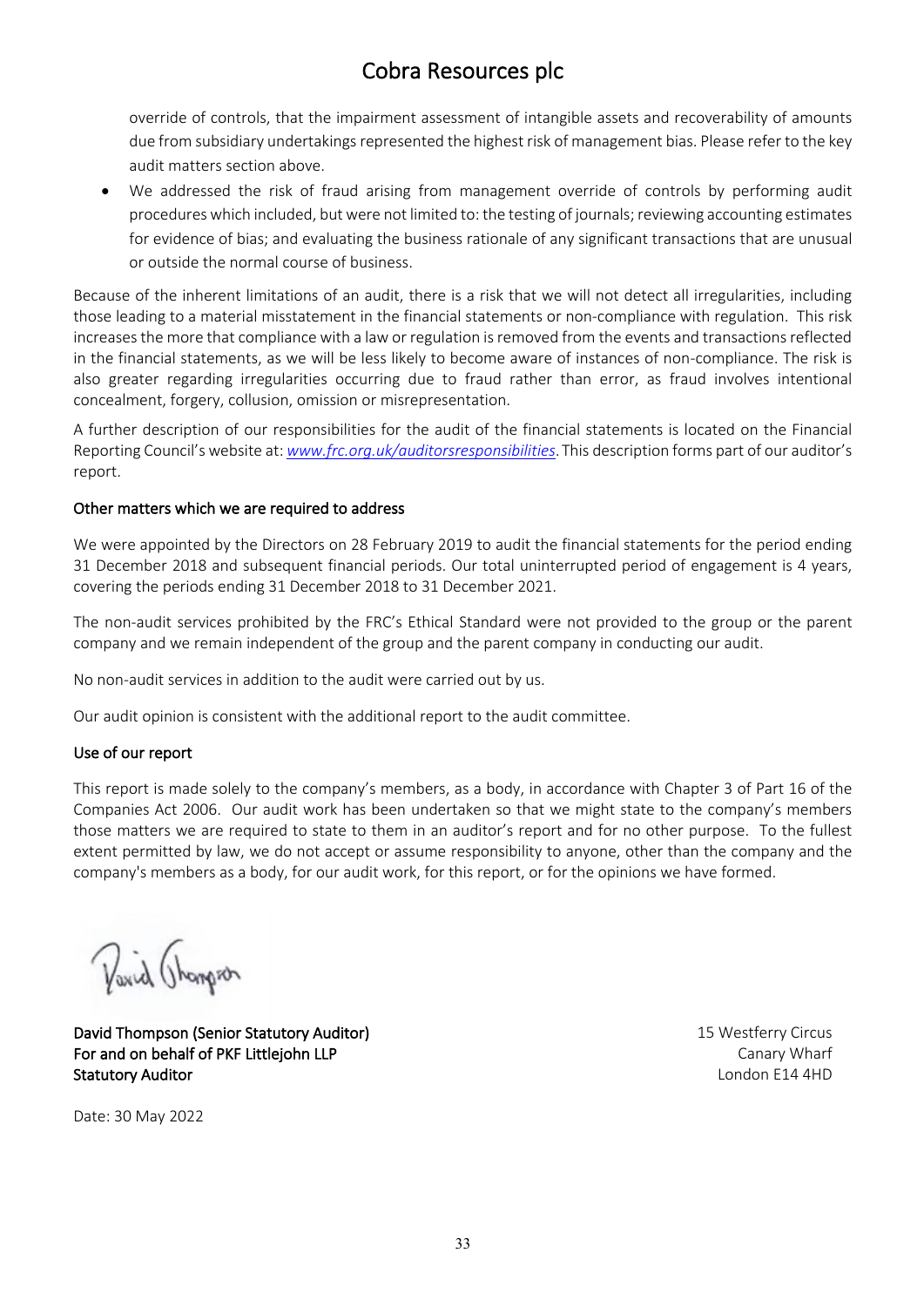## CONSOLIDATED INCOME STATEMENT

### FOR THE YEAR ENDED 31 DECEMBER 2021

|                                                                                        | <b>Notes</b>   | 31 December   | 31 December |
|----------------------------------------------------------------------------------------|----------------|---------------|-------------|
|                                                                                        |                | 2021          | 2020        |
|                                                                                        |                | £             | f           |
| Other Income                                                                           |                |               | 50,280      |
| Other Expenses                                                                         | $\overline{2}$ | (567, 213)    | (855, 929)  |
| <b>Operating loss</b>                                                                  |                | (567, 213)    | (805, 649)  |
| Finance income and costs                                                               | 3              | (1, 110, 298) | (39, 755)   |
|                                                                                        |                | (1,677,511)   | (845, 404)  |
| Change in estimate of contingent consideration                                         | 14             |               | (161, 346)  |
| Loss before tax                                                                        |                | (1,677,511)   | (1,006,750) |
| Taxation                                                                               | 6              |               |             |
| Loss for the year attributable to equity holders                                       |                | (1,677,511)   | (1,006,750) |
| Earnings per Ordinary share<br>Basic and diluted loss per share attributable to owners |                |               |             |
| of the Parent Company                                                                  | 7              | (£0.0073)     | (£0.0054)   |

All operations are considered to be continuing.

The accompanying notes are an integral part of these financial statements.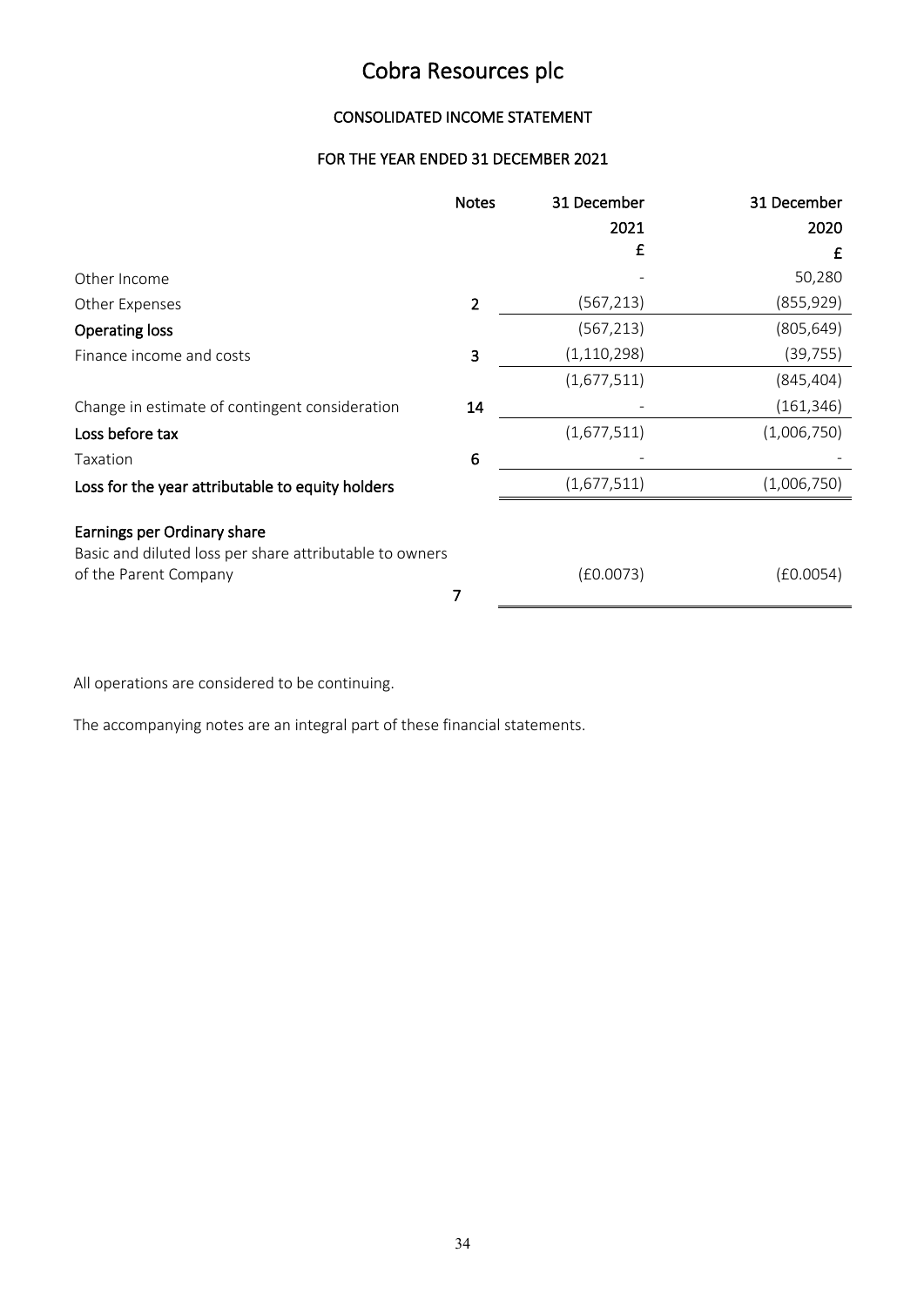## CONSOLIDATED STATEMENT OF COMPREHENSIVE INCOME

### FOR THE YEAR ENDED 31 DECEMBER 2021

|                                                                                                 | 31 December | 31 December |
|-------------------------------------------------------------------------------------------------|-------------|-------------|
|                                                                                                 | 2021        | 2020        |
|                                                                                                 | £           | £           |
| Loss for the year                                                                               | (1,677,511) | (1,006,750) |
| Other Comprehensive income<br>Items that may subsequently be reclassified to profit or<br>loss: |             |             |
| Exchange differences on translation of foreign<br>operations                                    | (81, 246)   | 66,916      |
| Total comprehensive loss attributable to equity holders of<br>the Parent Company                | (1,758,757) | (939,834)   |

The accompanying notes are an integral part of these financial statements.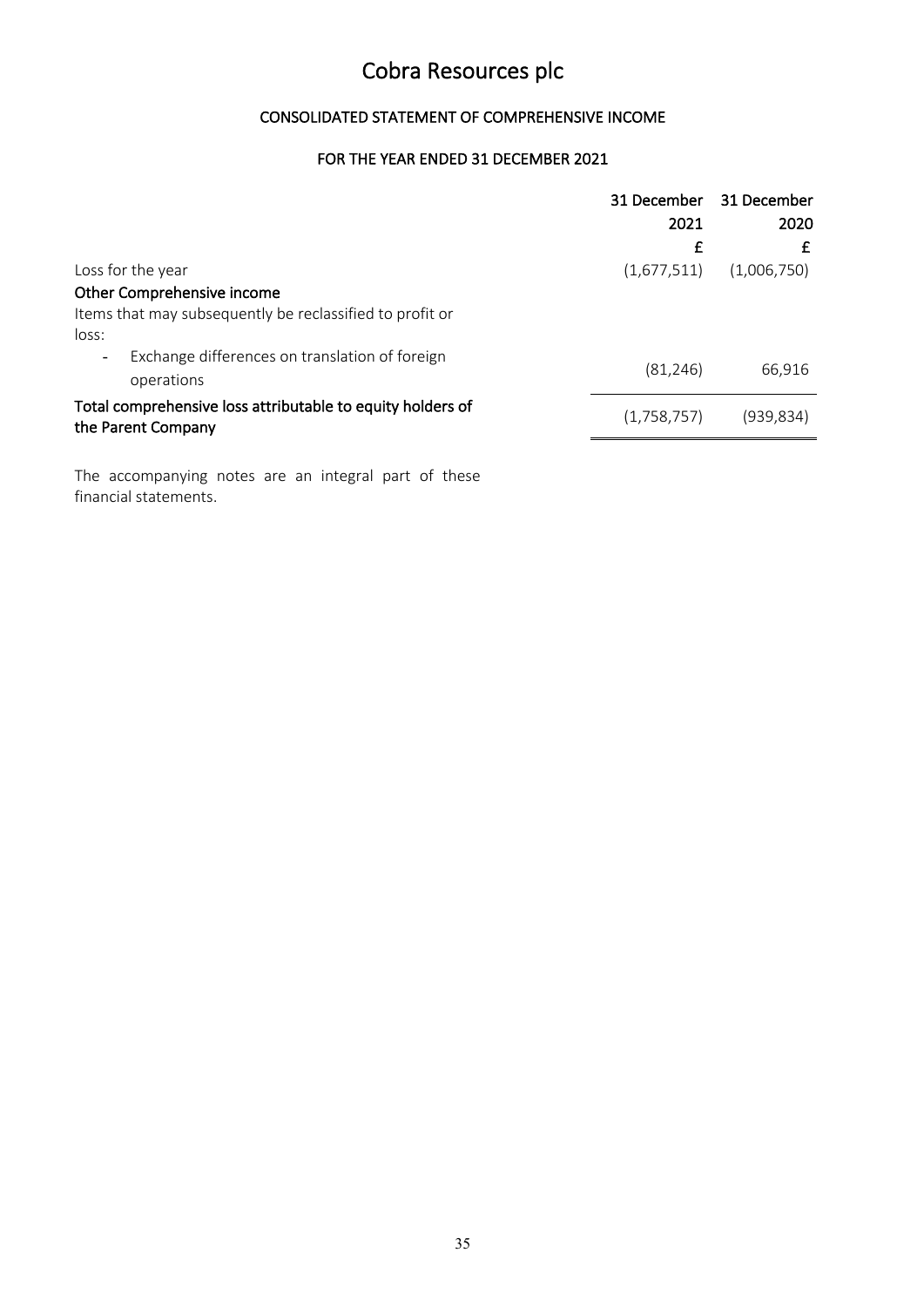### CONSOLIDATED STATEMENT OF FINANCIAL POSITION

### 31 DECEMBER 2021

|                                  | <b>Notes</b>   |             |               |
|----------------------------------|----------------|-------------|---------------|
|                                  |                | 2021        | 2020          |
|                                  |                | £           | £             |
| Non-current assets               |                |             |               |
| Intangible Fixed Assets          | $\overline{9}$ | 2,012,405   | 1,495,519     |
| Property, plant and equipment    | 10             | 1,680       | 2,400         |
| Total non-current assets         |                | 2,014,085   | 1,497,919     |
| <b>Current assets</b>            |                |             |               |
| Trade and other receivables      | 11             | 36,891      | 69,408        |
| Cash and cash equivalents        | 12             | 264,480     | 1,338,851     |
| Total current assets             |                | 301,371     | 1,408,259     |
| Non-current liabilities          |                |             |               |
| Contingent consideration         | 14             |             | (322, 691)    |
| <b>Current liabilities</b>       |                |             |               |
| Trade and other payables         | 13             | (50, 336)   | (169, 314)    |
| Contingent consideration         | 14             | (187, 500)  | (188, 721)    |
| <b>Total current liabilities</b> |                | (237, 836)  | (358, 035)    |
| Net assets/(liabilities)         |                | 2,077,620   | 2,225,452     |
|                                  |                |             |               |
| Capital and reserves             |                |             |               |
| Share capital                    | 15             | 3,601,104   | 2,829,566     |
| Share premium account            |                | 1,378,561   | 564,173       |
| Share based payment reserve      |                | 962,201     | 1,006,239     |
| Retained losses                  |                | (3,848,456) | (2, 239, 982) |
| Foreign currency reserve         |                | (15, 790)   | 65,456        |
| <b>Total equity</b>              |                | 2,077,620   | 2,225,452     |

The accompanying notes are an integral part of these financial statements.

These financial statements were approved and authorised for issue by the Board of Directors on 30 May 2022.

Hancoch

Signed on behalf of the Board of Directors Greg Hancock, Non-Executive Chairman, Company No. 11170056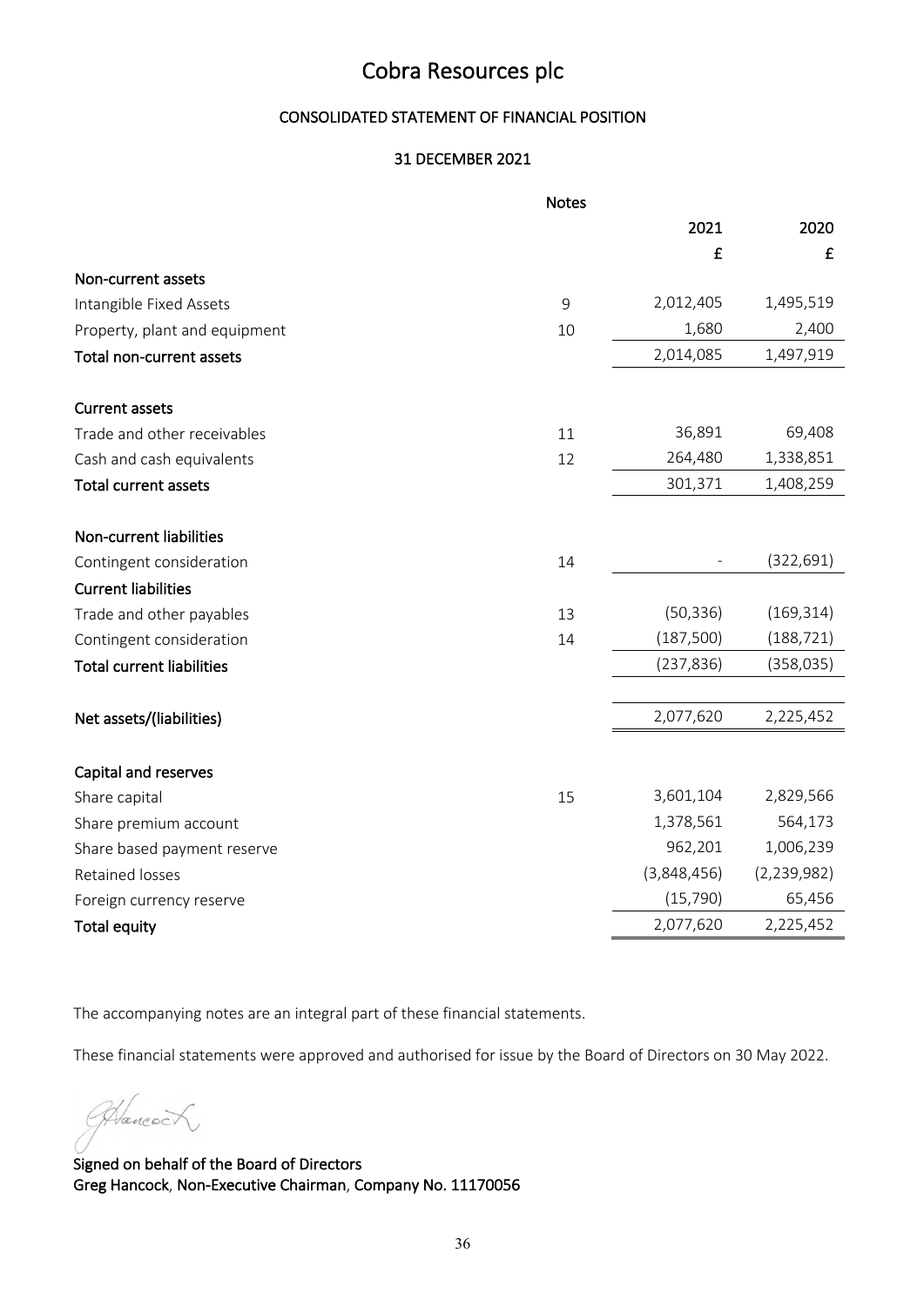### COMPANY STATEMENT OF FINANCIAL POSITION

#### 31 DECEMBER 2021

|                                      | <b>Notes</b> |             |             |
|--------------------------------------|--------------|-------------|-------------|
|                                      |              | 2021        | 2020        |
|                                      |              | £           | £           |
| Non-current assets                   |              |             |             |
| Investment in subsidiary             | 8            | 432,260     | 432,260     |
| Property, plant and equipment        | 10           | 1,680       | 2,400       |
| Intangible Fixed Assets              | 9            | 33,251      | 33,251      |
| Total non-current assets             |              | 467,190     | 467,911     |
| <b>Current assets</b>                |              |             |             |
| Trade and other receivables          | 11           | 2,009,103   | 1,636,477   |
| Cash and cash equivalents            | 12           | 200,088     | 834,164     |
| <b>Total current assets</b>          |              | 2,209,191   | 2,470,641   |
| Non-current liabilities              |              |             |             |
| Contingent consideration             | 14           |             | (322, 691)  |
| <b>Total Non-current liabilities</b> |              |             | (322, 691)  |
| <b>Current liabilities</b>           |              |             |             |
| Trade and other payables             | 13           | (31,960)    | (95, 636)   |
| Contingent consideration             | 14           | (187,500)   | (188, 721)  |
| <b>Total current liabilities</b>     |              | (219, 460)  | (284, 357)  |
|                                      |              |             |             |
| Net assets/(liabilities)             |              | 2,456,921   | 2,331,503   |
| Capital and reserves                 |              |             |             |
| Share capital                        | 15           | 3,601,104   | 2,829,566   |
| Share premium account                |              | 1,378,561   | 564,173     |
| Share based payment reserve          |              | 962,201     | 1,006,239   |
| Retained losses                      |              | (3,484,945) | (2,068,475) |
| Equity shareholders' funds           |              | 2,456,921   | 2,331,503   |

The Company has taken advantage of the exemption allowed under section 408 of the Companies Act 2006 and has not included its own income statement and statement of comprehensive income in these financial statements. The Company's loss for the period amounted to £1,485,507 (2020: £878,753 loss).

The accompanying notes are an integral part of these financial statements.

These financial statements were approved and authorised for issue by the Board of Directors on 30 May 2022.

Plancock

Signed on behalf of the Board of Directors Greg Hancock, Non-Executive Chairman, Company No. 11170056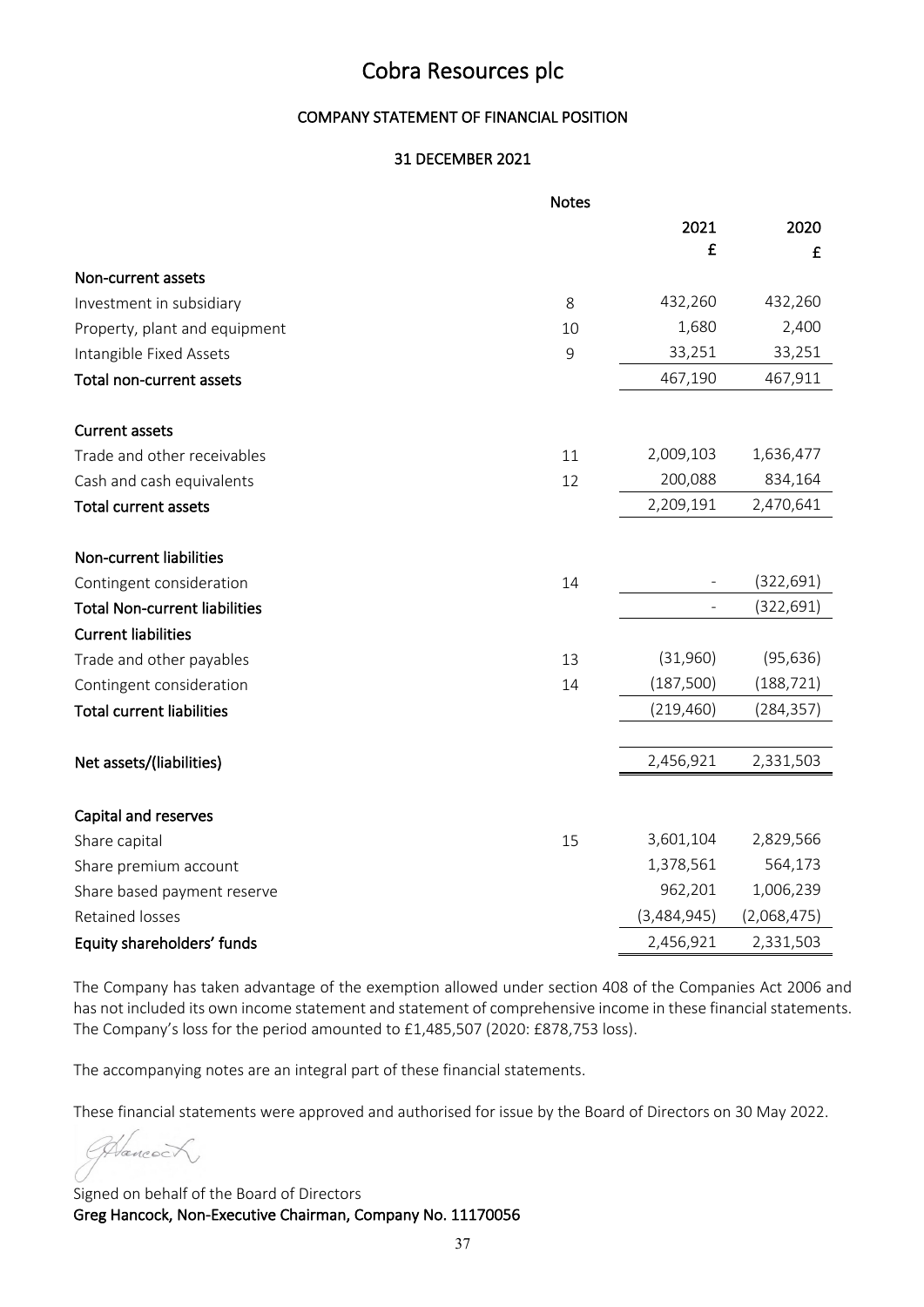## CONSOLIDATED STATEMENT OF CHANGES IN EQUITY

#### FOR THE YEAR ENDED 31 DECEMBER 2021

|                                    | Share<br>capital   | Share<br>premium | Share based<br>payment<br>reserve | Retained<br>losses | Foreign<br>currency<br>reserve | <b>Total</b>  |
|------------------------------------|--------------------|------------------|-----------------------------------|--------------------|--------------------------------|---------------|
|                                    | $\pmb{\mathsf{f}}$ | £                | £                                 | £                  | £                              | £             |
| As at 1 January 2020               | 672,335            | 160,992          | 69,038                            | (1, 242, 232)      | (1,461)                        | (341, 328)    |
| Loss for the year                  |                    |                  |                                   | (1,006,750)        |                                | (1,006,750)   |
| <b>Translation differences</b>     |                    |                  |                                   |                    | 66,917                         | 66,917        |
| Comprehensive loss for<br>the year |                    |                  |                                   | (1,006,750)        | 66,917                         | (939, 833)    |
| Shares issued                      | 2,157,231          | 1,537,142        |                                   |                    |                                | 3,694,373     |
| Share based payment<br>expired     |                    |                  | (3,833)                           | 3,833              |                                |               |
| Exercise of options &<br>warrants  |                    |                  | (17, 967)                         | 5,167              |                                | (12,800)      |
| Cost of share issue                |                    | (1, 133, 961)    |                                   |                    |                                | (1, 133, 961) |
| Share warrant charge               |                    |                  | 947,000                           |                    |                                | 947,000       |
| Share option charge                |                    |                  | 12,000                            |                    |                                | 12,000        |
| At 31 December 2020                | 2,829,566          | 564,173          | 1,006,238                         | (2, 239, 982)      | 65,456                         | 2,225,451     |
| Loss for the year                  |                    |                  |                                   | (1,677,511)        |                                | (1,677,511)   |
| <b>Translation differences</b>     |                    |                  |                                   |                    | (81, 246)                      | (81, 246)     |
| Comprehensive loss for<br>the year |                    |                  |                                   | (1,677,511)        | (81, 246)                      | (1,758,757)   |
| Shares issued                      | 771,538            | 814,388          |                                   |                    |                                | 1,585,926     |
| Lapsed warrants                    |                    |                  | (69, 037)                         | 69,037             |                                |               |
| Share option charge                |                    |                  | 25,000                            |                    |                                | 25,000        |
| At 31 December 2021                | 3,601,104          | 1,378,561        | 962,201                           | (3,848,456)        | (15, 790)                      | 2,077,620     |

The following describes the nature and purpose of each reserve within equity:

| Share capital:               | Nominal value of shares issued                                                           |
|------------------------------|------------------------------------------------------------------------------------------|
| Share premium:               | Amount subscribed for share capital in excess of nominal value, less share issue costs   |
| Share based payment reserve: | Cumulative fair value of warrants and options granted                                    |
| Retained losses:             | Cumulative net gains and losses, recognised in the statement of comprehensive income     |
| Foreign currency reserve:    | Gains/losses arising on translation of foreign controlled entities into pounds sterling. |

The accompanying notes are an integral part of these financial statements.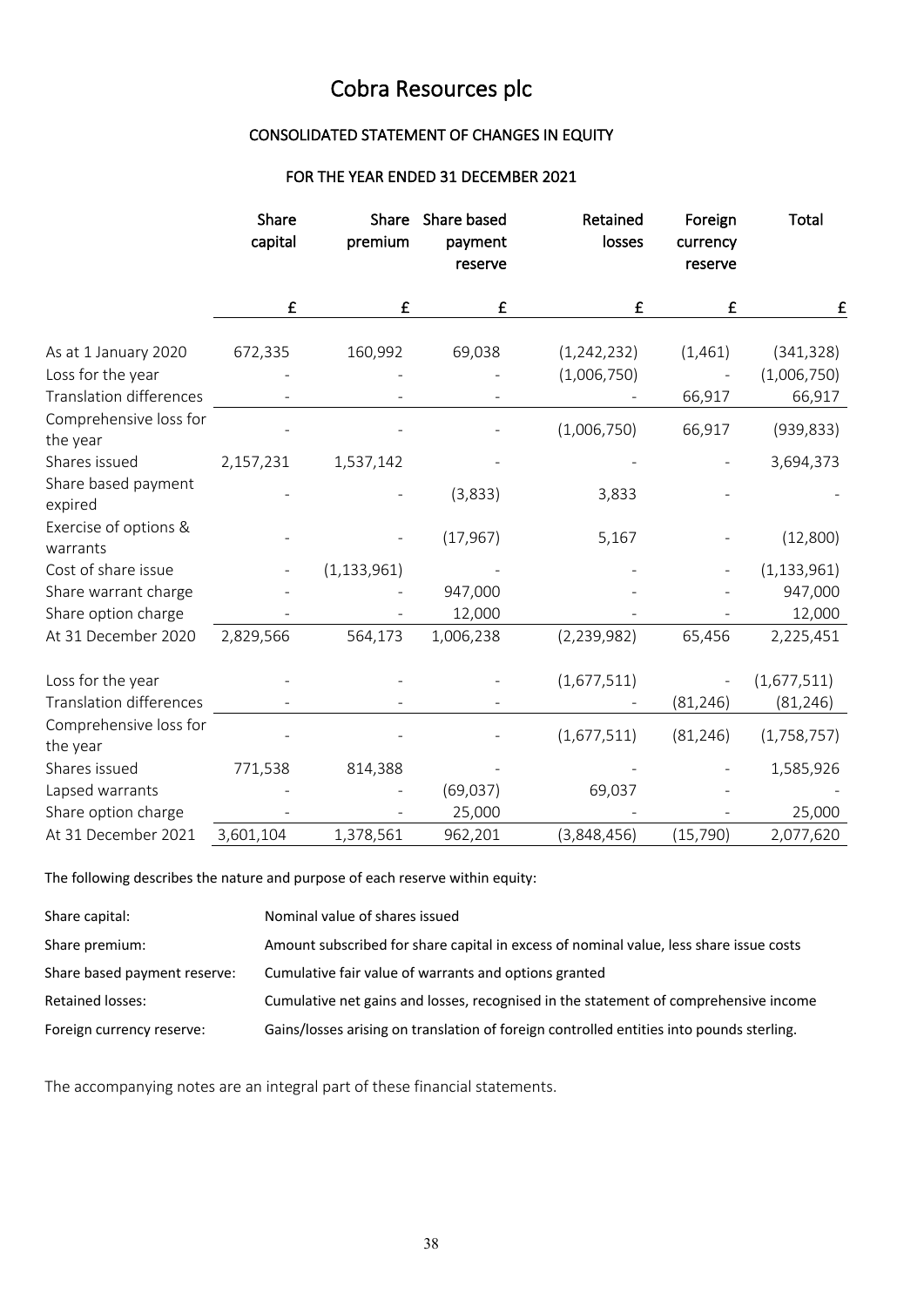### COMPANY STATEMENT OF CHANGES IN EQUITY

#### FOR THE YEAR ENDED 31 DECEMBER 2021

|                                        | Share<br>capital | Share<br>premium | Share based<br>payment<br>reserve | Retained<br>losses          | Total                    |
|----------------------------------------|------------------|------------------|-----------------------------------|-----------------------------|--------------------------|
|                                        | £                | £                | £                                 | £                           | £                        |
| At 1 January 2020<br>Loss for the year | 672,335          | 160,992          | 69,038                            | (1, 211, 522)<br>(878, 753) | (309, 157)<br>(878, 753) |
| Comprehensive loss for<br>the year     |                  |                  |                                   | (878, 753)                  | (878, 753)               |
| Shares issued                          | 2,157,231        | 1,537,142        |                                   |                             | 3,694,373                |
| Share based payment<br>expired         |                  |                  | (3,833)                           | 3,833                       |                          |
| Exercise of options &<br>warrants      |                  |                  | (17, 967)                         | 17,967                      |                          |
| Cost of share issue                    |                  | (1, 133, 961)    |                                   |                             | (1, 133, 961)            |
| Share warrant charge                   |                  |                  | 947,000                           |                             | 947,000                  |
| Share option charge                    |                  |                  | 12,000                            |                             | 12,000                   |
| At 31 December 2020                    | 2,829,566        | 564,173          | 1,006,238                         | (2,068,475)                 | 2,331,502                |
| Loss for the year                      |                  |                  |                                   | (1,485,507)                 | (1,485,507)              |
| Comprehensive loss for<br>the year     |                  |                  |                                   | $(1,485,507)$ $(1,485,507)$ |                          |
| Shares issued                          | 771,538          | 814,388          |                                   |                             | 1,585,926                |
| Lapsed warrants                        |                  |                  | (69, 037)                         | 69,037                      |                          |
| Cost of share issue                    |                  |                  |                                   |                             |                          |
| Share warrant charge                   |                  |                  |                                   |                             |                          |
| Share option charge                    |                  |                  | 25,000                            |                             | 25,000                   |
| At 31 December 2021                    | 3,601,104        | 1,378,561        | 962,201                           | (3,484,945)                 | 2,456,921                |

The following describes the nature and purpose of each reserve within equity:

| Share capital:               | Nominal value of shares issued                                                         |
|------------------------------|----------------------------------------------------------------------------------------|
| Share premium:               | Amount subscribed for share capital in excess of nominal value, less share issue costs |
| Share based payment reserve: | Cumulative fair value of warrants and options granted                                  |
| <b>Retained losses:</b>      | Cumulative net gains and losses, recognised in the statement of comprehensive income   |

The accompanying notes are an integral part of these financial statements.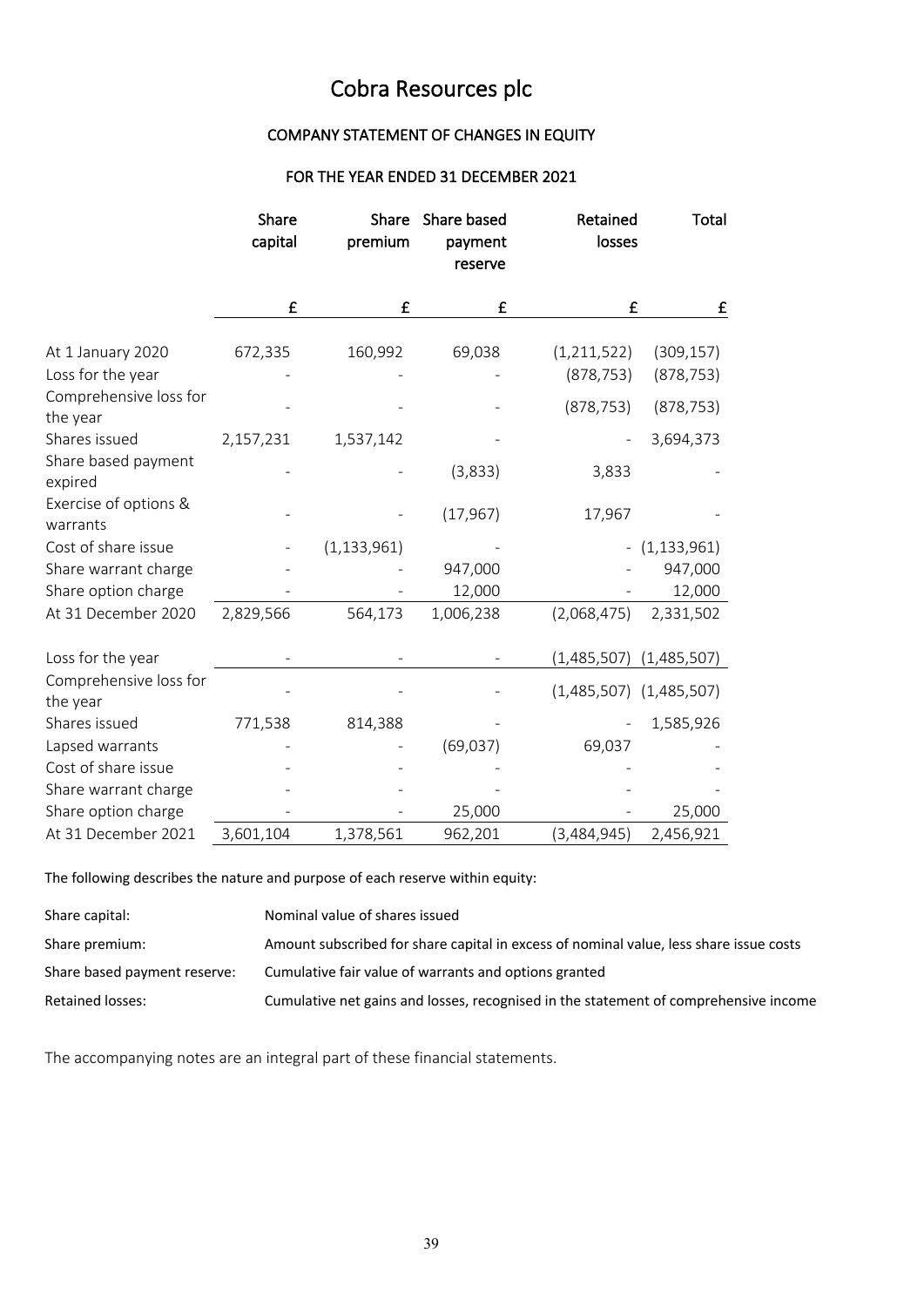# CONSOLIDATED CASH FLOW STATEMENT

## FOR THE YEAR ENDED 31 DECEMBER 2021

|                                                        | <b>Notes</b> | 31 December | 31 December |
|--------------------------------------------------------|--------------|-------------|-------------|
|                                                        |              | 2021        | 2020        |
|                                                        |              | £           | £           |
| Cash flows from operating activities                   |              |             |             |
| Loss before tax                                        |              | (1,677,511) | (1,006,750) |
| Equity settled share based payments                    |              | 45,000      | 265,189     |
| Loss on derecognition of financial liability           |              | 1,077,607   |             |
| Depreciation                                           | 10           | 719         | 1,028       |
| Foreign exchange                                       |              | (78, 137)   | 66,916      |
| Change in estimate of contingent consideration         | 14           |             | 161,346     |
| Increase / (decrease) in trade and other receivables   | 11           | 32,517      | (31, 975)   |
| (Decrease) in trade and other payables                 | 13           | (118,978)   | (482, 725)  |
| Shares issued in lieu of cash                          |              | 33,251      |             |
| Net cash used in operating activities                  |              | (685, 532)  | (1,026,971) |
| Cash flows from investing activities                   |              |             |             |
| Payments for exploration and evaluation activities     | $\mathsf 9$  | (516, 886)  | (883, 277)  |
| Net cash used in investing activities                  |              | (516, 886)  | (883, 277)  |
| Cash flows from financing activities                   |              |             |             |
| Proceeds from the issue of shares                      |              | 128,044     | 3,428,384   |
| Cost of shares issued                                  |              |             | (186, 961)  |
| Net cash generated from financing activities           |              | 128,044     | 3,241,423   |
| Net (decrease) / increase in cash and cash equivalents |              | (1,074,371) | 1,331,176   |
| Cash and cash equivalents at beginning of year         |              | 1,338,851   | 7,675       |
| Cash and cash equivalents at end of year               | 12           | 264,480     | 1,338,851   |

• During the year, Shares worth £33,251 were issued to Suppliers in Lieu of cash.

The accompanying notes are an integral part of these financial statements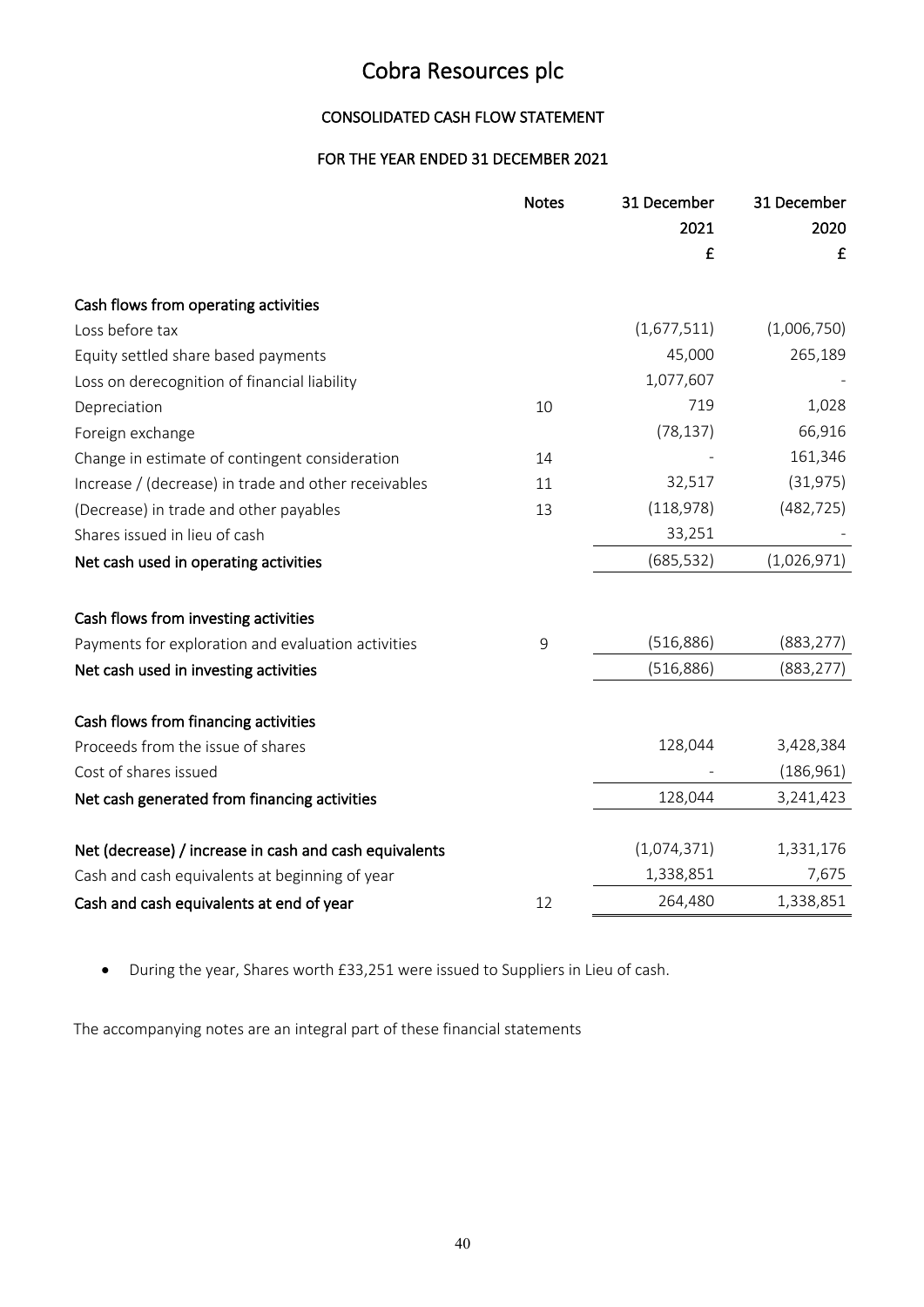## COMPANY CASH FLOW STATEMENT

### FOR THE YEAR ENDED 31 DECEMBER 2021

|                                                        | <b>Notes</b> | 31 December | 31 December   |
|--------------------------------------------------------|--------------|-------------|---------------|
|                                                        |              | 2021        | 2020          |
|                                                        |              | £           | £             |
| Cash flows from operating activities                   |              |             |               |
| Loss before tax                                        |              | (1,485,505) | (878, 753)    |
| Equity settled share based payments                    |              | 45,000      | 265,189       |
| Loss on derecognition of financial liability           |              | 1,077,607   |               |
| Depreciation                                           | 10           | 719         | 1,028         |
| Foreign exchange loss/gain                             |              | 3,110       | 12,801        |
| Change in estimate of contingent consideration         | 14           |             | 161,346       |
| (Increase) in trade and other receivables              | 11           | (9,897)     | (1, 394, 958) |
| (Decrease) in trade and other payables                 | 13           | (63, 676)   | (542, 410)    |
| Shares issued in lieu of cash                          |              | 33,251      |               |
| Net cash used in operating activities                  |              | (399, 391)  | (2, 375, 757) |
| Cash flows from investing activities                   |              |             |               |
| Payments for Intangible fixed assets                   |              |             | (33, 251)     |
| Loan to Subsidiary                                     | 11           | (362, 729)  |               |
| Net cash used in investing activities                  |              | (362, 729)  | (33, 251)     |
| Cash flows from financing activities                   |              |             |               |
| Proceeds from the issue of shares                      |              | 128,044     | 3,428,384     |
| Cost of shares issued                                  |              |             | (186, 961)    |
| Net cash (used in)/generated from financing activities |              | 128,044     | 3,241,423     |
| Net (decrease) / increase in cash and cash equivalents |              | (634, 076)  | 832,415       |
| Cash and cash equivalents at beginning of year         |              | 834,164     | 1,749         |
| Cash and cash equivalents at end of year               | 12           | 200,088     | 834,164       |

• During the year, Shares worth £33,251 were issued to Suppliers in Lieu of cash.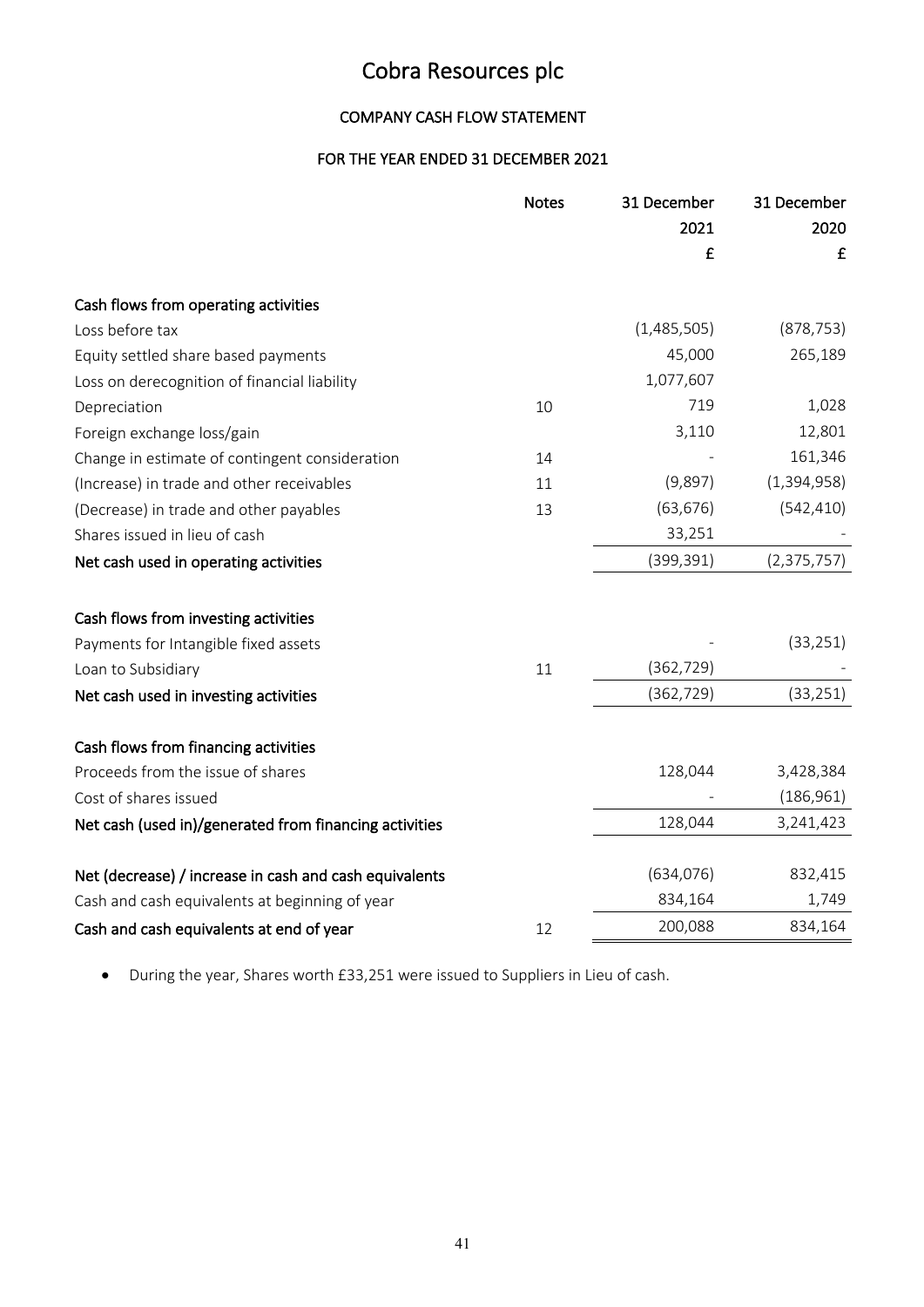### NOTES TO THE FINANCIAL STATEMENTS

### 1. ACCOUNTING POLICIES AND BASIS OF PREPARATION

### General information

The Company is a public company limited by shares which is incorporated in England. The registered office of the Company is 9th Floor, 107 Cheapside, London, EC2V 6DN, United Kingdom. The registered number of the Company is 11170056.

The principal activity of the Group is to objective is to explore, develop and mine precious and base metal projects.

#### Summary of significant accounting policies

The principal accounting policies applied in the preparation of these Financial Statements are set out below ('Accounting Policies' or 'Policies'). These Policies have been consistently applied to all the periods presented, unless otherwise stated.

### Accounting policies

#### *Basis of preparation of Financial Statements*

The Group and Company Financial Statements have been prepared in accordance with UK-adopted international accounting standards. The Group financial statements have been prepared in accordance with International Financial Reporting Standards (IFRS) and IFRS Interpretations Committee (IFRS IC) interpretations as adopted by the United Kingdom applicable to companies under IFRS. The Group and Company Financial Statements have also been prepared under the historical cost convention, except as modified for assets and liabilities recognised at fair value on an asset acquisition.

The Financial Statements are presented in pounds sterling, which is the functional currency of the Parent Company. The functional currency of Lady Alice Mines Pty Ltd is Australian Dollars.

The preparation of the Financial Statements in conformity with IFRS requires the use of certain critical accounting estimates. It also requires the Board to exercise its judgement in the process of applying the Group's accounting policies. The areas involving a higher degree of judgement or complexity, or areas where assumptions and estimates are significant to the Financial Statements are disclosed in Note 1.

### *Changes in accounting policies*

i) New and amended standards adopted by the Group and Company

The International Accounting Standards Board (IASB) issued various amendments and revisions to International Financial Reporting Standards and IFRIC interpretations. The amendments and revisions were applicable for the period ended 31 December 2021 but did not result in any material changes to the financial statements of the Group or Company.

Of the other IFRS and IFRIC amendments, none are expected to have a material effect on the future Group or Company Financial Statements.

ii) New standards, amendments and interpretations that are not yet effective and have not been early adopted are as follows:

| Standard             | Impact on initial application                            | <b>Effective date</b> |
|----------------------|----------------------------------------------------------|-----------------------|
| IFRS 16 (Amendments) | Property, plant and equipment                            | 1 January 2022        |
| IAS 1 (Amendments)   | Classification of Liabilities as Current or Non-Current  | 1 January 2022        |
| Annual Improvements  | $2018 - 2020$ Cycle                                      | 1 January 2022        |
| IAS 37 (Amendments)  | Provisions, contingent liabilities and contingent assets | 1 January 2022        |
| IAS 8 (Amendments)   | Accounting estimates                                     | 1 January 2022        |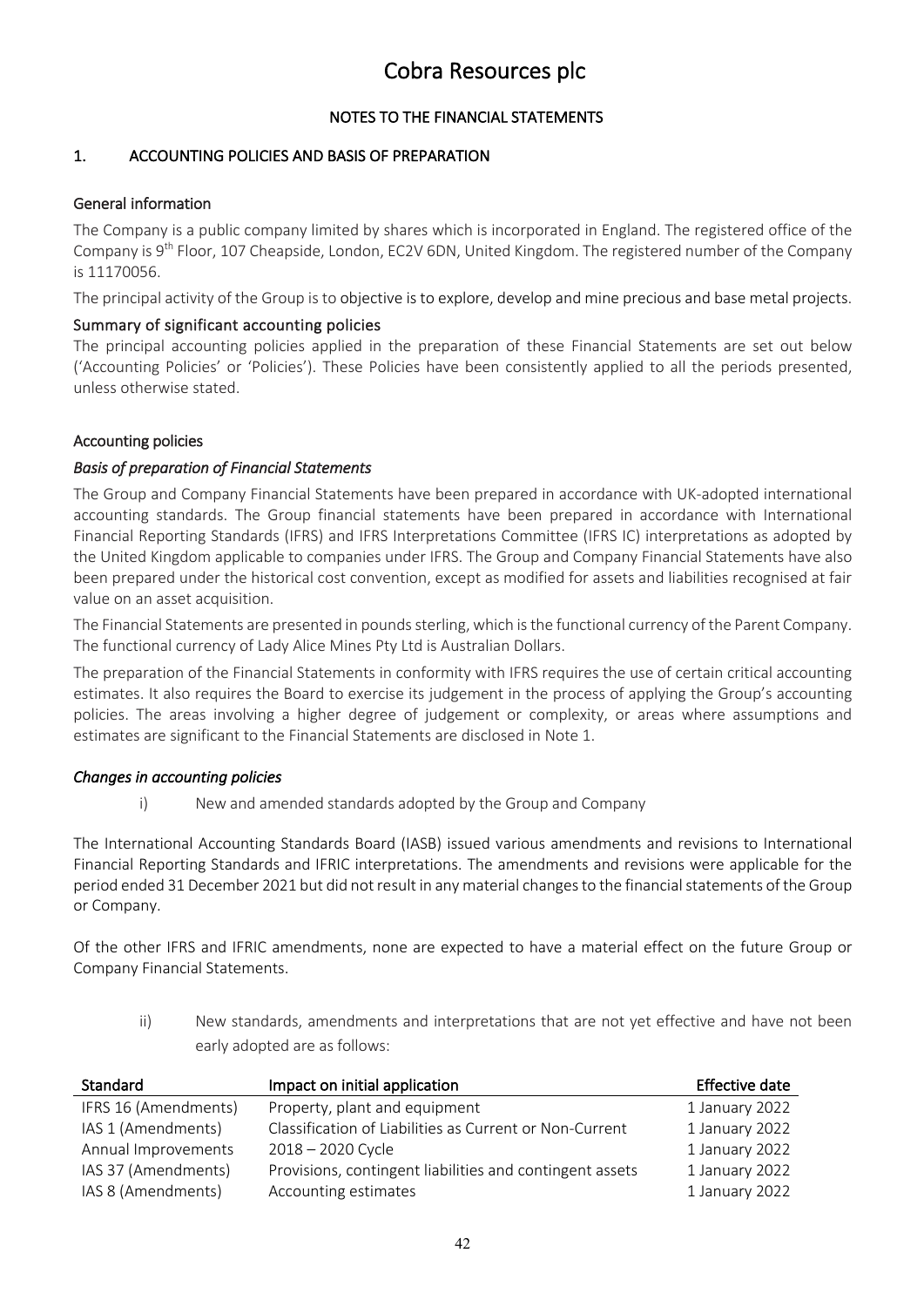## NOTES TO THE FINANCIAL STATEMENTS (continued)

None are expected to have a material effect on the Group or Company Financial Statements.

#### *Going concern*

The Financial Statements have been prepared on a going concern basis. In assessing whether the going concern assumption is appropriate, the Directors have taken into account all relevant available information about the current and future position of the Group and Company, including the current level of resources and the required level of spending on exploration and evaluation activities. As part of their assessment, the Directors have also taken into account the ability to raise additional funding whilst maintaining sufficient cash resources to meet all commitments.

The Group meets its working capital requirements from its cash and cash equivalents. The Company is pre-revenue, and to date the Company has raised finance for its activities through the issue of equity and debt.

The Group has £264,480 of cash and cash equivalents at 31 December 2021, and post year end raised £945,000 before costs through the issue of new Ordinary shares. The Group's and Company's ability to meet operational objectives and general overheads is reliant on raising further capital in the near future.

The Directors are confident that further funds can be raised and it is appropriate to prepare the financial statements on a going concern basis, however there can be no certainty that any fundraise will complete. These conditions indicate existence of a material uncertainty related to events or conditions that may cast significant doubt about the Group's and Company's ability to continue as a going concern, and, therefore, that it may be unable to realise its assets and discharge its liabilities in the normal course of business. These financial statements do not include the adjustments that would be required if the Group and Company could not continue as a going concern.

### *Basis of consolidation*

The consolidated financial statements incorporate the financial statements of the Parent Company and companies controlled by the Parent Company, the Subsidiary Companies, drawn up to 31 December each year.

Control is recognised where the Company has the power to govern the financial and operating policies of an investee entity so as to obtain benefits from its activities, and is exposed to, or has rights to, variable returns from its involvement in the subsidiary. The results of subsidiaries acquired or disposed of during the year are included in the consolidated income statement from the effective date of acquisition or up to the effective date of disposal, where appropriate.

Where necessary, adjustments are made to the financial statements of subsidiaries to bring the accounting policies used into line with those used by the Group. All intra-group transactions, balances, income and expenses are eliminated on consolidation.

The Group applies the acquisition method of accounting to account for business combinations. The consideration transferred for the acquisition of a subsidiary is the fair values of the assets transferred, the liabilities incurred to the former owners of the acquiree and the equity interests issued by the Group. The consideration transferred includes the fair value of any asset or liability resulting from a contingent consideration arrangement. Identifiable assets acquired and liabilities and contingent liabilities assumed in a business combination are measured initially at their fair values at the acquisition date.

Acquisition-related costs are expensed as incurred unless they result from the issuance of shares, in which case they are offset against the premium on those shares within equity.

Any contingent consideration to be transferred by the Group is recognised at fair value at the acquisition date. Subsequent changes to the fair value of the contingent consideration that is deemed to be an asset or liability is recognised either in profit or loss or as a change to other comprehensive income. Contingent consideration that is classified as equity is not re-measured, and its subsequent settlement is accounted for within equity.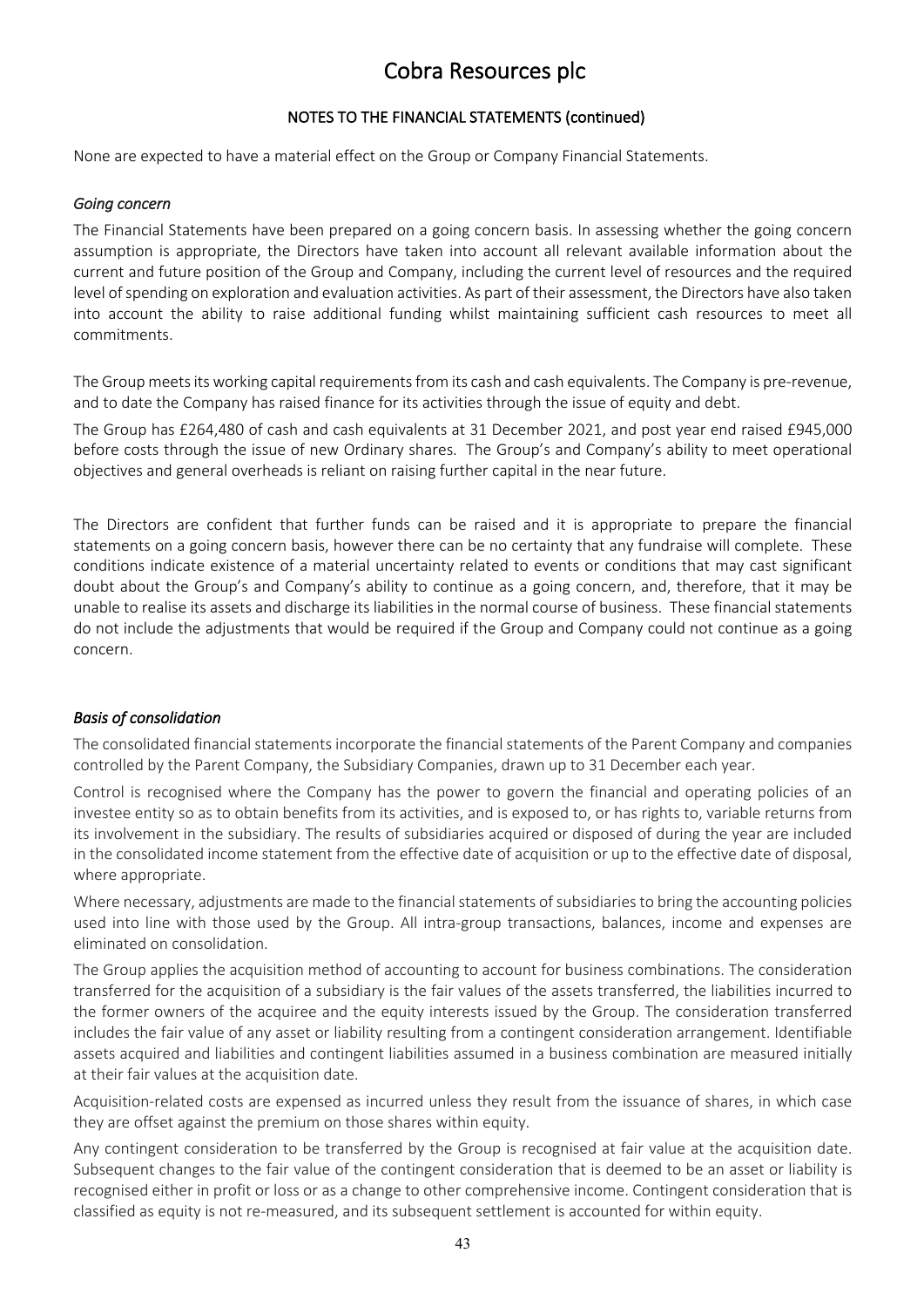### NOTES TO THE FINANCIAL STATEMENTS (continued)

Investments in subsidiaries are accounted for at cost less impairment.

#### *Segmental reporting*

Operating segments are reported in a manner consistent with the internal reporting provided to the chief operating decision-maker. The chief operating decision-maker, who is responsible for allocating resources and assessing performance of the operating segments, has been identified as the Board of Directors that makes strategic decisions.

The Group's operations are located Australia with the head office located in the United Kingdom. The main tangible assets of the Group, cash and cash equivalents, are held in the United Kingdom and Australia. The Board ensures that adequate amounts are transferred internally to allow all companies to carry out their operational on a timely basis.

The Directors are of the opinion that the Group is engaged in a single segment of business being the exploration of gold in Australia. The Group currently has two geographical reportable segments – United Kingdom and Australia.

#### *Foreign currencies*

For the purposes of the consolidated financial statements, the results and financial position of each Group entity are expressed in pounds sterling, which is the presentation currency for the consolidated financial statements.

In preparing the financial statements of the individual entities, transactions in currencies other than the entity's functional currency (foreign currencies) are recorded at the rates of exchange prevailing at the dates of the transactions. At each reporting date, monetary items denominated in foreign currencies are retranslated at the rates prevailing at the reporting date. Exchange differences arising are included in the profit or loss for the period.

For the purposes of preparing consolidated financial statements, the assets and liabilities of the Group's foreign operations are translated at exchange rates prevailing on the reporting date. Income and expense items are translated at the average exchange rates for the period. Gains and losses from exchange differences so arising are shown through the Consolidated Statement of Changes in Equity.

#### *Property, plant and equipment*

Property, plant and equipment is stated at cost less accumulated depreciation and any accumulated impairment losses. Depreciation is provided on all property, plant and equipment to write off the cost less estimated residual value of each asset over its expected useful economic life on a straight-line basis at the following annual rates: Office Equipment: 33.33% per annum

The assets' residual values and useful lives are reviewed, and adjusted if appropriate, at the end of each reporting period. An asset's carrying amount is written down immediately to its recoverable amount if the asset's carrying amount is greater than its estimated recoverable amount. Gains and losses on disposal are determined by comparing the proceeds with the carrying amount and are recognised within 'Other (losses)/gains' in the Statement of Comprehensive Income.

#### *Impairment of tangible fixed assets*

A review for indicators of impairment is carried out at each reporting date, with the recoverable amount being estimated where such indicators exist. Where the carrying value exceeds the recoverable amount, the asset is impaired accordingly. Prior impairments are also reviewed for possible reversal at each reporting date.

For the purposes of impairment testing, when it is not possible to estimate the recoverable amount of an individual asset, an estimate is made of the recoverable amount of the cash-generating unit to which the asset belongs. The cash-generating unit is the smallest identifiable group of assets that includes the asset and generates cash inflows that largely independent of the cash inflows from other assets or groups of assets.

### *Intangible assets*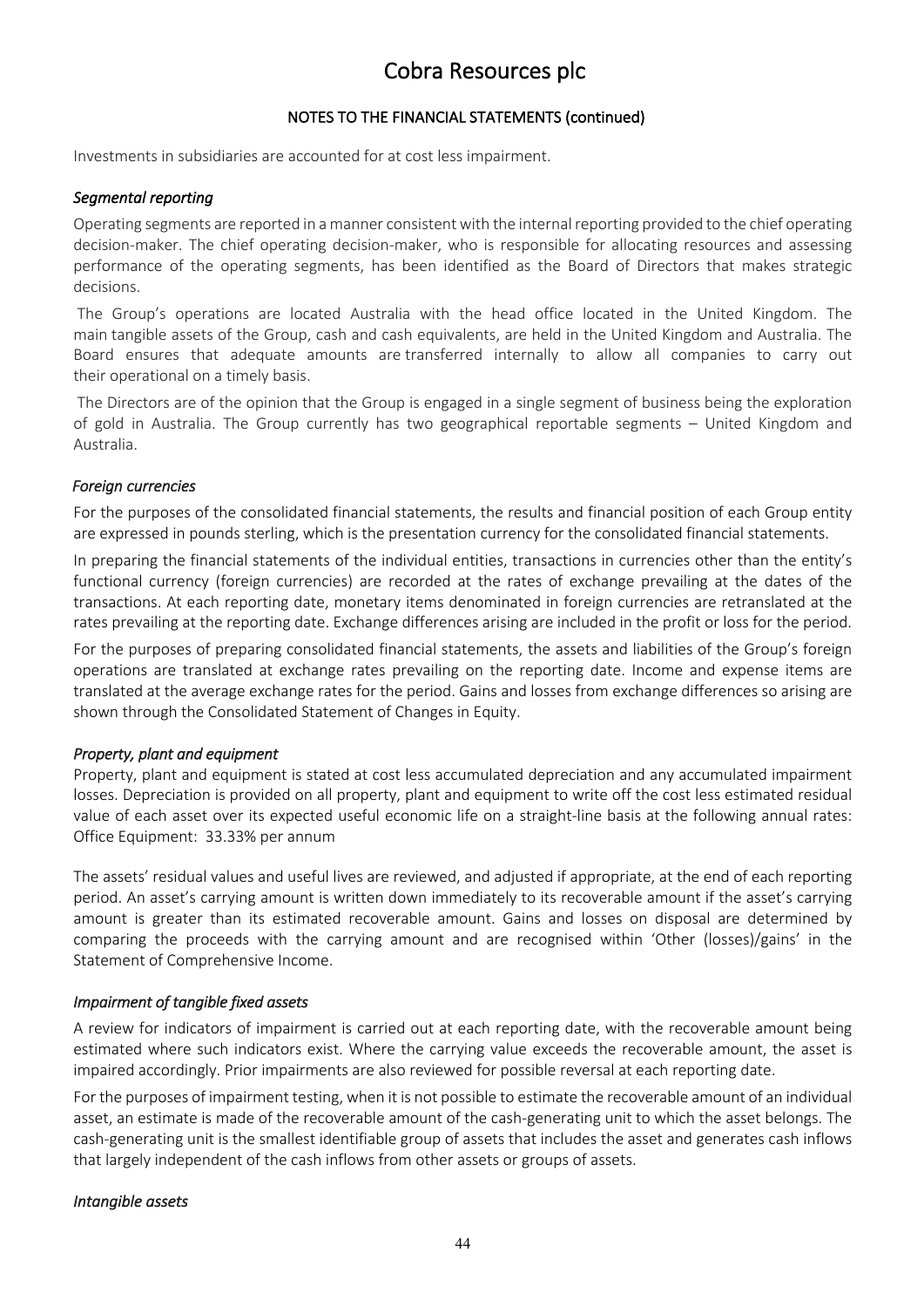### NOTES TO THE FINANCIAL STATEMENTS (continued)

#### *Exploration and evaluation assets*

Exploration and evaluation assets comprises all costs which are directly attributable to the exploration of a project area. The Group recognises expenditure as exploration and evaluation assets when it determines that those assets will be successful in finding specific mineral resources. Expenditure included in the initial measurement of exploration and evaluation assets and which are classified as intangible assets relate to the acquisition of rights to explore, topographical, geological, geochemical and geophysical studies, exploratory drilling, trenching, sampling and activities to evaluate the technical feasibility and commercial viability of extracting a mineral resource. Capitalisation of pre-production expenditure ceases when the mining property is capable of commercial production.

#### *Exploration and evaluation assets recorded at fair-value on acquisition*

Exploration assets which are acquired are recognised at fair value. When an acquisition of an entity whose only significant assets are its exploration asset and/or rights to explore, the Directors consider that the fair value of the exploration assets is equal to the consideration. Any excess of the consideration over the capitalised exploration asset is attributed to the fair value of the exploration asset.

#### *Impairment of intangible assets*

Intangible assets that have an indefinite useful life are not subject to amortisation and are tested annually for impairment, or more frequently if events or changes in circumstances indicate that they might be impaired. Other assets are tested for impairment whenever events or changes in circumstances indicate that the carrying amount may not be recoverable. An impairment loss is recognised in profit or loss for the amount by which the asset's carrying amount exceeds its recoverable amount. The recoverable amount is the higher of an asset's fair value less costs of disposal and value in use. For the purposes of assessing impairment, assets are grouped at the lowest levels for which there are separately identifiable cash inflows which are largely independent of the cash inflows from other assets or groups of assets (cash-generating units). Early stage exploration projects are assessed for impairment using the methods specified in IFRS 6.

### **Financial Assets**

#### *Loans and Receivables*

(a) Classification and receivables are non-derivative financial assets with fixed or determinable payments that are not quoted in an instrument level.

The Group's and Company's business model for managing financial assets refers to how it manages its financial assets in order to generate cash flows. The business model determines whether cash flows will result from collecting contractual cash flows, selling the financial assets, or both.

#### *Subsequent measurement*

For purposes of subsequent measurement, financial assets are classified in four categories:

- financial assets at amortised cost (debt instruments);
- financial assets at fair value through OCI with recycling of cumulative gains and losses (debt instruments);
- financial assets designated at fair value through OCI with no recycling of cumulative gains and losses upon derecognition (equity instruments); and
- financial assets at fair value through profit or loss.

#### *Financial assets at amortised cost (debt instruments)*

This category is the most relevant to the Group and Company. The Group and Company measure financial assets at amortised cost if both of the following conditions are met:

• the financial asset is held within a business model with the objective to hold financial assets in order to collect contractual cash flows; and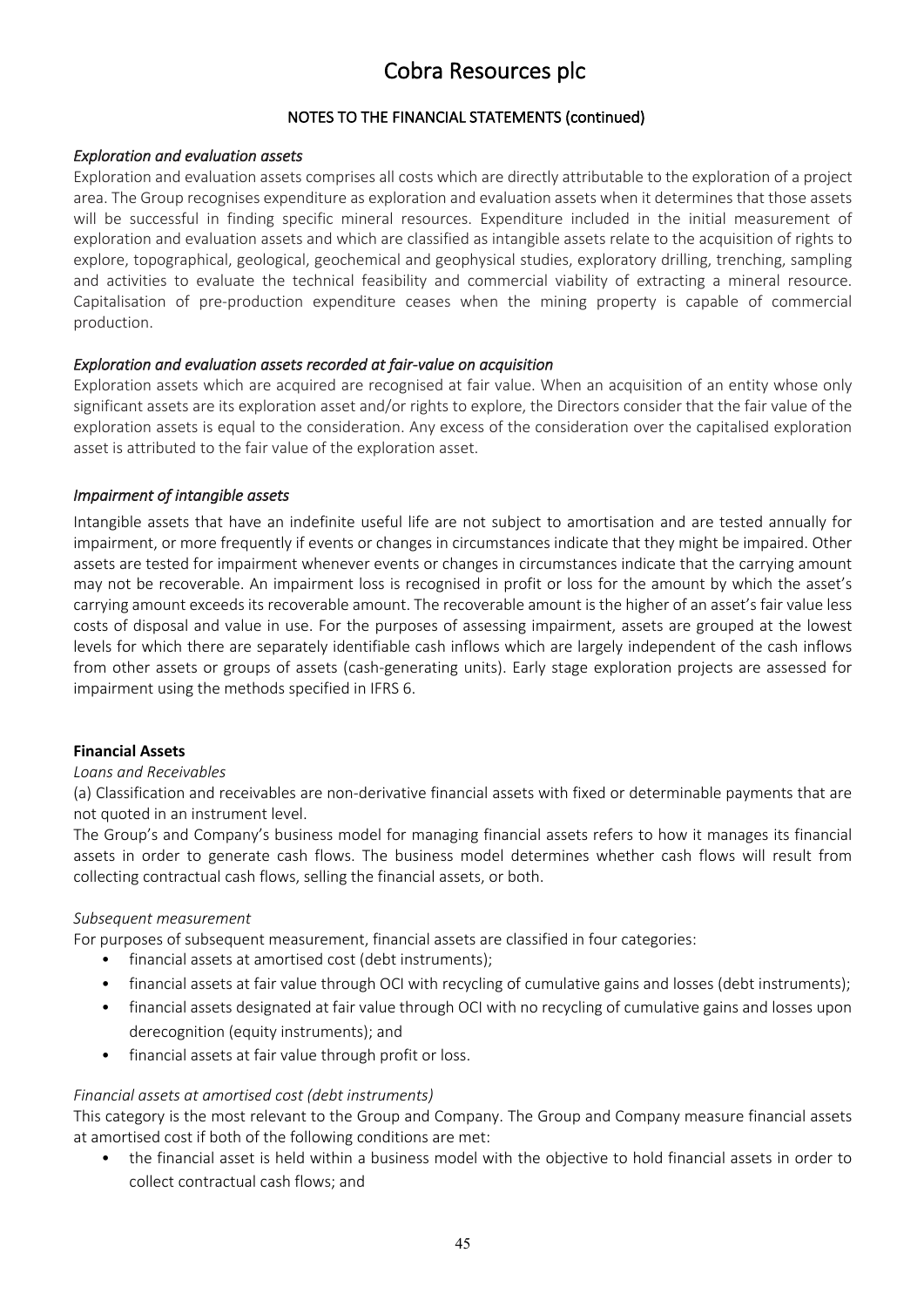## NOTES TO THE FINANCIAL STATEMENTS (continued)

• the contractual terms of the financial asset give rise on specified dates to cash flows that are solely payments of principal and interest on the principal amount outstanding.

Financial assets at amortised cost are subsequently measured using the effective interest rate ("EIR") method and are subject to impairment. Interest received is recognised as part of finance income in the statement of profit or loss and other comprehensive income. Gains and losses are recognised in profit or loss when the asset is derecognised, modified or impaired. The Group's and Company's financial assets at amortised cost include trade and other receivables (not subject to provisional pricing) and cash and cash equivalents.

#### *Derecognition*

A financial asset is primarily derecognised when:

- the rights to receive cash flows from the asset have expired; or
- the Group and Company have transferred their rights to receive cash flows from the asset or has assumed an obligation to pay the received cash flows in full without material delay to a third party under a 'passthrough' arrangement; and either (a) the Group and Company have transferred substantially all the risks and rewards of the asset, or (b) the Group and Company have neither transferred nor retained substantially all the risks and rewards of the asset, but has transferred control of the asset.

#### *Impairment of financial assets*

The Group and Company recognise an allowance for expected credit losses ("ECLs") for all debt instruments not held at fair value through profit or loss. ECLs are based on the difference between the contractual cash flows due in accordance with the contract and all the cash flows that the Group and Company expect to receive, discounted at an approximation of the original EIR. The expected cash flows will include cash flows from the sale of collateral held or other credit enhancements that are integral to the contractual terms.

#### *Financial liabilities*

Financial liabilities are classified, at initial recognition, as financial liabilities at fair value through profit or loss, loans and borrowings, payables, or as derivatives designated as hedging instruments in an effective hedge, as appropriate. All financial liabilities are recognised initially at fair value and, in the case of loans and borrowings and payables, net of directly attributable transaction costs.

#### *Subsequent measurement*

After initial recognition, trade and other payables are subsequently measured at amortised cost using the EIR method. Gains and losses are recognised in the statement of profit or loss and other comprehensive income when the liabilities are derecognised, as well as through the EIR amortisation process.

#### *Derecognition*

A financial liability is derecognised when the associated obligation is discharged or cancelled or expires.

### *Cash and cash equivalents*

The Company considers any cash on short-term deposits and other short-term investments to be cash and cash equivalents.

### *Share capital*

The Company's Ordinary shares of nominal value £0.01 each ("Ordinary Shares") are recorded at such nominal value and proceeds received in excess of the nominal value of Ordinary Shares issued, if any, are accounted for as share premium. Both share capital and share premium are classified as equity. Costs incurred directly to the issue of Ordinary Shares are accounted for as a deduction from share premium, otherwise they are charged to the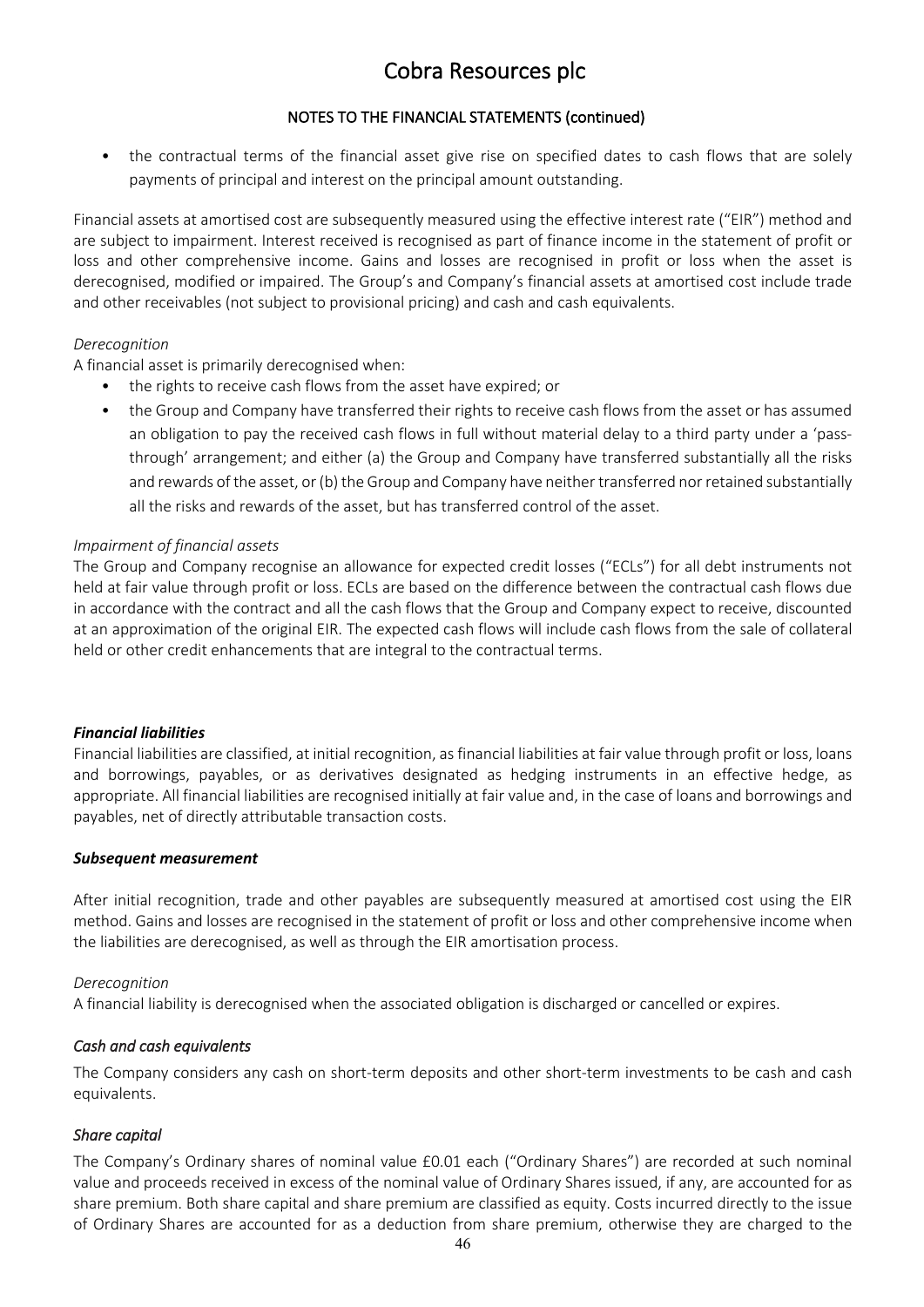### NOTES TO THE FINANCIAL STATEMENTS (continued)

income statement.

#### *Current and deferred income tax*

Tax represents income tax and deferred tax. Income tax is based on profit or loss for the year. Taxable profit or loss differs from the loss for the year as reported in the Consolidated Statement of Comprehensive Income because it excludes items of income or expense that are taxable or deductible in other years and it further excludes items of income or expense that are never taxable or deductible. The liability for current tax is calculated using tax rates that have been enacted or substantively enacted by the Statement of Financial Position date.

Deferred tax is the tax expected to be payable or recoverable on differences between the carrying amounts of assets and liabilities in the Historical Financial Information and the corresponding tax bases used in the computation of taxable profit, and is accounted for using the liability method. Deferred tax liabilities are generally recognised for all taxable temporary differences and deferred tax assets are recognised to the extent that it is probable that taxable profits will be available against which deductible temporary differences can be utilised.

Deferred tax assets and liabilities are offset where there is a legally enforceable right to set off current tax assets against current tax liabilities and when they relate to income taxes levied by the same taxation authority and the intention is to settle current tax assets and liabilities on a net basis.

#### **Share based payments**

The fair value of services received in exchange for the grant of share warrants is recognised as an expense in share premium or profit or loss, in accordance with thenature of the service provided. A corresponding increase is recognised in equity.

#### *Judgements and key sources of estimation uncertainty*

The preparation of the Financial Statements in conformity with IFRS requires the directors to make judgements, estimates and assumptions that affect the amounts reported. These estimates and judgements are continually reviewed and are based on experience and other factors, including expectations of future events that are believed to be reasonable under the circumstances.

Accounting estimates and assumptions are made concerning the future and, by their nature, may not accurately reflect the related actual outcome. Share options and warrants are measured at fair value at the date of grant. The fair value is calculated using the Black Scholes method for both options and warrants as the management views the Black Scholes method as providing the most reliable measure of valuation.

Contingent consideration, resulting from business combinations, is valued at fair value at the acquisition date as part of the business combination. The determination of fair value is based on key assumptions involving estimation of the probability of meeting each performance target and the timing thereof. As part of the acquisition of Lady Alice Mines Pty Ltd, contingent consideration with an estimated fair value of £296,536 was recognised at the acquisition date. See note 17 for further details. The Group is required to remeasure the contingent liability at fair value at each reporting date with changes in fair value recognised in accordance with IFRS 9. Therefore, as at 31 December 2021, the contingent consideration reflects an estimated fair value of £187,500.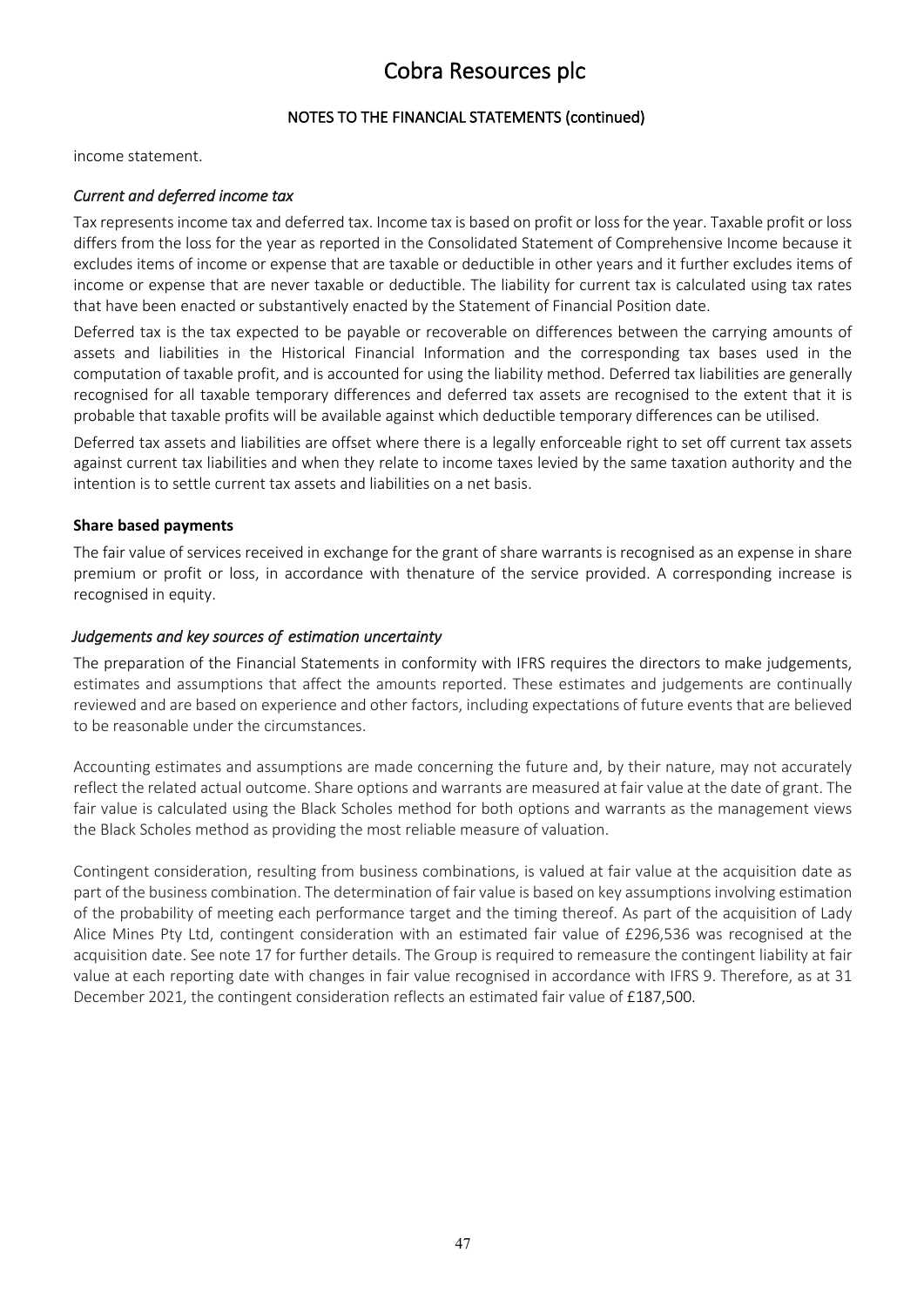### NOTES TO THE FINANCIAL STATEMENTS (continued)

### 2. EXPENSES BY NATURE

|                          | 31 December | 31 December |
|--------------------------|-------------|-------------|
|                          | 2021        | 2020        |
|                          | £           | £           |
|                          |             |             |
| Administrative expense   | 73,819      | 93,170      |
| Corporate expense        | 191,230     | 488,450     |
| Professional fees        | 960         | 2,833       |
| Wages & Salaries expense | 301,204     | 271,476     |
|                          | 567,213     | 855,929     |

#### 3. FINANCE COSTS

|                                                         |           | 31 December 31 December |
|---------------------------------------------------------|-----------|-------------------------|
|                                                         | 2021      | 2020                    |
|                                                         | £         | £                       |
| Loss on settlement of settlement of financial liability | 1,077,607 |                         |
| Other finance costs                                     | 32.691    | 39,755                  |
|                                                         | 1,110,298 | 39,755                  |

#### 4. SEGMENT INFORMATION

The Group's prime business segment is mineral exploration.

The Group operates within two geographical segments, the United Kingdom and Australia. The UK sector consists of the parent company which provides administrative and management services to the subsidiary undertaking based in Australia.

The following tables present expenditure and certain asset information regarding the Group's geographical segments for the years ended 31 December 2021 and 2020: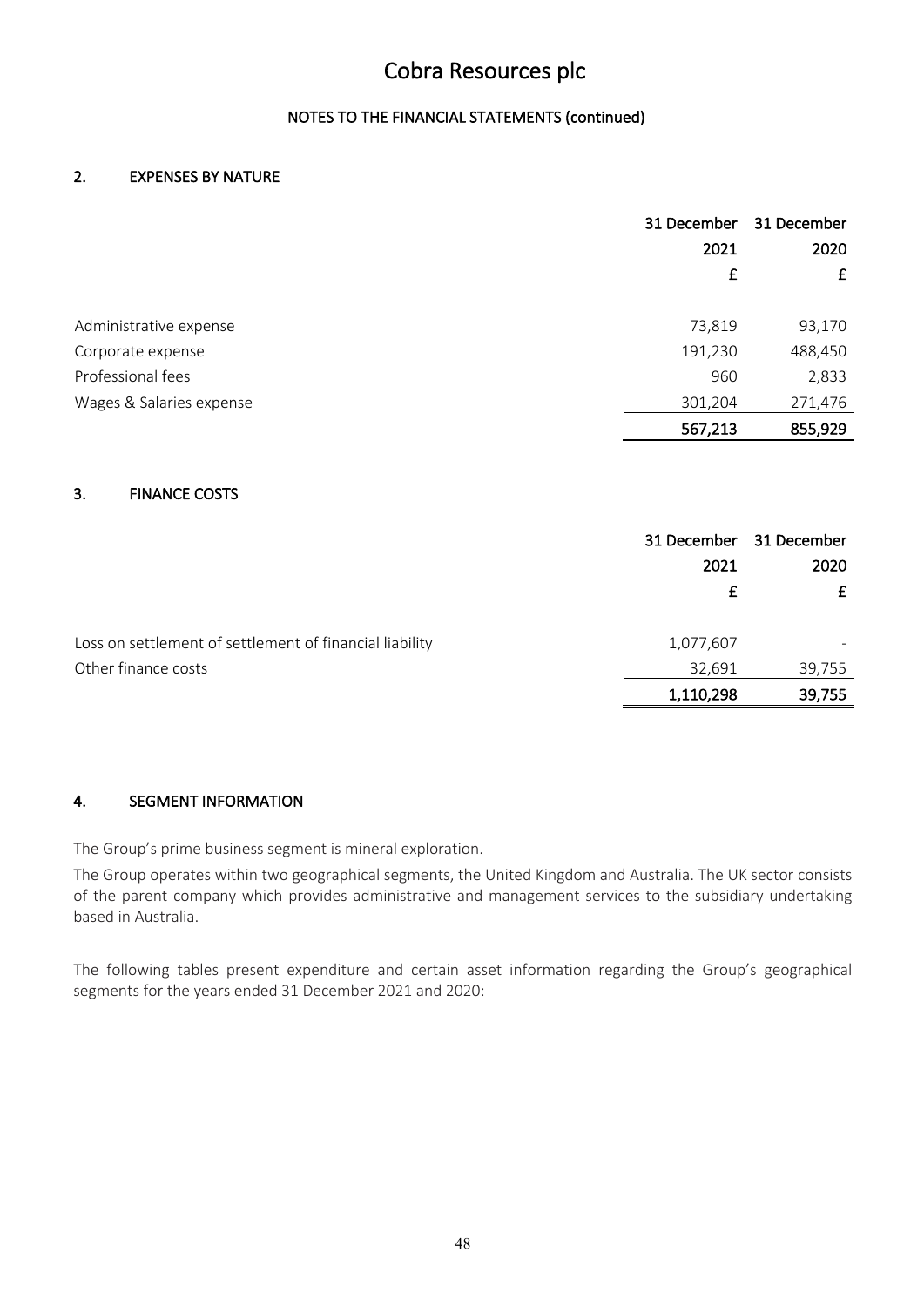## NOTES TO THE FINANCIAL STATEMENTS (continued)

# 4. SEGMENT INFORMATION (continued)

| <b>Operational Results</b> | 31 December | 31 December |
|----------------------------|-------------|-------------|
|                            | 2021        | 2020        |
|                            | £           |             |
| Revenue                    | -           |             |
| Loss after taxation        |             |             |
| - United Kingdom           | (1,485,507) | (878, 753)  |
| - Australia                | (192,004)   | (127, 997)  |
| Total                      | (1,677,511) | (1,006,750) |

| 2021               | Australia | United Kingdom | Total      |
|--------------------|-----------|----------------|------------|
|                    |           |                | £          |
| Non-current assets | 1,797,043 | 1,680          | 1,798,723  |
| Current assets     | 92,244    | 209,127        | 301,371    |
| Total liabilities  | (18, 376) | (219, 460)     | (237, 836) |

## 2020

| Non-current assets | 1,495,519 | 2.400      | 1,497,919  |
|--------------------|-----------|------------|------------|
| Current assets     | 574.953   | 833,306    | 1,408,259  |
| Total liabilities  | (73, 678) | (607, 048) | (680, 726) |
|                    |           |            |            |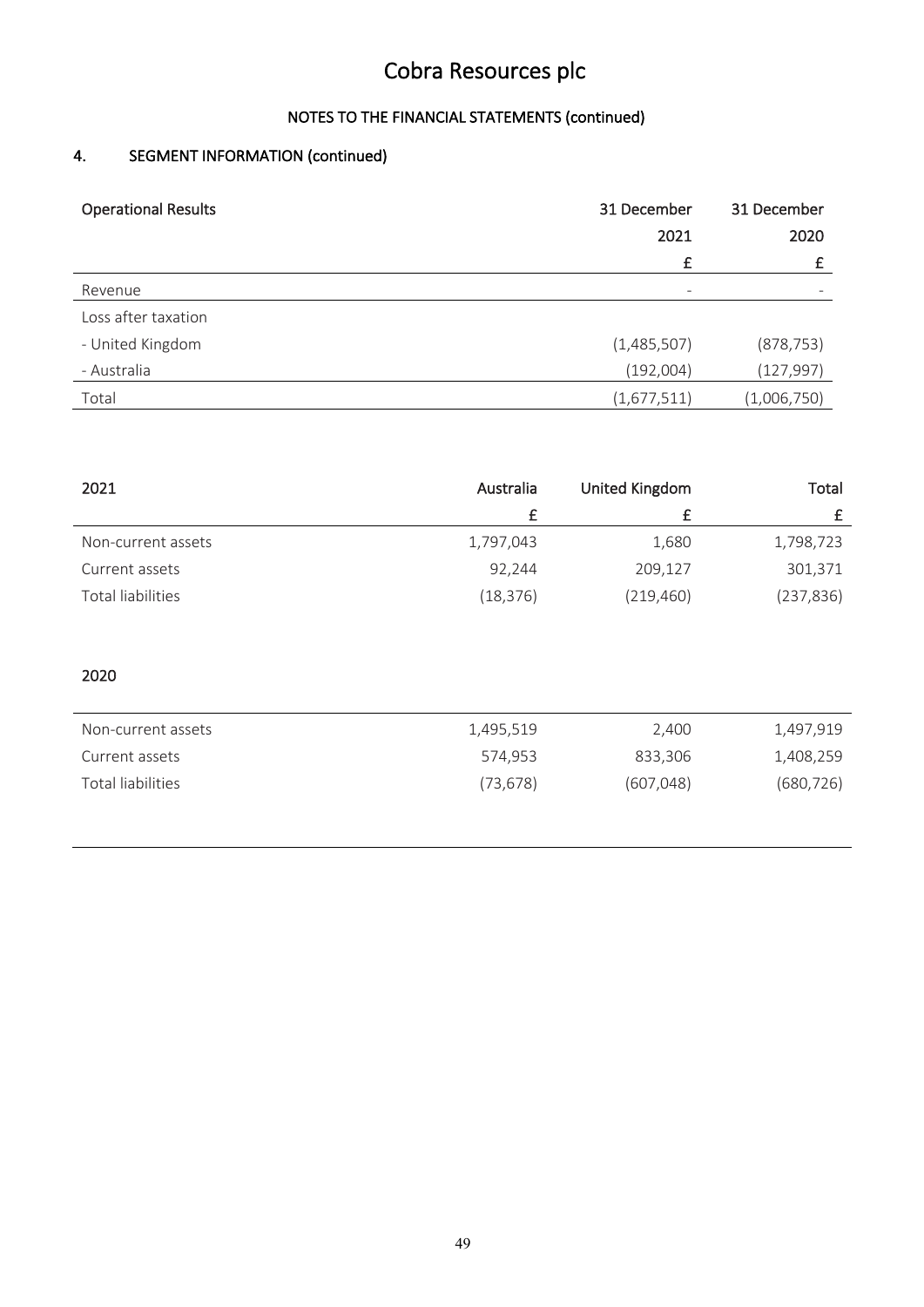### NOTES TO THE FINANCIAL STATEMENTS (continued)

### 5. DIRECTORS' EMOLUMENTS

There were no employees during the period apart from the directors, who are the key management personnel. No directors had benefits accruing under money purchase pension schemes.

|                             |                              |        |                          | Share<br><b>Based</b> |         |
|-----------------------------|------------------------------|--------|--------------------------|-----------------------|---------|
|                             | Remuneration                 | Fees   | <b>Bonus</b>             | payment               | Total   |
| Year ended 31 December 2021 | £                            | £      | £                        | £                     | £       |
| C Moulton                   | 92,178                       |        | $\overline{\phantom{a}}$ | 20,000                | 112,178 |
| G Hancock                   | $\qquad \qquad \blacksquare$ | 38,422 | -                        | 8,143                 | 46,565  |
| D Maling                    | 24,000                       | 227    | $\overline{\phantom{a}}$ | 8,714                 | 32,941  |
| D Clarke                    |                              | 31,066 | $\qquad \qquad -$        | 8,143                 | 39,209  |
|                             | 116,178                      | 69,715 | $\hbox{--}$              | 45,000                | 230,893 |

• During the year £112,178 (2020: £179,727) was paid to Craig Moulton in respect of Wages & Salaries and Share based payments. The share based payments include £20,000 for 1,333,333 shares per his employment contract.

• During the year £38,422 (2020: £22,167) was paid to Hancock Corporate Investments Pty Ltd, a company in which Greg Hancock is a Director, in respect of Directors fees and consultancy services.

- During the year £24,227 (2020: £13,584) was paid to Dan Maling, in respect of Wages & Salaries and Directors fees.
- During the year £31,066 (2020: £13,667) was paid to The Springton Trust & Queens Road Mines, in which David Clarke is a Trustee, in respect of Directors fees and consultancy services.

|                             |              |        |                          | Share<br><b>Based</b> |         |
|-----------------------------|--------------|--------|--------------------------|-----------------------|---------|
|                             | Remuneration | Fees   | <b>Bonus</b>             | payment               | Total   |
| Year ended 31 December 2020 | £            | £      | £                        | £                     | £       |
| C Moulton                   | 128,539      |        | $\overline{\phantom{a}}$ | 51,188                | 179,727 |
| R Gerritsen                 |              | 6,121  | -                        | 12,000                | 18,121  |
| G Hancock                   |              | 22,167 |                          |                       | 22,167  |
| D Maling                    | 10,584       | 3,000  |                          | ۰.                    | 13,584  |
| D Clarke                    |              | 13,667 | -                        |                       | 13,667  |
|                             | 139,123      | 44,955 |                          | 63,188                | 247,266 |

- During the year £179,727 (2019: £118,500) was paid to Craig Moulton in respect of Wages & Salaries and Share based payments. The share based payments include £21,188 for 2,118,750 shares in lieu of director fees and £30,000 for 2,000,000 shares per his employment contract.
- During the year £18,121 (2019: £160,300) was paid to RCA Associates Ltd, a company of which Rolf Gerritsen is a director, in respect of Directors fees, consultancy services & share based payments. The share based payments include £12,000 for 1,200,000 shares in lieu of director fees.
- During the year £22,167 (2019: £26,167) was paid to Hancock Corporate Investments Pty Ltd, a company in which Greg Hancock is a Director, in respect of Directors fees and consultancy services.
- During the year £13,584 (2019: £nil) was paid to Dan Maling, in respect of Wages & Salaries and Directors fees.
- During the year £13,667 (2019: £nil) was paid to The Springton Trust, a trust in which David Clarke is a Trustee, in respect of Directors fees and consultancy services.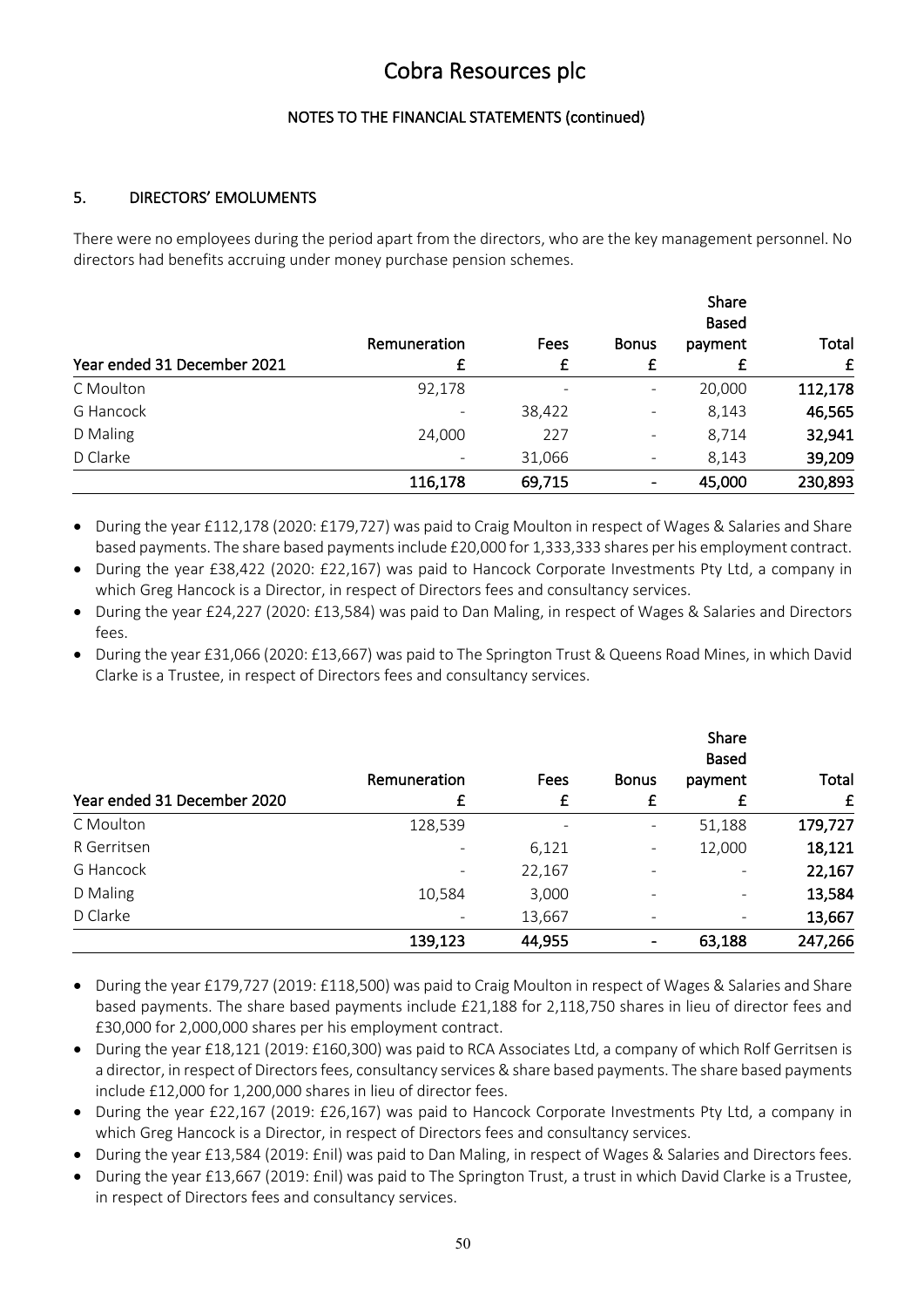### NOTES TO THE FINANCIAL STATEMENTS (continued)

### 6. INCOME TAXES

#### a) Analysis of tax in the period

|                   | 31 December              | 31 December              |
|-------------------|--------------------------|--------------------------|
|                   | 2021                     | 2020                     |
|                   |                          |                          |
| Current tax       | $\overline{\phantom{0}}$ |                          |
| Deferred taxation | $\overline{\phantom{0}}$ | $\overline{\phantom{0}}$ |
|                   |                          |                          |

#### b) Factors affecting tax charge or credit for the period

The tax assessed on the loss on ordinary activities for the period differs from the standard rate of corporation tax in the UK of 19% (2020: 19%) and Australia of 25% (2020: 26%). The differences are explained below:

|                                                              | 31 December | 31 December |
|--------------------------------------------------------------|-------------|-------------|
|                                                              | 2021        | 2020        |
|                                                              | £           | £           |
| Loss on ordinary activities before tax                       | (1,677,511) | (1,006,750) |
|                                                              |             |             |
| Loss multiplied by weighted average applicable rate of tax   | (332, 167)  | (234,069)   |
| Effects of:                                                  |             |             |
| Expenses not deductible for tax                              | 225,471     | 108,708     |
| Losses carried forward not recognised as deferred tax assets | 106,696     | 125,361     |
|                                                              |             |             |

The weighted average applicable tax rate of 19.8% (2020: 23.25%) used is a combination of the standard rate of corporation tax rate for entities in the United Kingdom of 19% (2020: 19%), and 25% (2020: 26%)in Australia.

### 7. EARNINGS PER SHARE

Basic and diluted loss per share is calculated by dividing the loss attributed to ordinary shareholders of £1,677,511 (2020: £1,006,750 loss) by the weighted average number of shares of 360,110,510 (2020: 282,956,585) in issue during the year.

The basic and dilutive loss per share are the same as the effect of the exercise of share warrants and options would be anti-dilutive.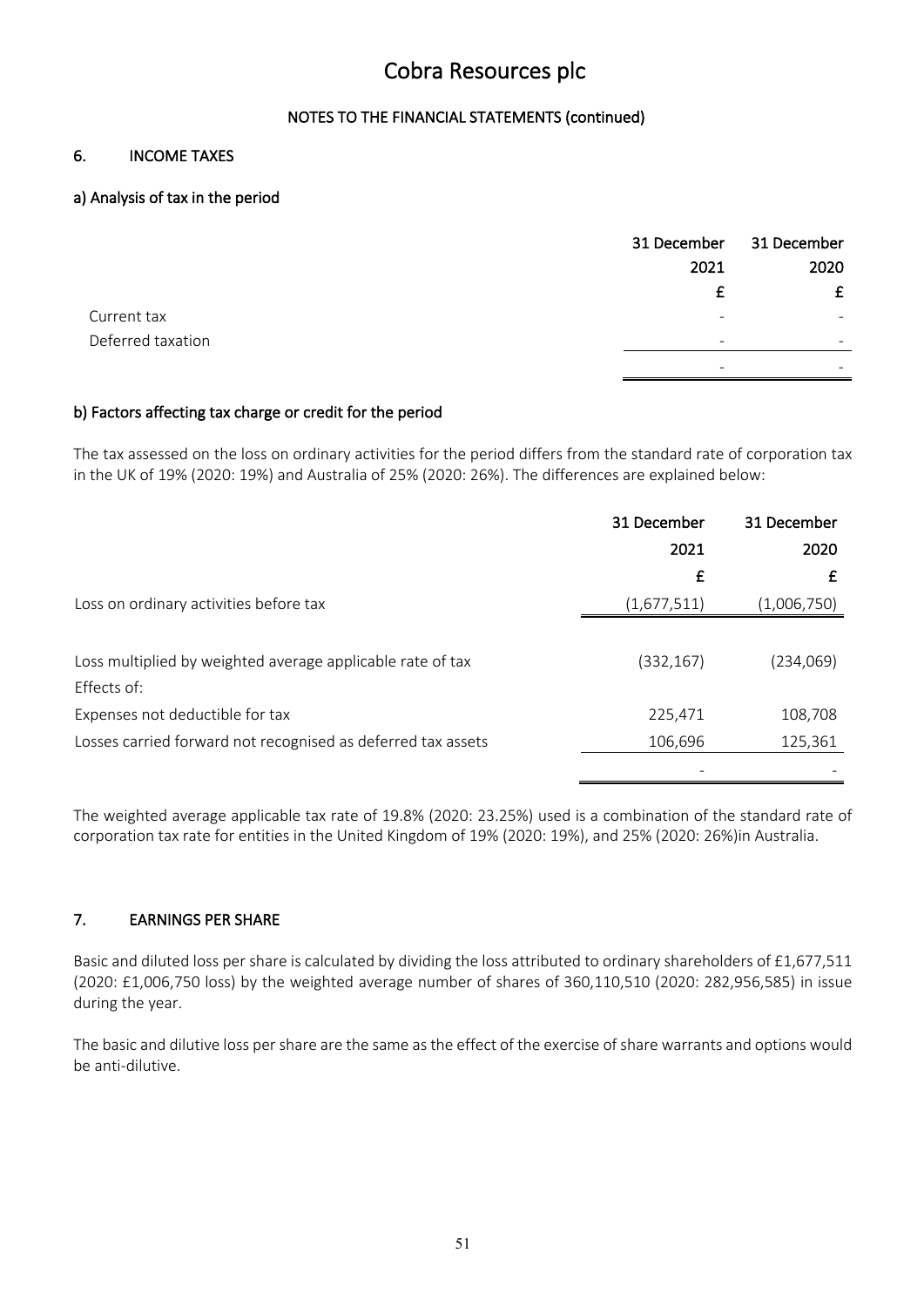### NOTES TO THE FINANCIAL STATEMENTS (continued)

### 8. INVESTMENTS IN SUBSIDIARY UNDERTAKINGS

|                     | <b>Investments</b> | Loans | Total   |
|---------------------|--------------------|-------|---------|
| Company             |                    |       |         |
| At 1 January 2021   | 432,260            | -     | 432,260 |
| At 31 December 2021 | 432.260            | -     | 432,260 |

Investments in Group undertakings are stated at cost less impairment. In 2019 the Company acquired 100% of the issued share capital of Lady Alice Mines Pty Ltd and in turn, 100% of the units in the Lady Alice Trust which is wholly owned by Lady Alice Mines Pty Ltd.

At 31 December 2021 the Company held the following interests in subsidiary undertakings, which are included in the consolidated financial statements and are unlisted.

| Name of company                          | Registered office address<br>Level 2, 40 Kings Park Road, West | Proportion held | <b>Business</b> |
|------------------------------------------|----------------------------------------------------------------|-----------------|-----------------|
| Lady Alice Mines Pty Ltd                 | Perth, WA, Australia                                           | 100%            | Mining          |
|                                          | Level 2, 40 Kings Park Road, West                              |                 |                 |
| Lady Alice Mines Unit Trust <sup>1</sup> | Perth, WA, Australia                                           | 100%            | Mining          |

<sup>1</sup> Lady Alice Mines Unite Trust is a wholly owned entity of Lady Alice Mines Pty Ltd.

### 9. INTANGIBLE FIXED ASSETS

Intangible assets comprise exploration and evaluation costs. Exploration and evaluation assets are all internally generated except for those acquired at fair value as part of a business combination.

|                     | Total     |
|---------------------|-----------|
| Group               | £         |
| At 1 January 2020   | 612,242   |
| Additions           | 883,277   |
| At 1 January 2021   | 1,495,519 |
| Additions           | 516,886   |
| At 31 December 2021 | 2,012,406 |

|                     | Total  |
|---------------------|--------|
| Company             | £      |
| At 1 January 2020   |        |
| Additions           | 33,251 |
| At 1 January 2021   | 33,251 |
| Additions           |        |
| At 31 December 2021 | 33,251 |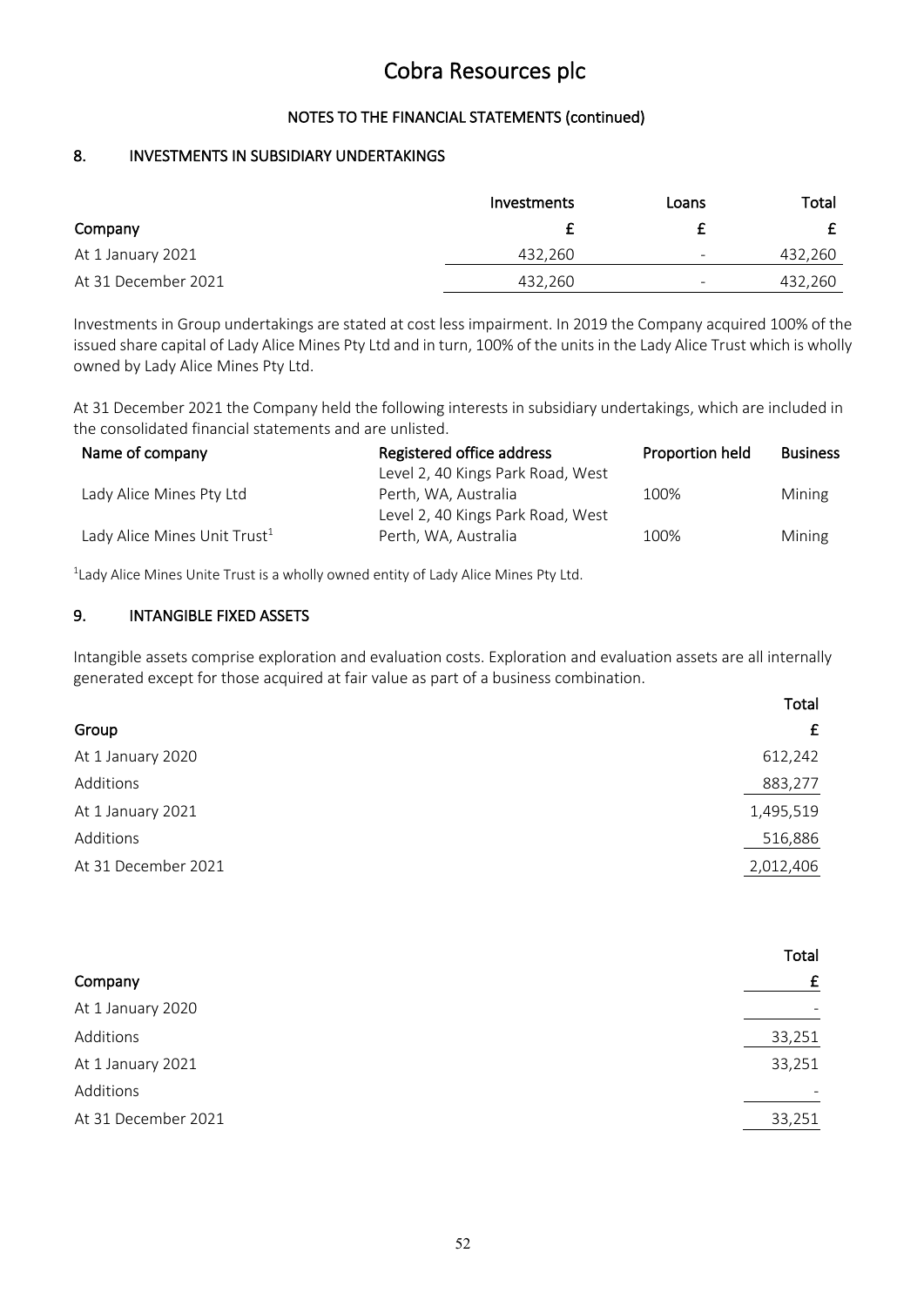## NOTES TO THE FINANCIAL STATEMENTS (continued)

## 9. INTANGIBLE FIXED ASSETS (continued)

The Directors undertook an assessment of the following areas and circumstances that could indicate the existence of impairment:

- The Group's right to explore in an area has expired, or will expire in the near future without renewal;
- No further exploration or evaluation is planned or budgeted for;
- A decision has been taken by the Board to discontinue exploration and evaluation in an area due to the absence of a commercial level of reserves; or

• Sufficient data exists to indicate that the book value will not be fully recovered from future development and production.

Following their assessment, the Directors concluded that no impairment charge was necessary for the year ended 31 December 2021.

## 10. PROPERTY, PLANT AND EQUIPMENT – Group and Company

|                           | <b>Office Equipment</b> | Total   |
|---------------------------|-------------------------|---------|
| 2021                      |                         |         |
| Cost                      | £                       | £       |
| At 31 December 2020       | 4,407                   | 4,407   |
| Additions during the year |                         |         |
| At 31 December 2021       | 4,407                   | 4,407   |
| Depreciation              |                         |         |
| At 31 December 2020       | (2,007)                 | (2,007) |
| Charge for the year       | (720)                   | (720)   |
| At 31 December 2021       | (2,727)                 | (2,727) |
| Net book value            |                         |         |
| At 31 December 2021       | 1,680                   | 1,680   |

|                           | <b>Office Equipment</b> | Total   |
|---------------------------|-------------------------|---------|
| 2020                      |                         |         |
| Cost                      | £                       | £       |
| At 31 December 2019       | 4,407                   | 4,407   |
| Additions during the year |                         |         |
| At 31 December 2020       | 4,407                   | 4,407   |
| Depreciation              |                         |         |
| At 31 December 2019       | (979)                   | (979)   |
| Charge for the year       | (1,028)                 | (1,028) |
| At 31 December 2020       | (2,007)                 | (2,007) |
| Net book value            |                         |         |
| At 31 December 2020       | 2,400                   | 2,400   |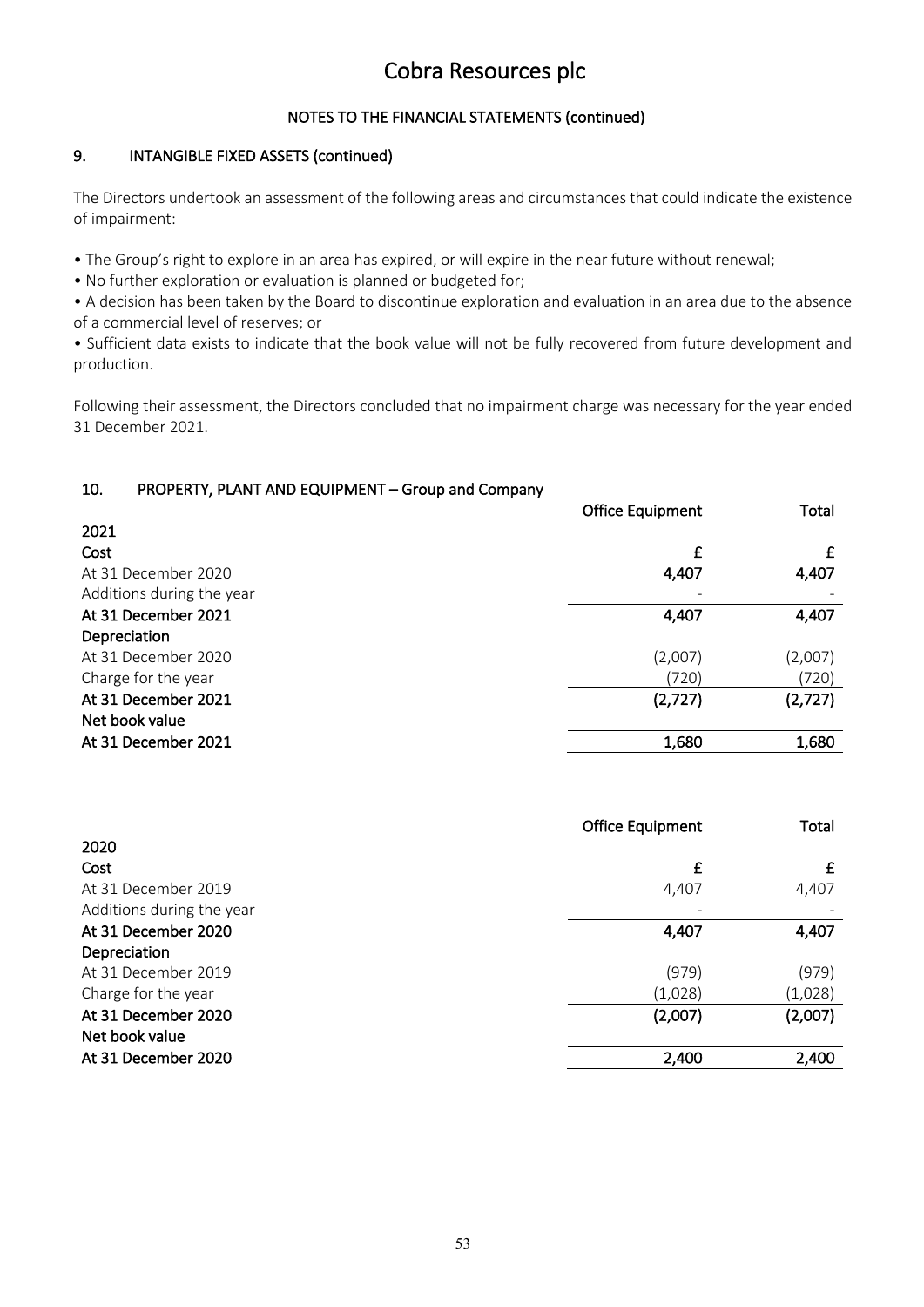### NOTES TO THE FINANCIAL STATEMENTS (continued)

### 11. TRADE AND OTHER RECEIVABLES

|                      | Group<br>31 Dec<br>2021 | Group<br>31 Dec<br>2020 | Company<br>31 Dec<br>2021 | Company<br>31 Dec<br>2020 |
|----------------------|-------------------------|-------------------------|---------------------------|---------------------------|
| Current              | £                       | £                       | £                         | £                         |
| Prepayments          |                         |                         |                           |                           |
| Intercompany debtors |                         | $\sim$                  | 2,000,064                 | 1,637,335                 |
| Goods & Services Tax | 27,852                  | 70,266                  |                           |                           |
| Other debtors        | 9,039                   | (858)                   | 9,039                     | (858)                     |
|                      | 36,891                  | 69.408                  | 2,009,103                 | 1,636,477                 |

The fair value of trade and other receivables approximates to their book value. Other classes of financial assets included within trade and other receivables do not contain impaired assets.

The carrying amounts of the Group and Company's trade and other receivables are denominated in the following currencies:

|                    | Group<br>31 Dec<br>2021 | Group<br>31 Dec<br>2020 | Company<br>31 Dec<br>2021 | Company<br>31 Dec<br>2020 |
|--------------------|-------------------------|-------------------------|---------------------------|---------------------------|
|                    |                         |                         |                           |                           |
| UK pounds          | 9,039                   | (858)                   | 2,009,103                 | 1,636,477                 |
| Australian dollars | 27.852                  | 70.266                  | -                         | -                         |
|                    | 36,891                  | 69.408                  | 2,009,103                 | 1,636,477                 |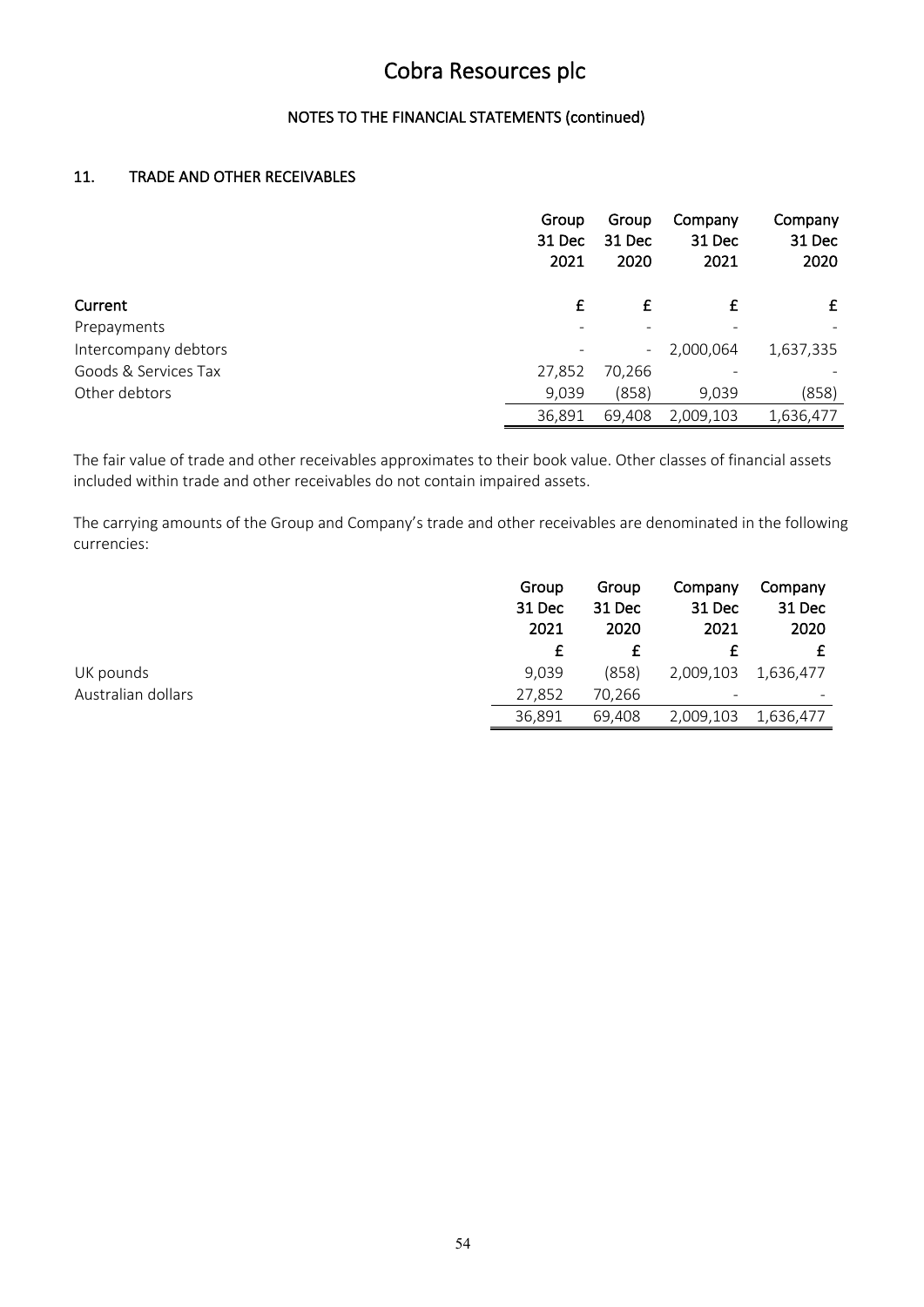### NOTES TO THE FINANCIAL STATEMENTS (continued)

### 12. CASH AND CASH EQUIVALENTS

|                          | Group<br>31 Dec<br>2021 | Group<br>31 Dec<br>2020 | Company<br>31 Dec<br>2021 | Company<br>31 Dec<br>2020 |
|--------------------------|-------------------------|-------------------------|---------------------------|---------------------------|
|                          | £                       | £                       |                           |                           |
| Cash at bank and in hand | 264,480                 | 1,338,851               | 200,088                   | 834,164                   |
|                          | 264.480                 | 1,338,851               | 200,088                   | 834.164                   |

The fair value of cash at bank is the same as its carrying value.

The carrying amounts of the Group and Company's cash and cash equivalents are denominated in the following currencies:

|                    | Group   | Group     | Company                  | Company |
|--------------------|---------|-----------|--------------------------|---------|
|                    | 31 Dec  | 31 Dec    | 31 Dec                   | 31 Dec  |
|                    | 2021    | 2020      | 2021                     | 2020    |
|                    |         |           |                          |         |
| UK pounds          | 200,088 | 834.164   | 200.088                  | 834.164 |
| Australian dollars | 64.392  | 504,687   | $\overline{\phantom{0}}$ |         |
|                    | 264,480 | 1,338,851 | 200,088                  | 834,164 |

### 13. TRADE AND OTHER PAYABLES

|                              | Group<br>31 Dec<br>2021 | Group<br>31 Dec<br>2020 | Company<br>31 Dec<br>2021 | Company<br>31 Dec<br>2020 |
|------------------------------|-------------------------|-------------------------|---------------------------|---------------------------|
| Current                      | £                       | £                       | £                         | £                         |
| Trade creditors              | 20.642                  | 94,985                  | 9,360                     | 35,960                    |
| <b>GST</b> collected         |                         | 4,437                   |                           |                           |
| Accruals and deferred income | 22,600                  | 59,676                  | 22.600                    | 59,676                    |
| Other payables               | 7.094                   | 10,215                  |                           |                           |
|                              | 50,336                  | 169.314                 | 31,960                    | 95,636                    |

The fair value of trade and other payables approximates to their book value.

The carrying amounts of the Group and Company's trade and other payables are denominated in the following currencies:

|                    | Group<br>31 Dec<br>2021 | Group<br>31 Dec<br>2020 | Company<br>31 Dec<br>2021 | Company<br>31 Dec<br>2020 |
|--------------------|-------------------------|-------------------------|---------------------------|---------------------------|
|                    |                         |                         |                           |                           |
| UK pounds          | 31.960                  | 95.636                  | 31.960                    | 95,636                    |
| Australian dollars | 18.376                  | 73,677                  | -                         |                           |
|                    | 50,336                  | 169,314                 | 31,960                    | 95,636                    |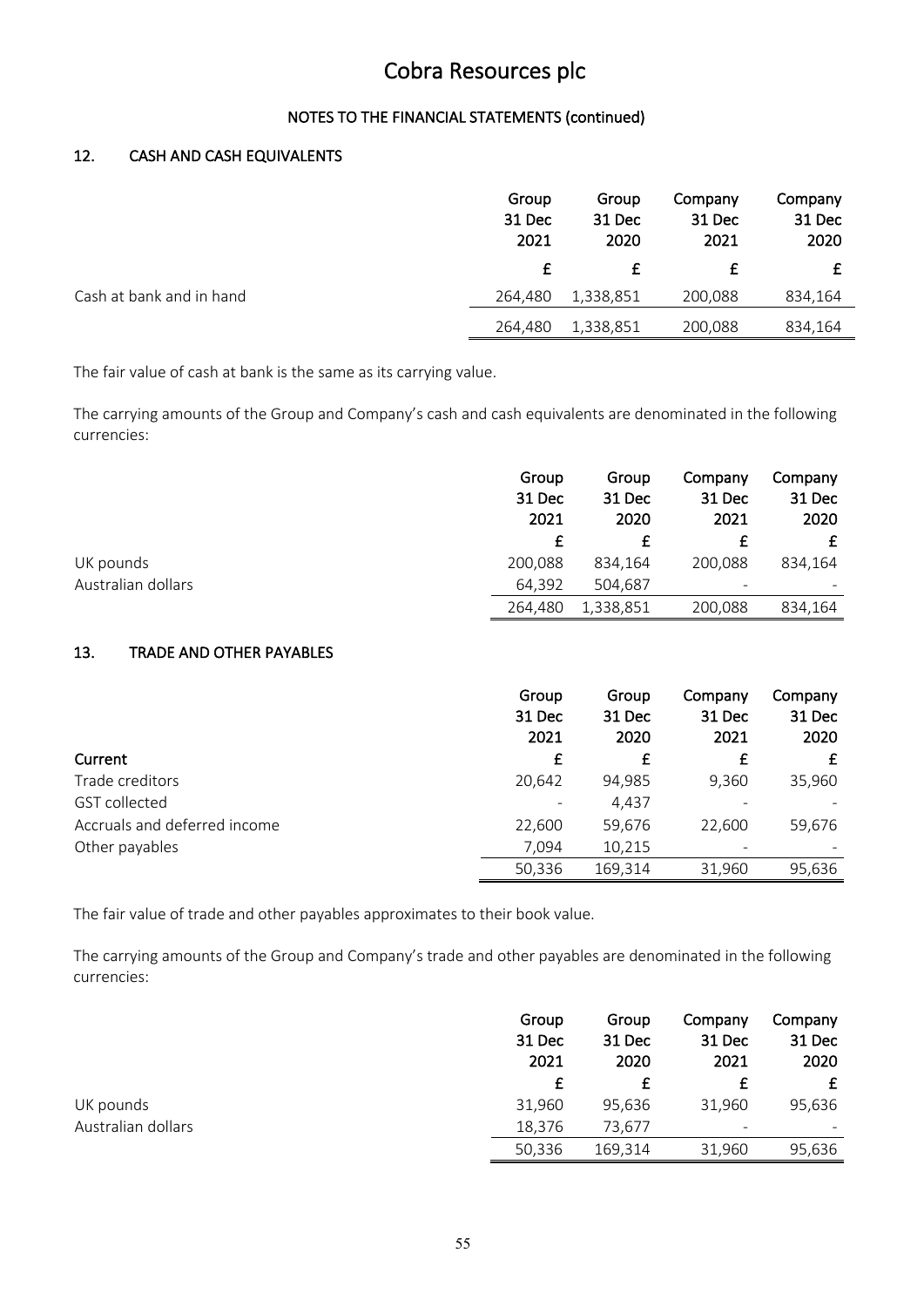## NOTES TO THE FINANCIAL STATEMENTS (continued)

### 14. CONTINGENT CONSIDERATION

| 2020                                                                      | Total              |
|---------------------------------------------------------------------------|--------------------|
| <b>Group and Company</b><br>Amounts payable under<br>business combination | $\pmb{\mathsf{E}}$ |
| At 31 December 2020                                                       | 511,412            |
| Categorised as:                                                           |                    |
| Current liabilities                                                       | 188,721            |
| Non-current liabilities                                                   | 322,691            |
| Refer to note 18 for further detail.                                      |                    |
| 2021                                                                      | Total              |
| <b>Group and Company</b><br>Amounts payable under<br>business combination | $\mathbf{f}$       |
| At 31 December 2021                                                       | 187,500            |
| Categorised as:                                                           |                    |
| <b>Current liabilities</b>                                                | 187,500            |
| Non-current liabilities                                                   |                    |

During the year 2021, there has been a movement in the Contingent Consideration of £323,912 arising from the issue of a total of 68,440,078 ordinary shares issued to previous Lady Alice Mines unit holders upon achievement of stages 1 and 2 earn-in in the Wudinna Gold Project. The contingent consideration was initially measured at the time of acquisition, and subsequently at each reporting date the value of contingent consideration updated based on a revision to the underlying assumptions used in determining estimated value. The Contingent Consideration as at 31 December 2021 of £187,500, reflects the amount still outstanding.

| Movements for the year             | Total       |
|------------------------------------|-------------|
|                                    |             |
| At 31 December 2020                | 511,412     |
| Additional consideration           | 1,077,607   |
| Consideration paid during the year | (1,401,519) |
| At 31 December 2021                | 187,500     |
|                                    |             |

Refer to note 18 for further detail.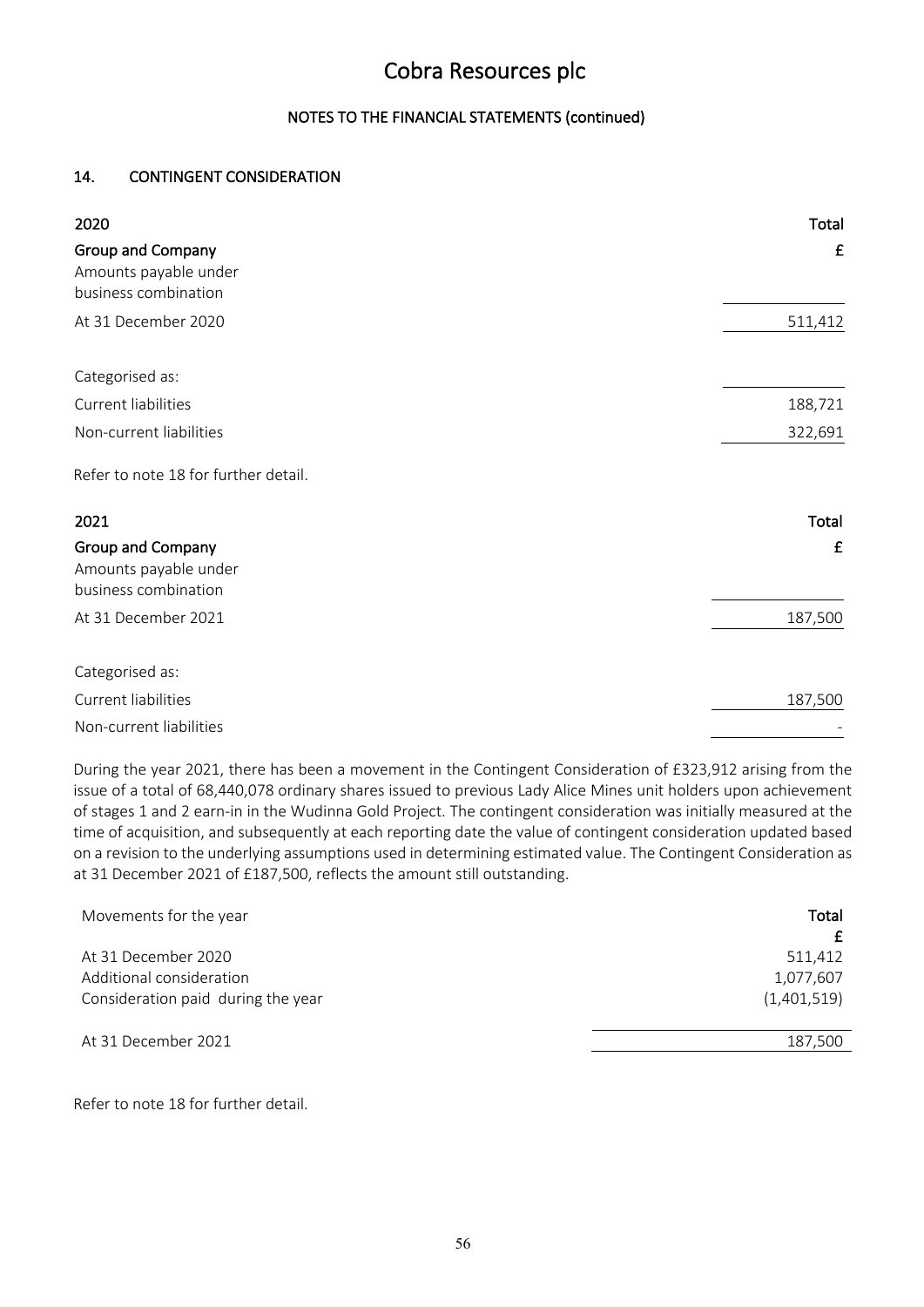### NOTES TO THE FINANCIAL STATEMENTS (continued)

### 15. SHARE CAPITAL

|                                  | Dec 2021<br><b>Number</b> | Dec 2021  | Dec 2020<br><b>Number</b> | Dec 2020  |
|----------------------------------|---------------------------|-----------|---------------------------|-----------|
|                                  | of shares                 |           | of shares                 |           |
| Issued, called up and fully paid |                           |           |                           |           |
| Ordinary shares of £0.01         |                           |           |                           |           |
| As at the start of the year      | 282,956,585               | 2,829,566 | 67,233,532                | 672,335   |
| Issued in the year               | 77,153,925                | 771,538   | 215,723,053               | 2,157,231 |
| Total                            | 360,110,510               | 3,601,104 | 282,956,585               | 2,829,566 |

On 11 January 2021, 31,049,819 Ordinary shares were issued to former LAM owners at 2.4p each, and 1,333,333 Ordinary shares were issued to CEO Craig Moulton at 1.5p each, upon reaching stage-1 earn-in at the Wudinna Gold Project.

On 28 January 2021, 934,000 Ordinary shares were issued at 3p each, and 1,000,000 Ordinary shares issued at 2p each, pursuant to the exercise of warrants.

On 18 February 2021, 2,333,334 Ordinary shares were issued at 2p each pursuant to the exercise of warrants.

On 21 February 2021, 1,666,667 Ordinary shares were issued at 2p each pursuant to the exercise of warrants.

On 14 April 2021, 1,445,713 Ordinary shares were issuedat a price of 2.3p each to a third party supplier for drilling services undertaken. On 14 April 2021, and 4 May 2021, a total of 5,664,340 Ordinary shares were issued to former LAM owners at 1p each, in settlement of 12 month payment obligations in accordance with the SPA for the LAM Unit Trust. On 5 May 2021,

On 11 November 2021, 31,725,919 Ordinary shares were issued to former LAM owners at 1.9p each, upon reaching stage-2 earn-in at the Wudinna Gold Project.

As at 31 December 2021 the Company had 67,543,461 warrants outstanding (2020: 127,796,891).

Each Ordinary share is entitled to one vote in any circumstances. Each Ordinary share is entitled pari passu to dividend payments or any other distribution and to participate in a distribution arising from a winding up of the Company.

### 16. SHARE BASED PAYMENTS

#### 2021

#### Warrants

|                              |                | Weighted |
|------------------------------|----------------|----------|
|                              |                | average  |
|                              | Warrants       | exercise |
|                              | Number         | price    |
|                              |                |          |
| Warrants at 31 December 2020 | 127,796,891    | 0.02p    |
| Granted during year          |                |          |
| Exercised during year        | (5,934,801)    | 0.02p    |
| Lapsed during year           | (54, 318, 629) | 0.02p    |
| Warrants at 31 December 2021 | 67,543,461     | 0.03p    |
|                              |                |          |
| Exercisable at year end      | 67,543,461     | 0.03p    |

At 31 December 2021 the weighted average remaining contractual life of the warrants outstanding was 0.82 years.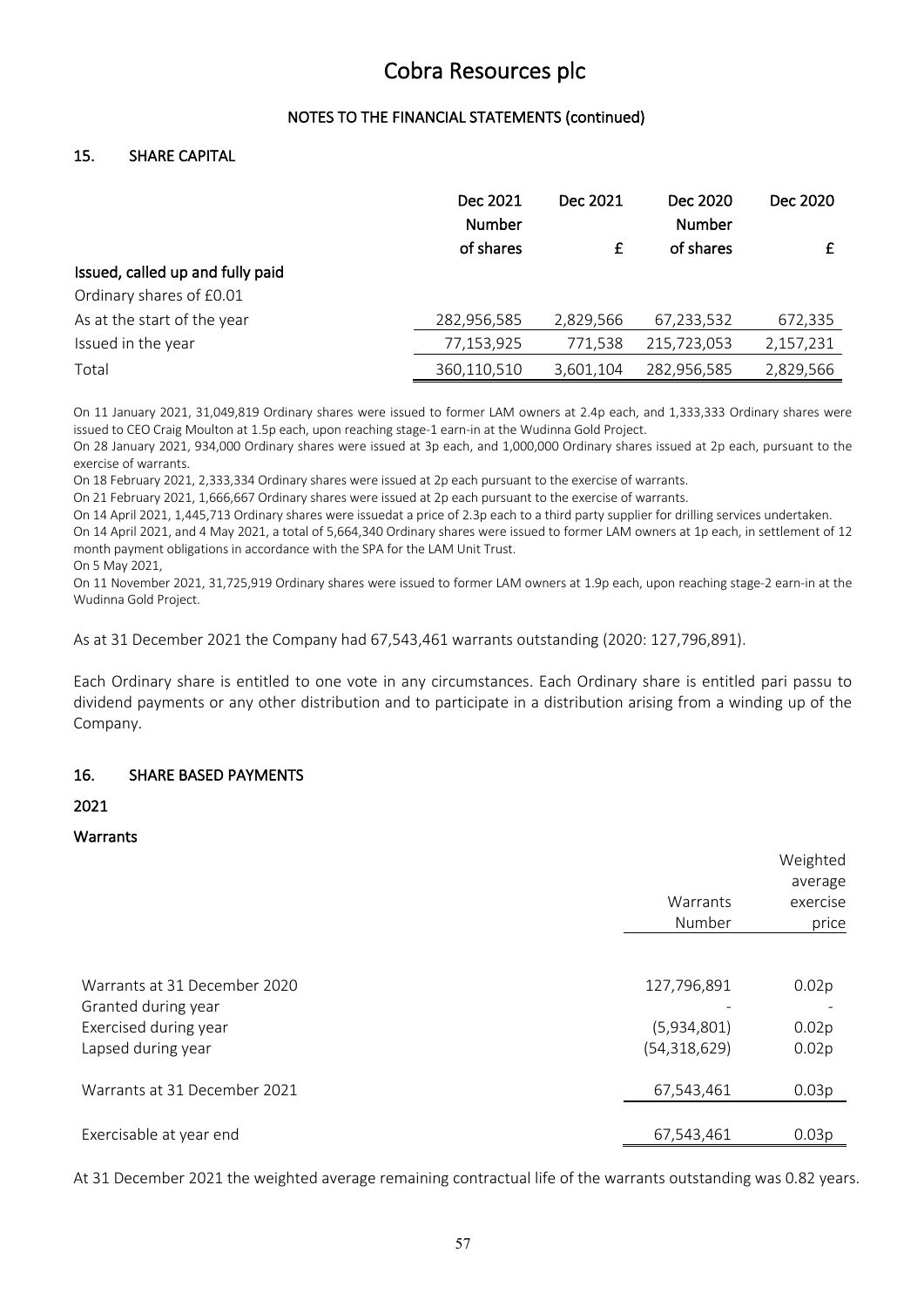## NOTES TO THE FINANCIAL STATEMENTS (continued)

#### 2020

#### Warrants

|                              |                | Weighted            |
|------------------------------|----------------|---------------------|
|                              | Warrants       | average<br>exercise |
|                              | Number         | price               |
|                              |                |                     |
| Warrants at 31 December 2019 | 63,351,916     | 0.02p               |
| Granted during year          | 109,374,168    | 0.03p               |
| Exercised during year        | (29, 812, 693) | 0.02p               |
| Lapsed during year           | (15, 116, 500) | 0.02p               |
| Warrants at 31 December 2020 | 127,796,891    | 0.02p               |
|                              |                |                     |
| Exercisable at year end      | 127,796,891    | 0.02p               |

At 31 December 2020 the weighted average remaining contractual life of the warrants outstanding was 1.39 years.

### 2021

Options

|                             |                   | Weighted<br>average |
|-----------------------------|-------------------|---------------------|
|                             | Options<br>Number | exercise<br>price   |
| Options at 31 December 2020 | 15,672,336        | 0.033p              |
| Issued during the period    |                   |                     |
| Exercised during the year   |                   |                     |
| Options at 31 December 2021 | 15,672,336        | 0.033p              |
| Exercisable at year end     | 672,336           | 0.015p              |

At 31 December 2021 the weighted average remaining contractual life of the options outstanding was 3.43 years.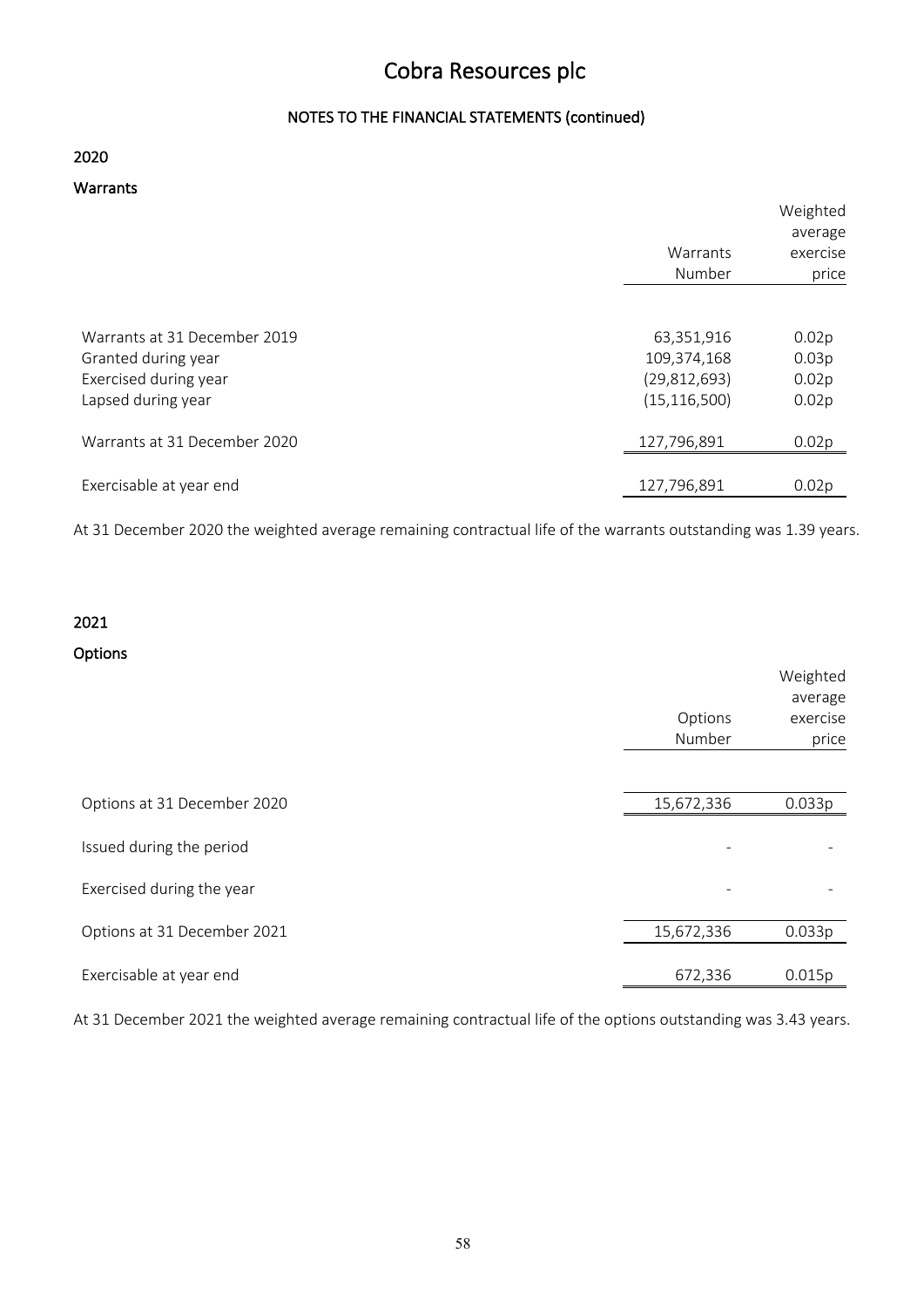# NOTES TO THE FINANCIAL STATEMENTS (continued)

2020

**Options** 

|                             |                   | Weighted                     |
|-----------------------------|-------------------|------------------------------|
|                             | Options<br>Number | average<br>exercise<br>price |
|                             |                   |                              |
| Options at 31 December 2019 | 1,344,672         | 0.015p                       |
| Issued during the period    | 15,000,000        | 0.033p                       |
| Exercised during the year   | (672, 336)        | 0.015p                       |
| Options at 31 December 2020 | 15,672,336        | 0.033p                       |
| Exercisable at year end     | 672,336           | 0.015p                       |

At 31 December 2020 the weighted average remaining contractual life of the options outstanding was 4.43 years.

The fair value of equity settled share options and warrants granted is estimated at the date of grant using a Black-Scholes option pricing model, taking into account the terms and conditions upon which the options were granted. The following table lists the inputs to the model:

|                         | <b>Options</b> | <b>Warrants</b> | <b>Warrants</b> |
|-------------------------|----------------|-----------------|-----------------|
| Date of grant           | 14 July 2020   | 16 January 2020 | 29 October 2020 |
| Expected volatility     | 94.59%         | 23.39%          | 108.75%         |
| Expected life           | 5              |                 |                 |
| Risk-free interest rate | 0.10%          | 0.75%           | 0.10%           |
| Expected dividend yield | $0.00\%$       | $0.00\%$        | 0.00%           |
| Fair value per          |                |                 |                 |
| option/warrant          | £0.008         | £0.0003         | £0.014          |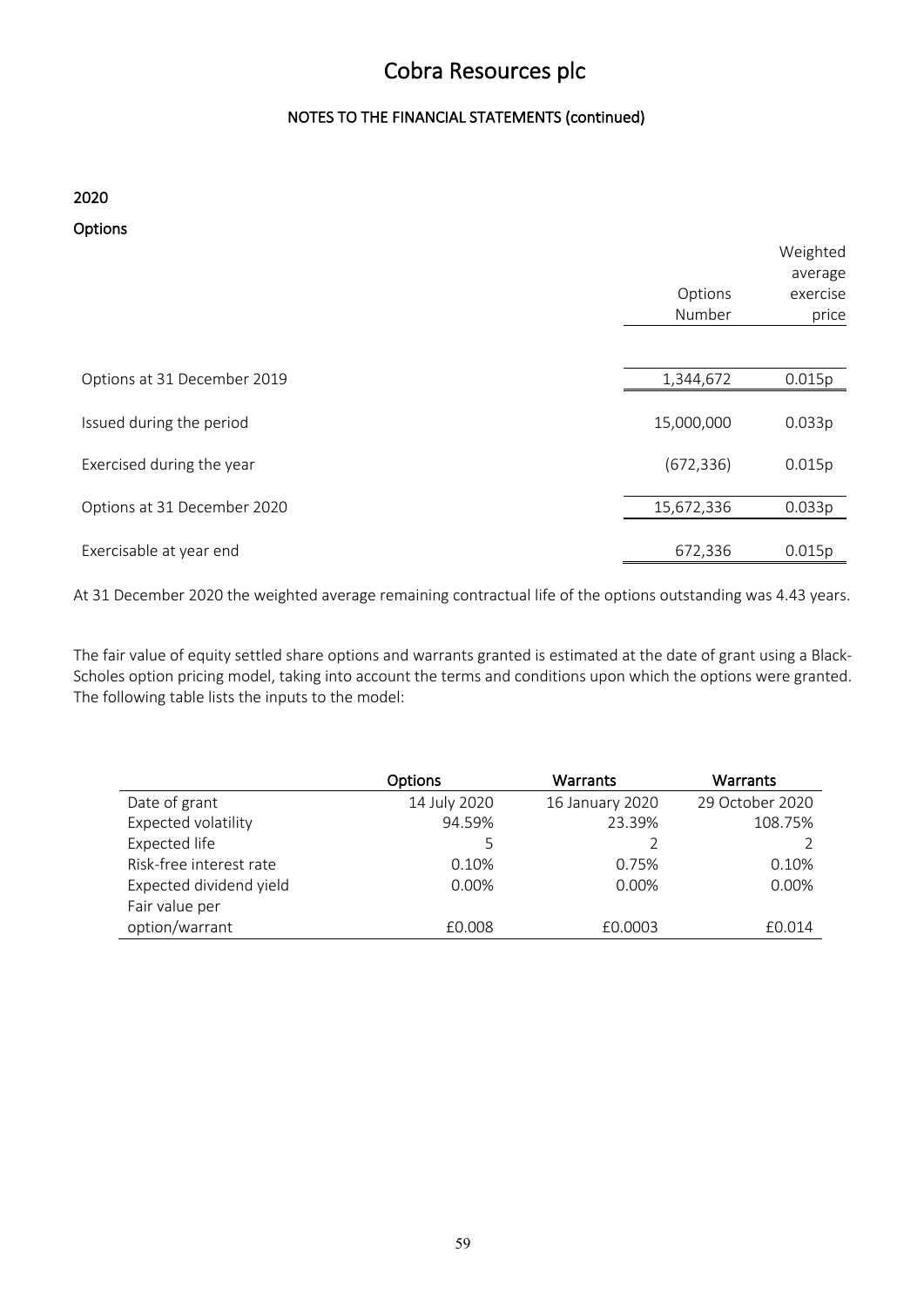## NOTES TO THE FINANCIAL STATEMENTS (continued)

### **17. FINANCIAL INSTRUMENTS**

|                                                   | Group<br>31 Dec<br>2021 | Group<br>31 Dec<br>2020 | Company<br>31 Dec<br>2021 | Company<br>31 Dec<br>2020 |
|---------------------------------------------------|-------------------------|-------------------------|---------------------------|---------------------------|
|                                                   | £                       | £                       | £                         | £                         |
| <b>Financial assets at amortised cost</b>         |                         |                         |                           |                           |
| Trade and other receivables excluding prepayments | 36,891                  | 69,408                  | 2,009,103                 | 1,636,477                 |
| Cash and cash equivalents                         | 264,480                 | 1,338,851               | 200,088                   | 834,164                   |
|                                                   | 301,371                 | 1,408,259               | 2,209,191                 | 2.470.641                 |
| <b>Financial liabilities</b>                      |                         |                         |                           |                           |
| Trade and other payables (at amortised cost)      | (27, 736)               | (109, 638)              | (9,360)                   | (35,960)                  |
| Deferred consideration (at FVPL)                  | (187,500)               | (511, 412)              | (187,500)                 | (511, 412)                |
|                                                   | (215, 236)              | (621,050)               | (196, 860)                | (547, 372)                |

### 18. BUSINESS COMBINATION

### Lady Alice Mines Pty Ltd

On 7 March 2019, the Company acquired 100% of the share capital of Lady Alice Mines Pty Ltd ('LAM') and its wholly owned subsidiary The Lady Alice Trust (the 'Trust'), for total consideration of £432,260 which is to be satisfied via a mix of cash and share consideration which is shown below. In addition, the Company agreed to settle existing liabilities due to unitholders of the Trust of up to A\$250,000. The share based payment consideration was settled on 16 January 2020 upon the successful re-admission to the London's Stock Exchange Main Market. 10,815,297 shares were issued at a close price of 1.25p.

The Trust has an entitlement to earn a 75% equity interest in tenements near Wudinna in South Australia for gold exploration (the 'Wudinna Agreement'), and is also the sole owner of the right, title and interest in the Prince Alfred Licence, a formerly producing copper mine.

The principal terms of the Wudinna Agreement are as follows:

- Stage 1: the Trust will fund A\$2.1 million within three years to earn a 50% equity position
- Stage 2: at the completion of Stage 1, a joint venture vehicle can be formed, or alternatively the Trust can spend a further A\$1.65 million over an additional two years to earn a 65% equity interest
- Stage 3: at the completion of Stage 2, a joint venture vehicle can be formed, or alternatively the Trust can spend a further A\$1.25 million within one year to earn a 75% equity interest

The contingent consideration is due to the unitholders on satisfying the following project milestones:

- First Option 14% of the total issued share capital on completion of Stage 1
- Second Option 21% of the total issued share capital on completion of Stage 2
- Third Option 30,000,000 ordinary shares on announcement of a JORC-compliant Indicated Mineral Resource for the Wudinna Project of not less than 750,000 ounces of gold

The Directors have calculated the consideration payable on a probability basis of satisfying the project milestones in accordance with IFRS 3 Business Combinations. The Directors have also estimated the number of shares to be issued at each milestone and the share price. This has been fixed at the number of consideration shares issued at the time of the RTO and the share price at that time. Management believe this is a best estimate.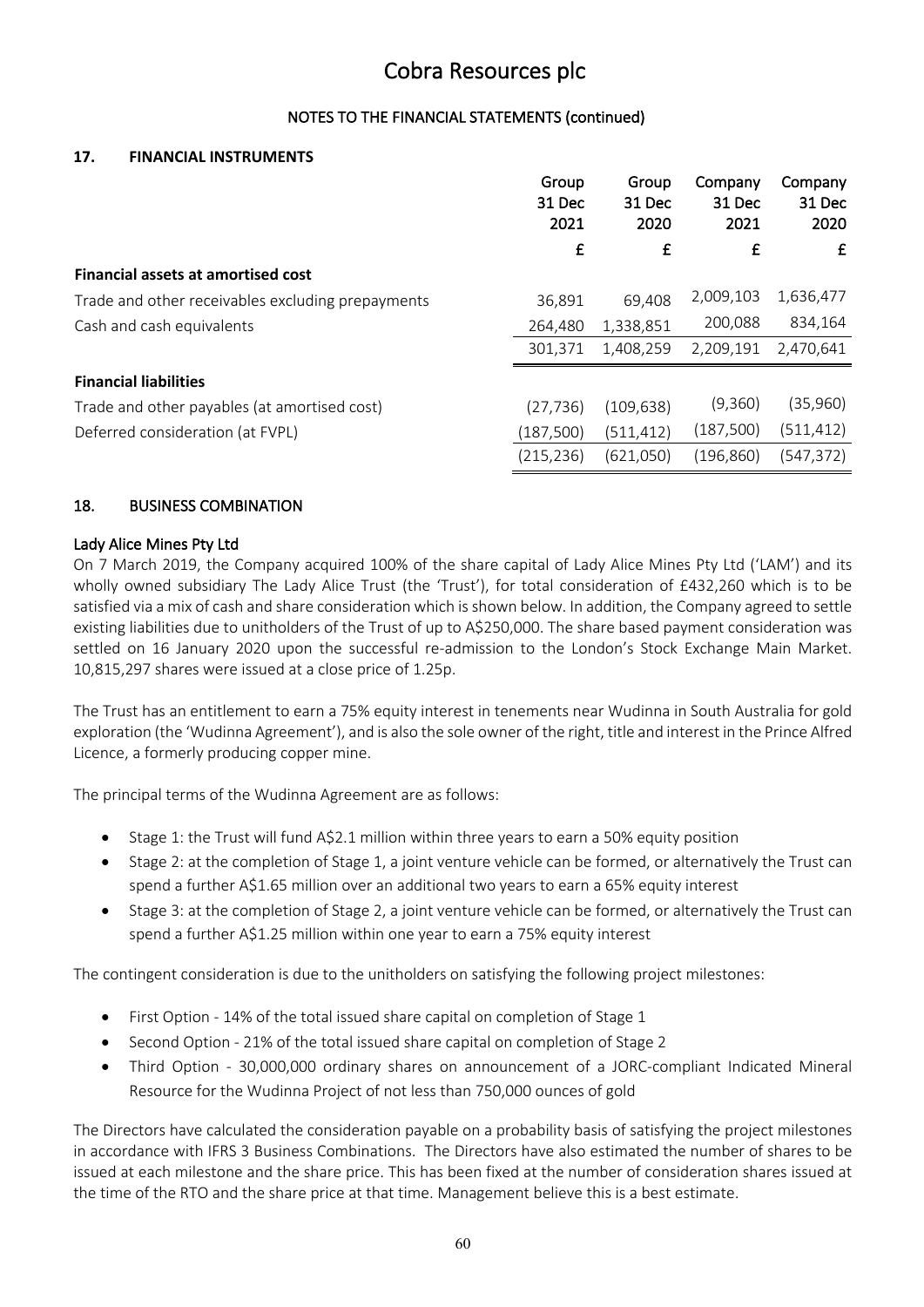### NOTES TO THE FINANCIAL STATEMENTS (continued)

### 19. RELATED PARTY TRANSACTIONS

Save as disclosed below there were no related party transactions during the year other than remuneration to Directors disclosed in note 5.

During the year, the Group paid £54,497 to Rupert Verco, Chief Executive Officer of the Company Mr Verco was appointed as CEO with effect from 12 July 2021.

During the year, the Group paid £3,407 in respect of rent to AusQuest, a company in which Gregory Hancock is a Director.

As at 31 December 2021, included in the other receivables is £2,000,064 due from Lady Alice Mines Pty Ltd, a subsidiary company. The loan is interest free and repayable on demand.

### 20. FINANCIAL RISK MANAGEMENT

#### 20.1 Financial risk factors

The Group's activities expose it to a variety of financial risks: market risk, credit risk and liquidity risk. The Group's overall risk management programme focuses on the unpredictability of financial markets and seeks to minimise potential adverse effects on the Group's financial performance.

Risk management is carried out by executive management.

#### a) Market risk

The Group is exposed to market risk, primarily relating to foreign exchange and commodity prices. The Group does not hedge against market risks as the exposure is not deemed sufficient to enter into forward contracts. The Company has not sensitised the figures for fluctuations in foreign exchange or commodity prices as the Directors are of the opinion that these fluctuations would not have a significant impact on the Financial Statements at the present time. The Directors will continue to assess the effect of movements in market risks on the Group's financial operations and initiate suitable risk management measures where necessary.

#### b) Credit risk

Credit risk arises from cash and cash equivalents as well as outstanding receivables. To manage this risk, the Group periodically assesses the financial reliability of customers and counterparties.

The amount of exposure to any individual counter party is subject to a limit, which is assessed by the Board.

The Group considers the credit ratings of banks in which it holds funds in order to reduce exposure to credit risk. The Company will only keep its holdings of cash with institutions which have a minimum credit rating of 'A'.

#### c) Liquidity risk

The Company's continued future operations depend on the ability to raise sufficient working capital through the issue of equity share capital or debt. The Directors are reasonably confident that adequate funding will be forthcoming with which to finance operations. Controls over expenditure are carefully managed.

The following table summarizes the Group's significant remaining contractual maturities for financial liabilities at 31 December 2021.